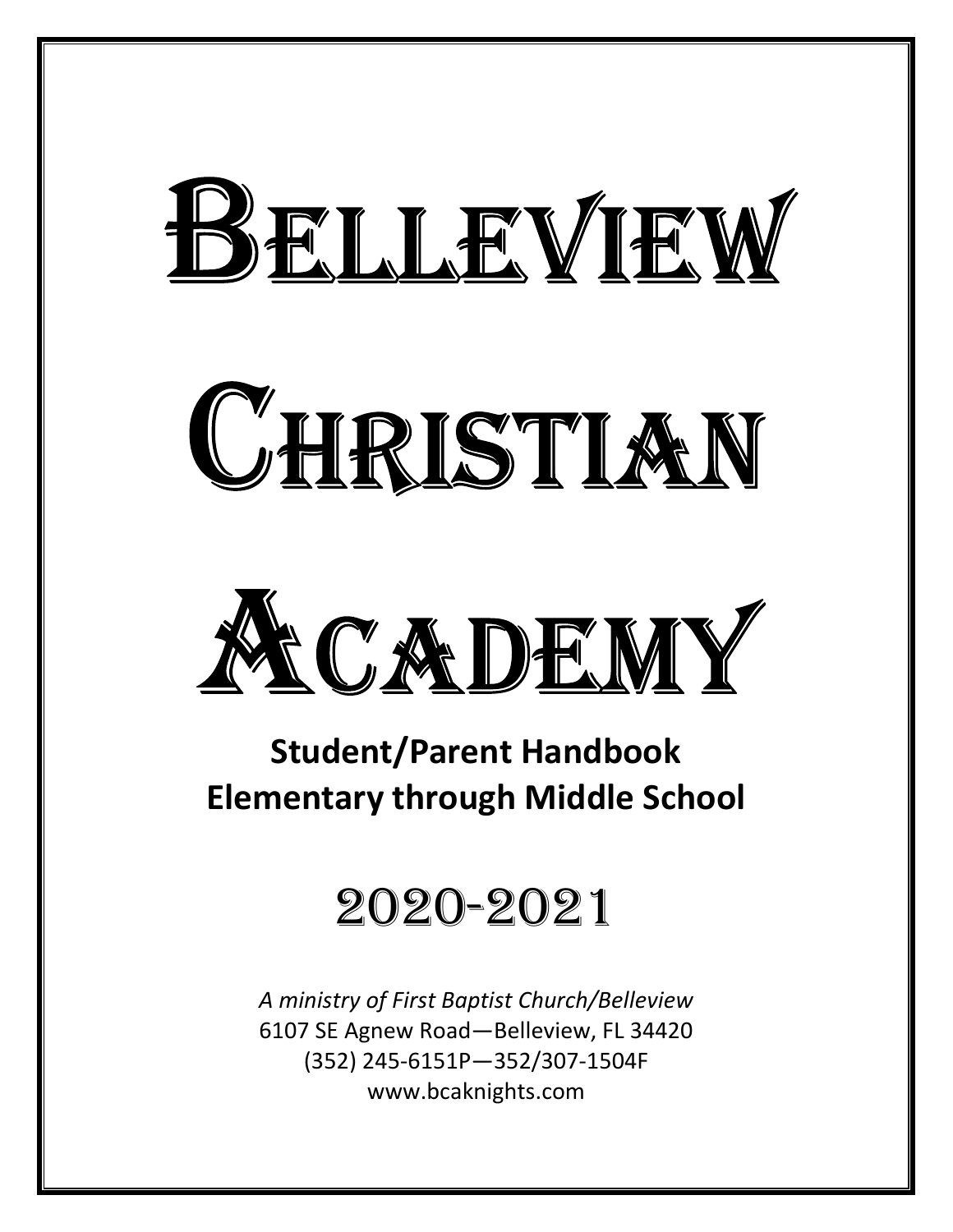# **BELLEVIEW CHRISTIAN ACADEMY**

*……..a ministry of* First Baptist Church of Belleview 6107 SE Agnew Road Belleview, Florida 34420 Phone (352) 245-6151 \* Fax (352) 307-1504 Phone (352) 245-2179 (AfterCare Bldg.)

> www.bcaknights.com FBCBelleview.org

#### **Administration**

Rev. Richard Childs **Associate Pastor** 

Mr. Mike LaCrone Principal/Administrator Dr. Stan Hannan Senior Pastor/Chaplain (Major) Ret.

**From the Administrator…………………….**

**Welcome to Belleview Christian Academy! I am excited about working with you and your child this school year. We, the faculty and staff, are committed to doing everything possible to provide the educational foundation that will develop your child socially, emotionally, physically and spiritually.**

**Ecclesiastes 4:12 states:** *"Though one may be overpowered, two can defend themselves. A cord of three strands is not quickly broken."* **It is my prayer that you, your child and Belleview Christian Academy will team up to be a strong educational and spiritual cord.**

**Please feel free to call me or stop by my office if you have any questions or concerns during the school year. Again, I am looking forward to working with you and your child this year!**

**In Christ,**

**Mr. Mike LaCrone**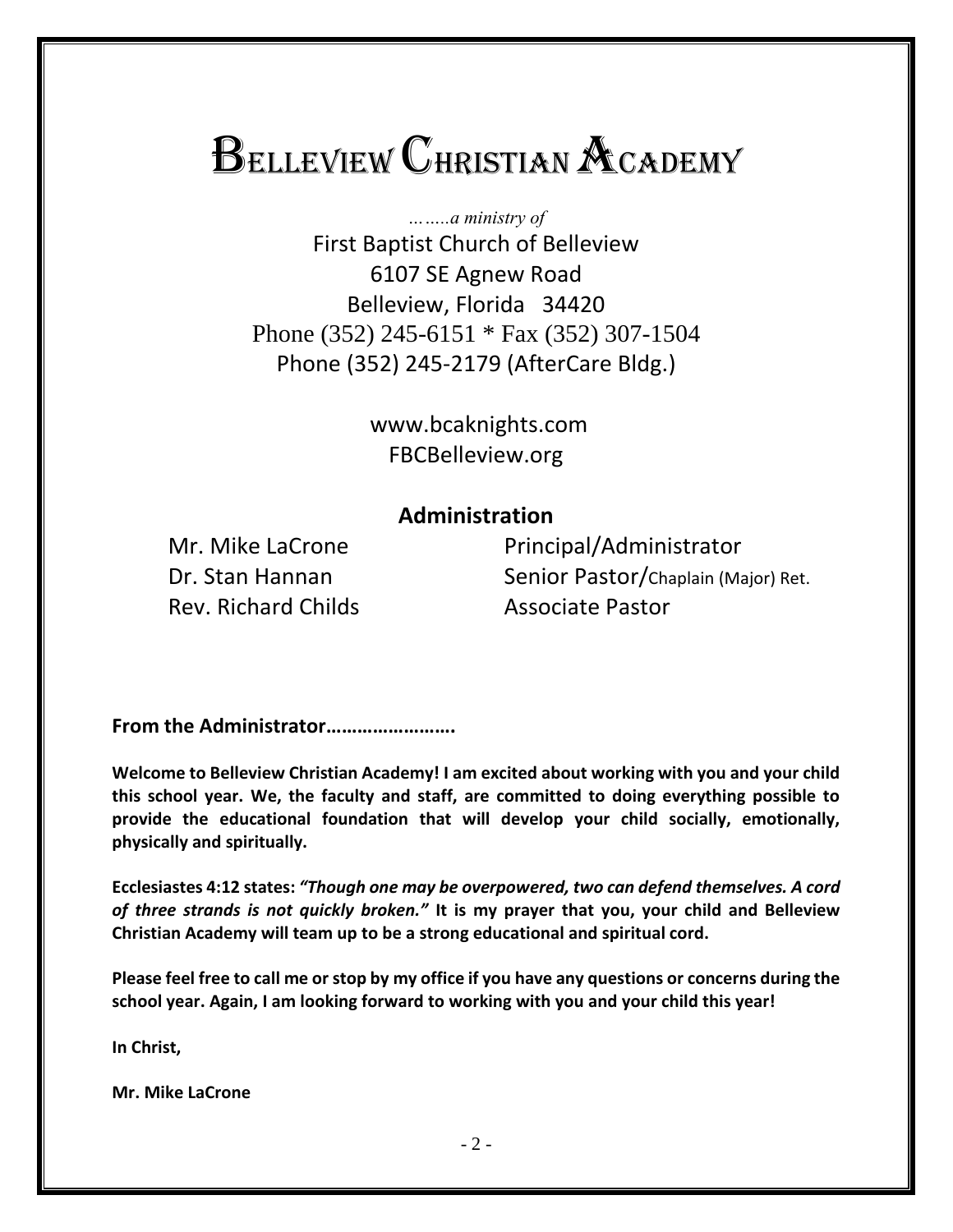# **Table of Contents**

| <b>Part I-School Overview</b>               | 5         |
|---------------------------------------------|-----------|
| <b>Mission Statement</b>                    | 5         |
| History                                     | 5         |
| <b>Statement of Faith</b>                   | 5         |
| Statement of Marriage, Gender and Sexuality | 5/6       |
| Affiliation and Accreditation               | 6         |
| First Baptist Church/Belleview              | 6         |
| Calendar                                    | 7/8       |
| <b>School Hours</b>                         | 8         |
| <b>Celebration of Holidays</b>              | 9         |
| Birthdays/Invitations                       | 10        |
| School Office                               | 10        |
| Cell Phone Policy                           | 10        |
| Drop-off & Pick-up                          | 10/11     |
| Early-Release Days                          | 11        |
| Lunch                                       | 11        |
| Lost & Found Policy                         | 11        |
| Dress Code                                  | $12 - 14$ |
| Dress-Down Days                             | 14        |
| Change of Clothes                           | 14        |
| Fundraising                                 | 15        |
| <b>Parent Volunteers/Chaperones</b>         | 15        |
| Lice                                        | 15        |
| Medications                                 | 15/16     |
| Smoking/Vaping Policy                       | 16        |
| <b>Part II-Admissions</b>                   | 16        |
| <b>Enrollment Procedures</b>                | 16/17     |
| <b>Admission Decisions</b>                  | 17        |
| Accepted Scholarships                       | 18        |
| <b>Waiting List</b>                         | 18        |
| Health and Immunization Requirements        | 18        |
| Withdrawal Policy                           | 18        |
| <b>Request of Records</b>                   | 18/19     |
| <b>Financial Information</b>                | 19        |
| Change of Information                       | 19        |
| <b>Registration Fees</b>                    | 19        |
| <b>Book Fees</b>                            | 19        |
| <b>Technology Fees</b>                      | 19        |
| <b>Tuition Rates</b>                        | 19        |
| AfterCare Program                           | 19/20     |
| Part III-Academic Program/General           | 20        |
| <b>Classification of students</b>           | 20        |
| <b>Teacher/Student Ratios</b>               | 20        |
| My SchoolWorx                               | 20        |
| Interims                                    | 20        |
| <b>Report Cards and Grading Procedures</b>  | 21        |
| Academic Honors/Elementary                  | 20/21     |
| Academic Honors/Middle School               | 21        |
|                                             |           |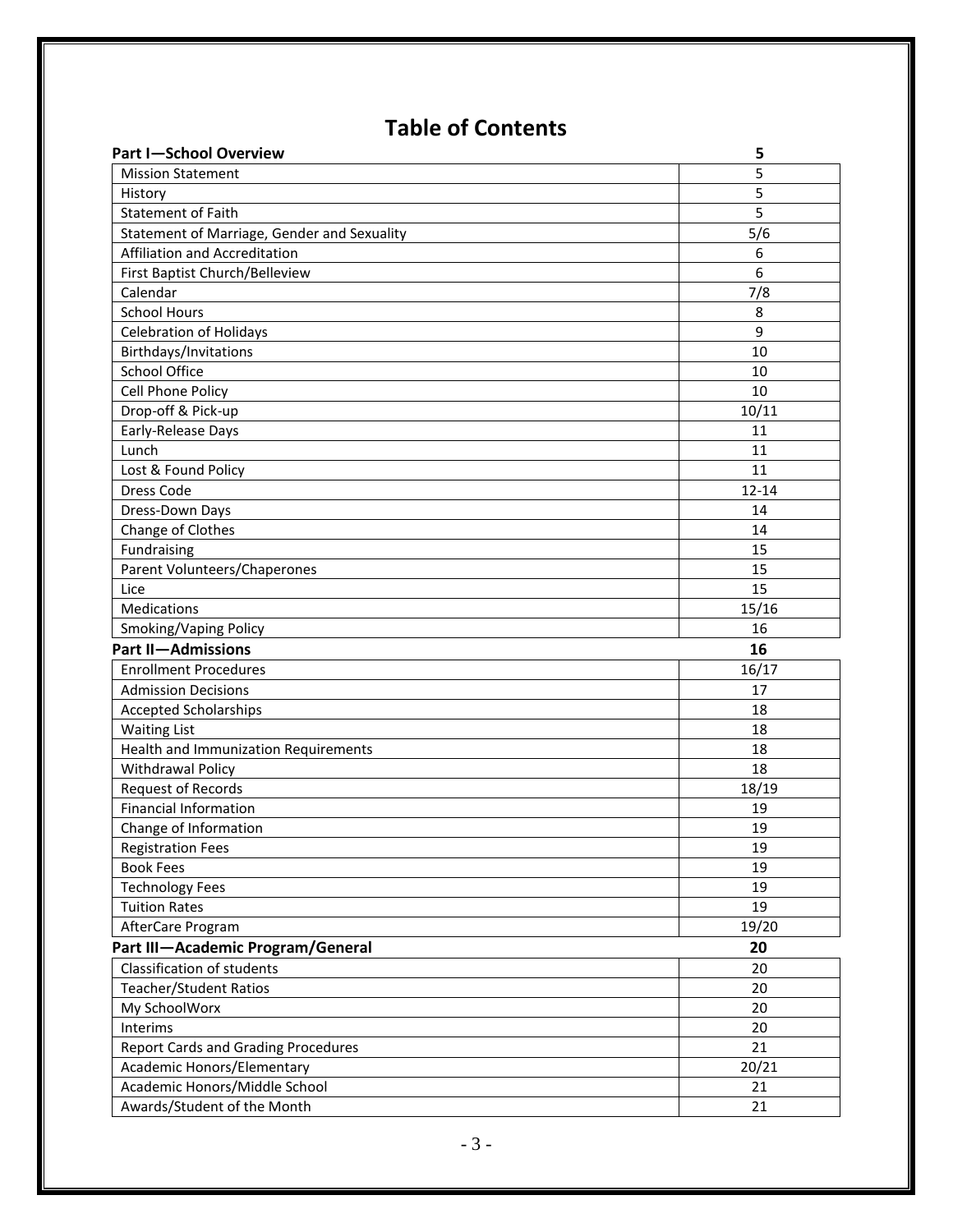| <b>Graduation Recognition</b>                          | 21    |
|--------------------------------------------------------|-------|
| <b>Promotion Policies</b>                              | 21/22 |
| <b>Academic Probation</b>                              | 22    |
| <b>Conduct Probation</b>                               | 22    |
| <b>Academic Records</b>                                | 22    |
| Regular Tests & Quizzes                                | 22/23 |
| Homework                                               | 23    |
| Library                                                | 23    |
| PE Program                                             | 23    |
| Testing/Assessments                                    | 24    |
| <b>Backpacks</b>                                       | 24    |
| <b>Part IV-Curriculum</b>                              | 24    |
| <b>Textbooks</b>                                       | 24    |
| <b>Bible Version for Classroom Use</b>                 | 25    |
| <b>Biblical Training/Chapel Services</b>               | 25    |
| <b>Field Trips</b>                                     | 25    |
| <b>Part V-Attendance</b>                               | 25    |
| <b>State Guidelines Regarding Mandatory Attendance</b> | 25/26 |
| <b>Excused Absences</b>                                | 26    |
| <b>Unexcused Absences</b>                              | 27    |
| Tardy/Early Dismissal                                  | 27    |
| Becoming Ill at School                                 | 27    |
| Perfect/Excellent Attendance                           | 28    |
| Parent/Teacher Communication                           | 28    |
| <b>Part VI-Discipline</b>                              | 28    |
| Philosophy of Discipline                               | 28-30 |
| Rules                                                  | 30    |
| Consequences                                           | 30/31 |
| In-School Suspension                                   | 31    |
| Out-of-School Suspension                               | 31    |
| <b>Disciplinary Probation</b>                          | 31    |
| Dismissal/Expulsion                                    | 31/32 |
| Parents as Partners                                    | 32/33 |
| Respect/Courtesy                                       | 33    |
| Hazing/Bullying                                        | 34-35 |
| Conduct on School-sponsored Trips                      | 35    |
| <b>Addressing Concerns</b>                             | 36    |
| Gum and Food                                           | 36    |
| <b>Part VII-Security and Safety</b>                    | 36    |
| <b>Visitors on Campus</b>                              | 36/37 |
| Search and Seizure                                     | 37    |
| Prohibited Items                                       | 37    |
| <b>Accidents or Emergencies</b>                        | 37    |
| Child Abuse                                            | 37    |
| <b>Standards of Ethical Conduct</b>                    | 37-39 |
| <b>Emergency Procedures</b>                            | 40    |
| Cameras                                                | 40    |
| <b>Signature Page</b>                                  | 41    |
|                                                        |       |

**\*ALL changes to this handbook for the 2020-2021 school year are highlighted for you.**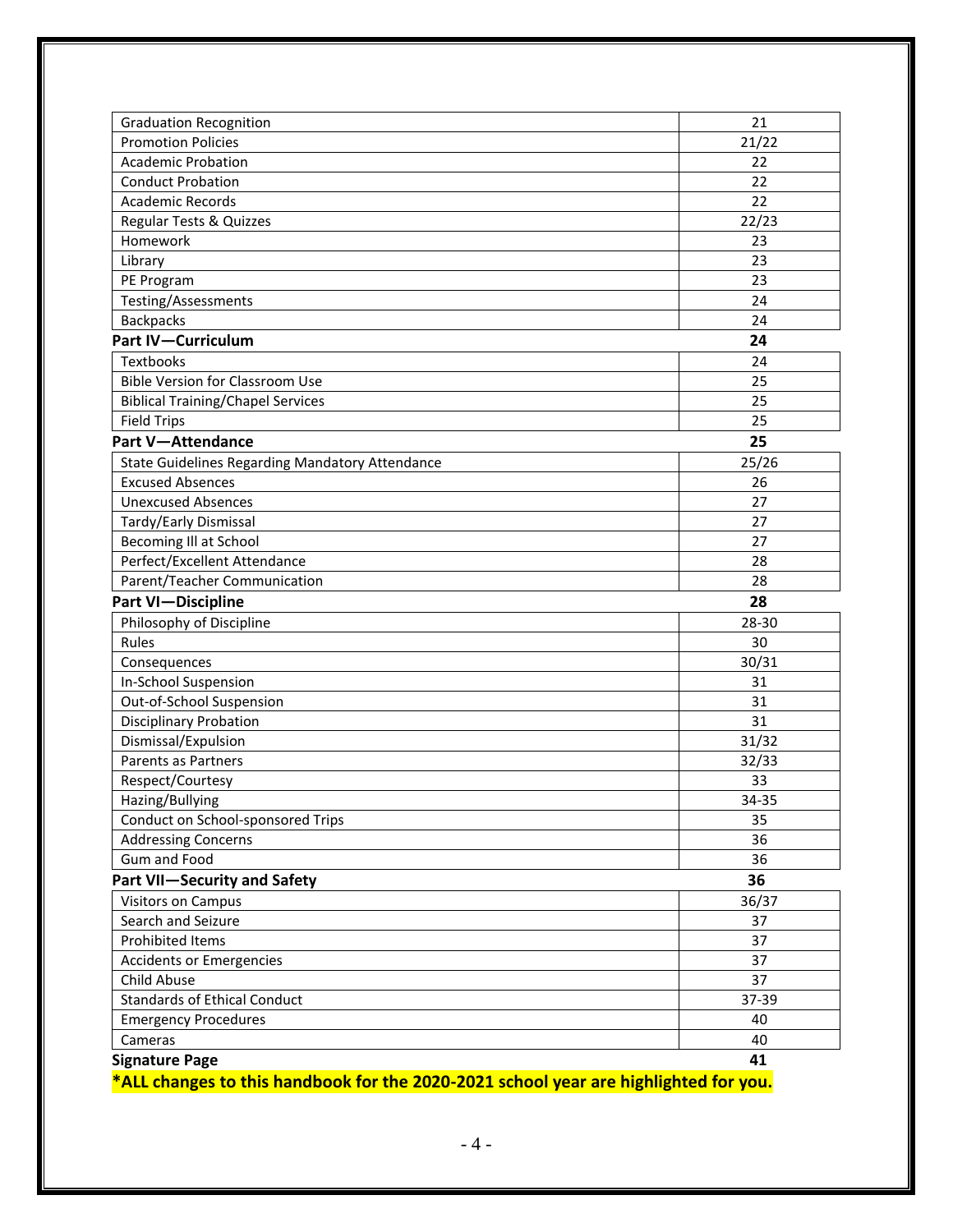# Part I—SCHOOL OVERVIEW

#### **Mission Statement**

The mission of Belleview Christian Academy is to teach students a Biblical world view through God-centered curriculum under the guidance of skilled, devoted and consecrated teachers who demonstrate, and therefore influence, students to live by Biblical standards. We are committed to providing ministry and outreach to the students enrolled and their families.

#### **History**

Little Friends Daycare was started in 1966 and, under the direction of Mrs. Betty Walker, the school continue to grow and became Little Friends Christian School. As more grades and teachers were added in the early 2000's, it became evident that a new name was needed. In 2007, with grades from PreK through 5<sup>th</sup>, Little Friends became Belleview Christian Academy. Through the past 11 years, BCA has grown to 8<sup>th</sup> grade, adding music, art, PE, a computer lab, a library, Middle School digital curriculum, and the S.T.E.A.M. program, all the time, teaching students a Biblical world view through God-centered curriculum.

#### **Statement of Faith**

We adhere to The Baptist Faith and Message 2000 to include the fact that we believe:

- that the Bible is the inspired Word of God.
- that man was created by God in His image.
- in the Trinity: God the Father, God the Son, and God the Holy Spirit.
- that Jesus Christ was the incarnate Son of God, born of a virgin.
- that He shed His blood and died on the cross as the atonement for the sins of mankind.
- that He rose again on the third day and ascended into Heaven.
- that He sits on the right hand of the Father as our Advocate.
- that salvation is through faith by grace, not by works.
- that Jesus Christ must be the Lord of my life.
- in the Second Coming of Christ to take all believers home to Heaven.

#### **Statement on Marriage, Gender and Sexuality**

Belleview Christian Academy does not discriminate on the basis of race, color, age, gender, or national or ethnic origin. Our rules, standards and regulations are in effect to help us do things decently and in order and in accordance with our understanding of the Word of God.

While we do not discriminate or deny admission for any of these reasons, we would like to inform our parents and students that all of our curriculum is scripturally based. As such, we teach marriage based on Genesis 2:18-25 which states, God's design for marriage is to be between 1 man and 1 woman.

We also believe that God wonderfully and immutably creates each person as male and female. These two distinct, complementary genders together reflect the image and nature of God. (Gen. 1:26-27) Rejection of one's biological sex is a rejection of the image of God within that person.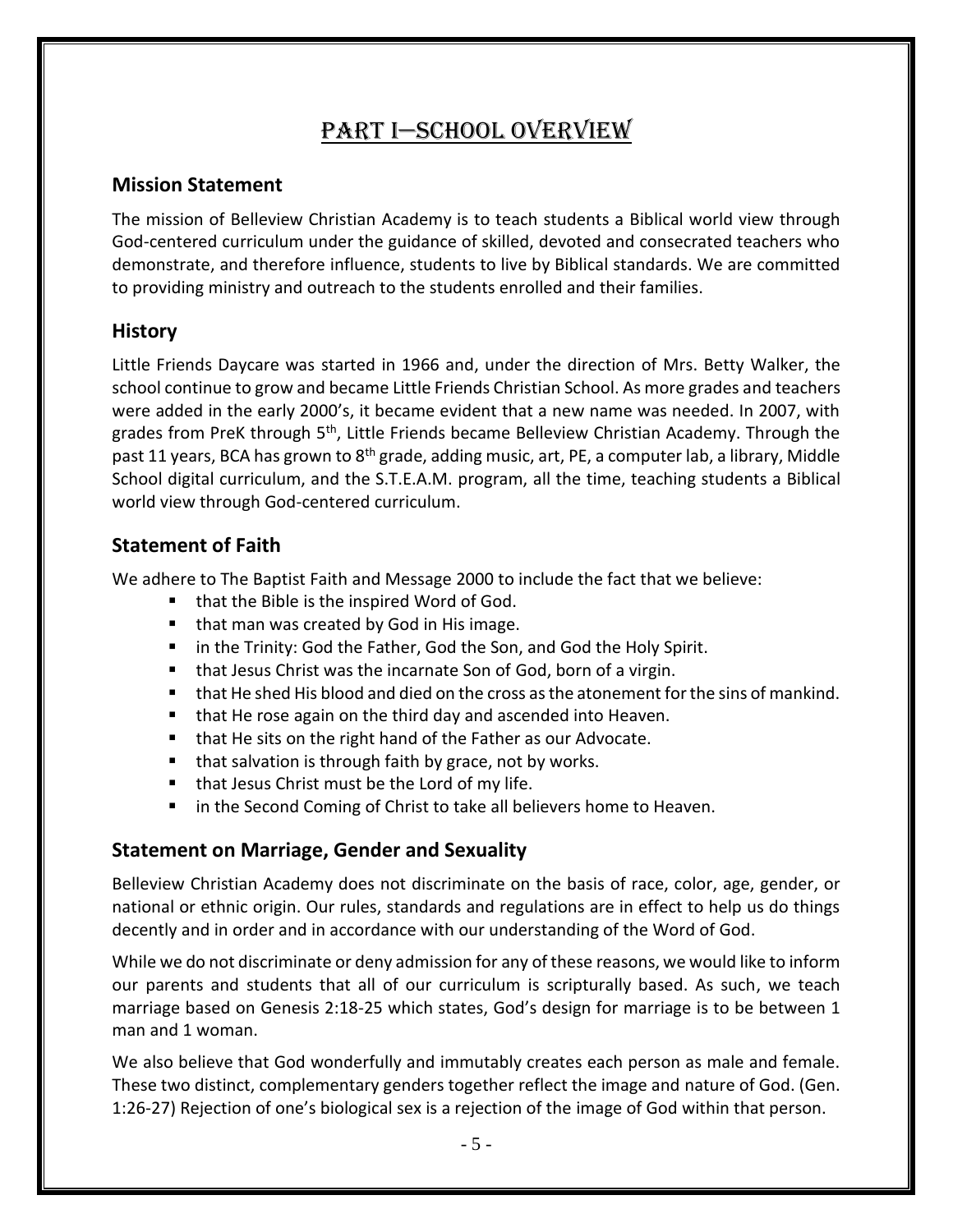We believe that in order to preserve the function and integrity of Belleview Christian Academy as a Christian school, and to provide a Biblical role model to our students, families and the community, it is imperative that all persons employed by Belleview Christian Academy in any capacity, or who serve as volunteers, agree to and abide by this Statement on Marriage, Gender and Sexuality. (Mathew 5:16)

We believe that every person must be afforded compassion, love, kindness, respect and dignity. (Mark 12:28-31; Luke 6:31) Hateful and harassing behavior or attitudes directed towards any individual are to be repudiated and are not in accord with Scripture.

Belleview Christian Academy will not retain any student whose attitude and actions are not in compliance with school policy.

#### **Affiliation and Accreditation**

Belleview Christian Academy is a mission of the First Baptist Church of Belleview and is currently a member of the Association of Christian Schools International (ACSI). We are currently working through the accreditation process.

#### **First Baptist Church of Belleview**

Belleview Christian Academy is a mission of First Baptist Church of Belleview. If you do not have a church home, all BCA students and their families are encouraged to join us for our Sunday church services as well as Wednesday evening children and youth activities and Bible studies.

| Sunday  |                                                    | <b>Wednesday Evening</b> |                                                                                                         |
|---------|----------------------------------------------------|--------------------------|---------------------------------------------------------------------------------------------------------|
| 9:30 AM | Sunday School (all ages)                           | $5:00 - 5:30$ PM         | Pot Luck Supper<br>(1 <sup>st</sup> Wed/month)                                                          |
|         | 10:45 AM Morning Worship                           |                          |                                                                                                         |
|         | 10:45 AM Children's Worship                        | $5:30 - 6:00$ PM         | His Kids Choir<br>(Ages 4-Grade 5)                                                                      |
| 6:30 PM | Evening Worship<br>6:30 PM High School Bible Study | $6:30 - 7:30$ PM         | Women's Bible Study<br>Men's Bible Study<br>Team KID ( $3yrs-5th$ Gr)<br>The ZONE $(6^{th}-12^{th}$ Gr) |

Other opportunities and special events are available at First Baptist Church. For more information and or a current schedule, contact the church office at (352) 245-9106.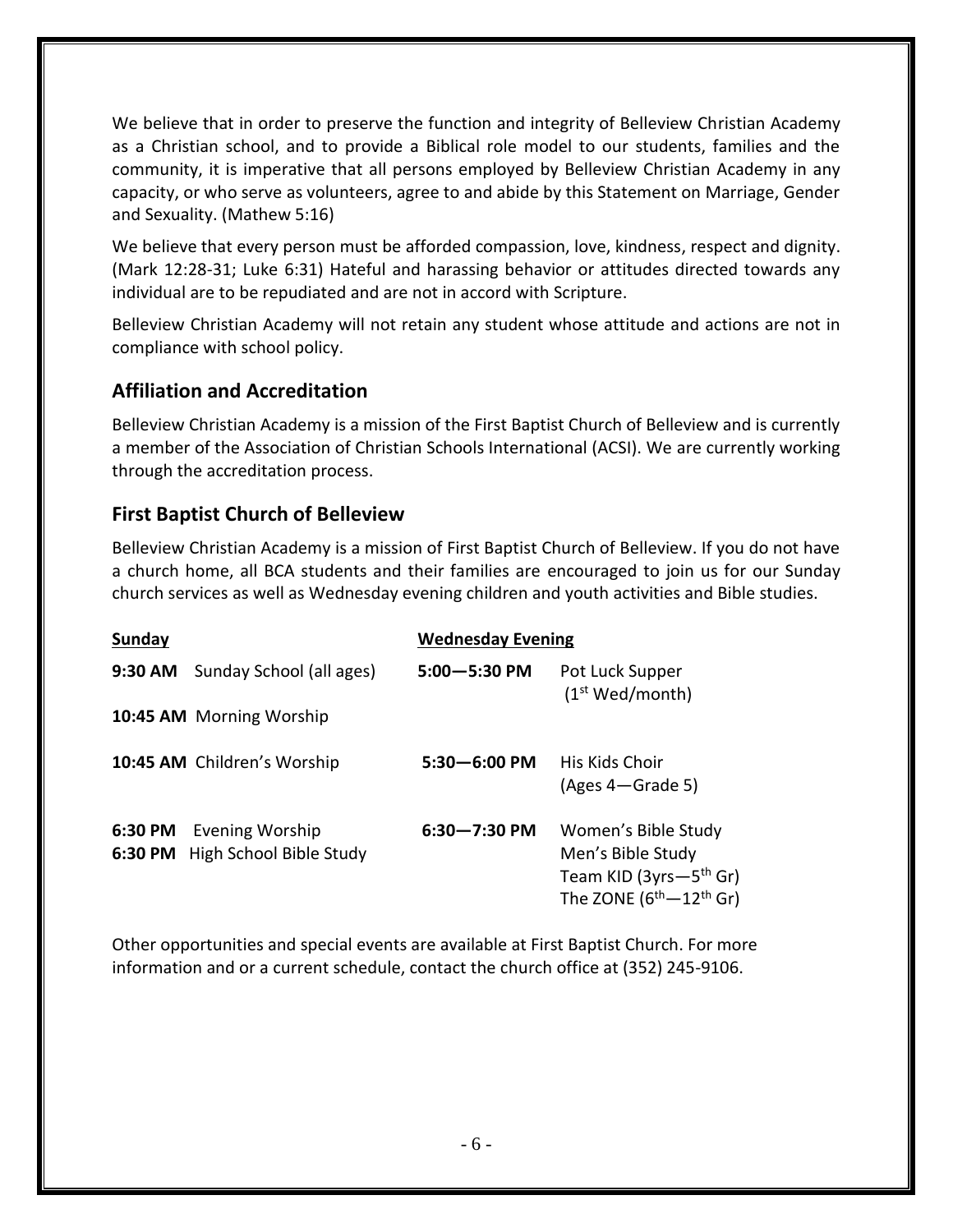# BELLEVIEW CHRISTIAN ACADEMY

#### **2020-2021 SCHOOL CALENDAR\***

| August 3rd                 | Monday                  | <b>Teachers Report/Staff Orientation</b>                     |
|----------------------------|-------------------------|--------------------------------------------------------------|
| August 10 <sup>th</sup>    | Monday                  | K-8 <sup>th</sup> Grade Orientation                          |
| August 11 <sup>th</sup>    | Tuesday                 | K-8 <sup>th</sup> -1 <sup>st</sup> DAY OF SCHOOL/TUITION DUE |
| August 12 <sup>th</sup>    | Wednesday               | K-8 <sup>th</sup> Grade Music, PE, Art Start                 |
| August 12 <sup>th</sup>    | Wednesday               | M/School Chapel Begins                                       |
| August 17 <sup>th</sup>    | Monday                  | <b>PreK Orientation</b>                                      |
| August 18th                | Tuesday                 | PreK-1st DAY OF SCHOOL/TUITION DUE                           |
| August 19th                | Wednesday               | PreK-5 <sup>th</sup> Chapel Begins                           |
| August 27/28 <sup>th</sup> | Thurs/Friday            | Picture Day                                                  |
| August 30th                | Sunday                  | Father/Son Cake Auction                                      |
| September 1st              | Tuesday                 | <b>TUITION DUE</b>                                           |
| September 7 <sup>th</sup>  | Monday                  | NO SCHOOL-Labor Day                                          |
| September 10 <sup>th</sup> | Thursday                | Open House                                                   |
| September 11 <sup>th</sup> | Friday                  | <b>Interims Available</b>                                    |
| September 14-25th          | <b>Mon-Friday</b>       | <b>Testing Window #1 (Fall)</b>                              |
| September 21-Oct. 2nd      |                         | Fundraiser                                                   |
| October 1st                | Thursday                | <b>TUITION DUE</b>                                           |
| October 12th               | Monday                  | End of 1 <sup>st</sup> Grading Period                        |
| October 15 <sup>th</sup>   | Thursday                | Report Cards go home                                         |
| October 16 <sup>th</sup>   | Friday                  | NO SCHOOL/Weather Make up Day                                |
| October 30 <sup>th</sup>   | Friday                  | FBC/B Fall Festival                                          |
| November 2 <sup>nd</sup>   | Monday                  | <b>TUITION DUE</b>                                           |
| November 16 <sup>th</sup>  | Monday                  | <b>Interims Available</b>                                    |
| November 23/24th           | Mon-Tuesday             | <b>Possible Weather Make-Up Days</b>                         |
| November 23-27th           | <b>Mon-Friday</b>       | <b>THANKSGIVING BREAK</b>                                    |
| December 1st               | Tuesday                 | <b>TUITION DUE</b>                                           |
| December 11 <sup>th</sup>  | Friday                  | Christmas Program                                            |
| December 16-18th           | <b>Wednesday-Friday</b> | Final Exams/End of 2 <sup>nd</sup> Grading Period            |
| December 18 <sup>th</sup>  | Friday                  | Class Christmas Parties/Early Release                        |
| December 19th-January 4th  |                         | <b>CHRISTMAS BREAK</b>                                       |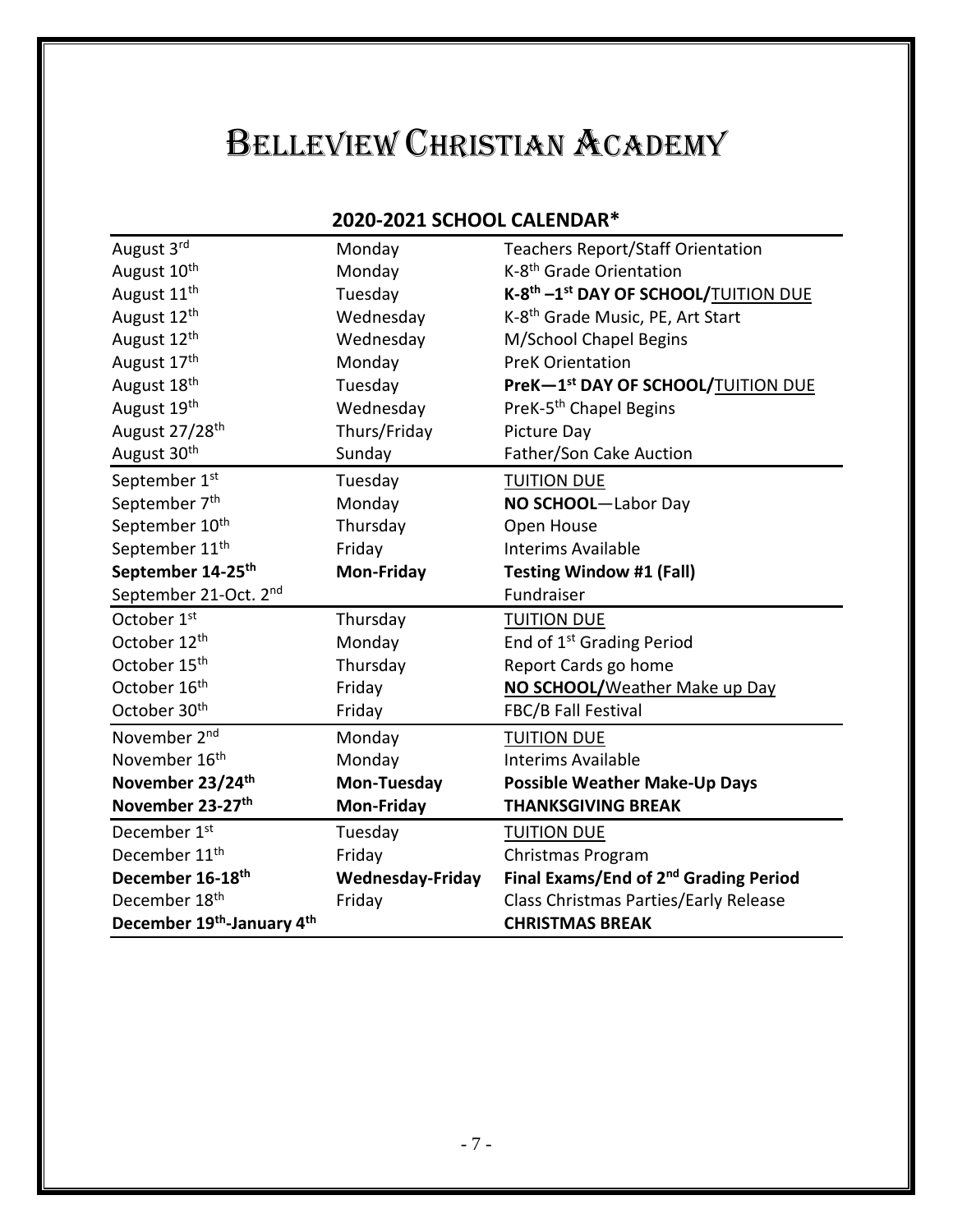#### **2020-2021 SCHOOL CALENDAR\***

| January 5 <sup>th</sup>   | Tuesday           | <b>CLASSES RESUME/TUITION DUE</b>     |
|---------------------------|-------------------|---------------------------------------|
| January 8 <sup>th</sup>   | Friday            | Report Cards go Home                  |
| January 11-22nd           | Mon-Friday        | <b>Testing Window #2 (Winter)</b>     |
| January 18th              | Monday            | NO SCHOOL-MLK Jr. Day                 |
| January 19th              | Tuesday           | 2021-22 Reg. Packets go Home          |
| February 1st              | Monday            | <b>TUITION DUE</b>                    |
| February 5 <sup>th</sup>  | Friday            | <b>Interims Available</b>             |
| February 11 <sup>th</sup> | Thursday          | <b>Registration Open House</b>        |
| February 12th             | Friday            | NO SCHOOL/WEATHER MAKE UP DAY         |
| February 15th             | Monday            | NO SCHOOL-Presidents Day              |
| February 25 <sup>th</sup> | Thursday          | <b>Class Pictures</b>                 |
| March 1st                 | Monday            | <b>TUITION DUE</b>                    |
| March 11 <sup>th</sup>    | Thursday          | End of 3 <sup>rd</sup> Grading Period |
| March 12 <sup>th</sup>    | Friday            | <b>FIELD DAY/EARLY RELEASE**</b>      |
| March 15-19th             | Mon-Friday        | <b>SPRING BREAK</b>                   |
| March 22nd                | Monday            | <b>Classes Resume</b>                 |
| March 24th                | Wednesday         | Report Cards go Home                  |
| April 1st                 | Thursday          | <b>TUITION DUE</b>                    |
| April 2nd                 | Friday            | NO SCHOOL-Good Friday                 |
| April 21st                | Wednesday         | <b>Interims Available</b>             |
| April 23rd                | Friday            | Cultural Café                         |
| May 3rd                   | Monday            | <b>TUITION DUE</b>                    |
| May 3-14th                | <b>Mon-Friday</b> | <b>Testing Window #3 (Spring)</b>     |
| May 3-7 <sup>th</sup>     | Mon-Friday        | <b>Teacher Appreciation Week</b>      |
| May 16 <sup>th</sup>      | Sunday            | Graduate Recognition @FBC 10:45AM     |
| May 21st                  | Friday            | LAST DAY OF SCHOOL-EARLY RELEASE**    |
|                           |                   | <b>Awards Program/Graduation</b>      |
|                           |                   | Report Cards go Home                  |

\*Subject to change \*\*No AfterCare available on Early Release days

#### **School Hours**

| Kindergarten -3rd Grade | $8:15 - 3:00$  |
|-------------------------|----------------|
| $4th - 8th$ Grade       | $8:15 - 3:15$  |
| Pre-School              | $8:30 - 11:45$ |

**School begins at 8:15 A.M. Students should be in their classroom and ready to begin class at this time. Students will be marked tardy after 8:15 A.M.**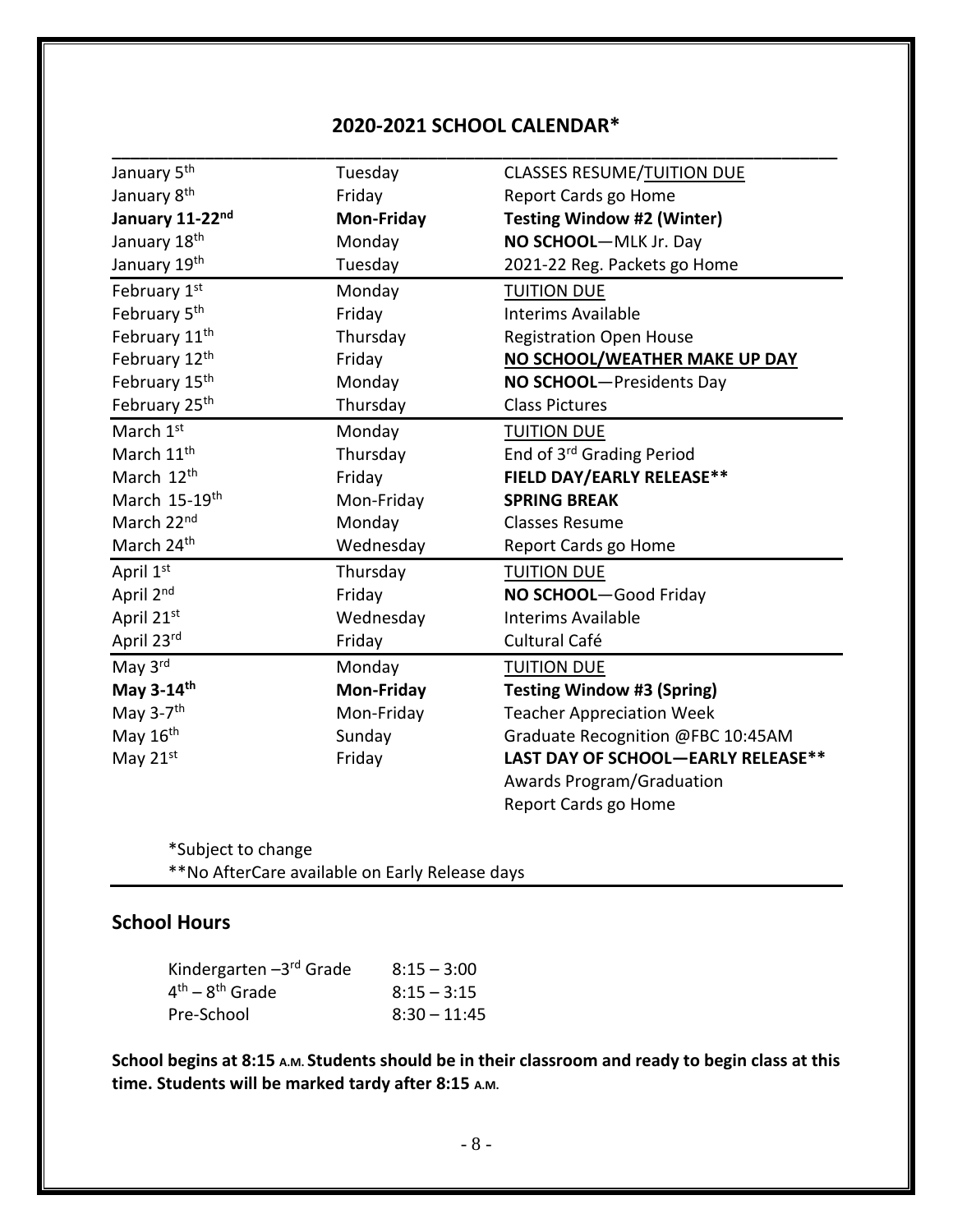#### **Celebration of Holidays**

As a Christian school, we do not commemorate Halloween. It is our policy that no witches, ghosts, goblins, skeletons, haunted houses, black cats, etc., be made or displayed by faculty or students. First Baptist Church/Belleview puts on a Fall Festival celebration on the evening of October 31<sup>st</sup> and all BCA students and their families are invited to attend.

- **Veteran's Day**—All teachers are encouraged to explain the meaning of Veteran's Day and to have a special prayer emphasis for our country. Every year during a special Veteran's Day service at First Baptist Church/Belleview, we present a commemorative flag to one of our veterans. All students and their parents are encouraged to attend.
- **Thanksgiving**—This wonderful holiday of gratitude will be commemorated and celebrated in ways deemed appropriate by classroom teachers. Special chapels and programs are encouraged. Special emphasis is to be given to the place of praise and thanksgiving in a Christian's life.
- **Christmas**—Our Christmas celebration needs to be as distinctively Christian as possible. There is a wide variety of opinion about Santa Claus, Christmas trees, presents, etc., within the Christian community. While we are not legislating our policy/procedures for the homes represented in the school, understanding that each family may celebrate Christmas as they deem right and good, the following guidelines will govern the school celebration:
	- $\circ$  Christmas trees, bells and decorations will be allowed in the school but fire regulations must be strictly followed.
	- $\circ$  We will seek to avoid references to Santa Claus, reindeer, and other cultural issues that may distract from Christ.
	- $\circ$  Every faculty member is to place the strongest emphasis on the birth of Jesus Christ as one of the greatest events in salvation history.

BCA picks a giving project annually that will be a benefit to others in the community. This will be announced to all parents, students and teachers.

- **Valentine's Day**—Cards may be exchanged if done for the whole class. Teachers may plan class parties if so desired.
- **Martin Luther King Jr. Birthday**—All teachers are encouraged to commemorate Dr. King's birthday and to lead a special prayer emphasis for an end to discrimination in our country.
- **Presidents' Day**—All teachers are encouraged to commemorate Presidents' Day and to lead a special prayer emphasis for our country.
- **Easter**—Easter is another spiritual opportunity for us to celebrate in a distinctively Christian manner. The death, atonement, burial, and resurrection of our Lord Jesus Christ are the reasons for our enthusiasm. Easter chicks, eggs, bunnies, etc., are not to be the focus of our celebration of this great event. Great emphasis is to be placed on the reality of our risen Savior who triumphed over death for us all.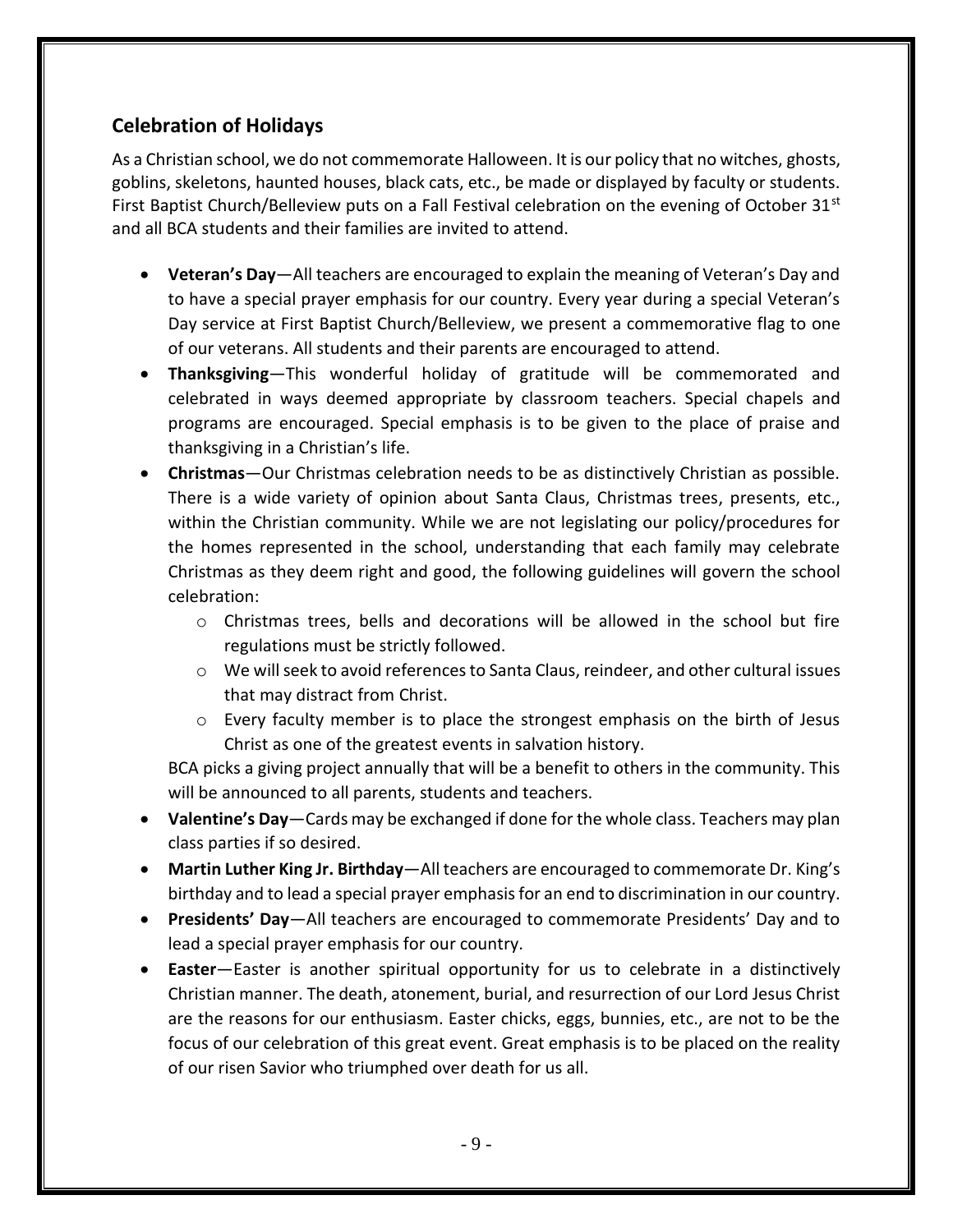#### **Birthdays/Invitations**

We encourage students to share birthdays. Gifts may not be exchanged. Parents/guardians may bring cookies and cupcakes for lunch time. These must be brought to the office to avoid disruption of the class. Please arrange this with the classroom teacher. Invitations to parties held after school or on weekends may be distributed at school, but must be to the entire class with the exception of Girls or Boys Only parties.

#### **School Office**

The BCA office is open from 7:30 am to 3:45 pm, Monday through Friday. Lunches, homework, books or other items to be delivered to your child may be left in the school office. Telephone messages will be relayed to the students at the end of each school day. **Only emergency calls** will be given to the student immediately. Students will be allowed to use the office phones for emergencies only. It is important for us to protect instructional time by limiting disruptions.

#### **Cell Phone Policy**

**Students are not allowed to have a cell phone or Smart Watch with them in the classroom**. Students who bring a cell phone to school must turn off the phone and leave it in the school office when they arrive at school in the morning. Cell phones will be returned to the student at the end of the school day. Smart watches are not permitted on campus at any time.

#### **Drop-off & Pick-up**

#### **Procedures**

- All children must load and unload from under the breezeway in front of the school entrance. If you arrive before 7:45 AM, please keep the car line back away from the breezeway. Please follow the designated route. (Maps are available from the office)
- Safety Patrol students will need to be dropped off under the breezeway by 7:35 AM (not before 7:30). If the safety patrol student gets here after 7:35 AM, that safety patrol will need to be dropped off in the regular car line. Please do not drop off safety patrol students in the parking lot, the side street or the rear of the school.
- **Please follow directions on the map and only enter carline from assigned direction.**
- **Maximum speed limit on the BCA campus is 15 MPH.**
- We ask that **drivers pay full attention** while on campus. To ensure the safety of our students & staff, please keep all distractions, including cell phone conversations, to a minimum. **Always drive carefully and slowly.**
- All parents and children must remain in their vehicles while in car line.
- **Students must not exit the vehicle until door is opened by BCA staff or Safety Patrol member.**
- **All visitors** must stop in the office to sign in and get a visitor's badge before visiting any area of the school.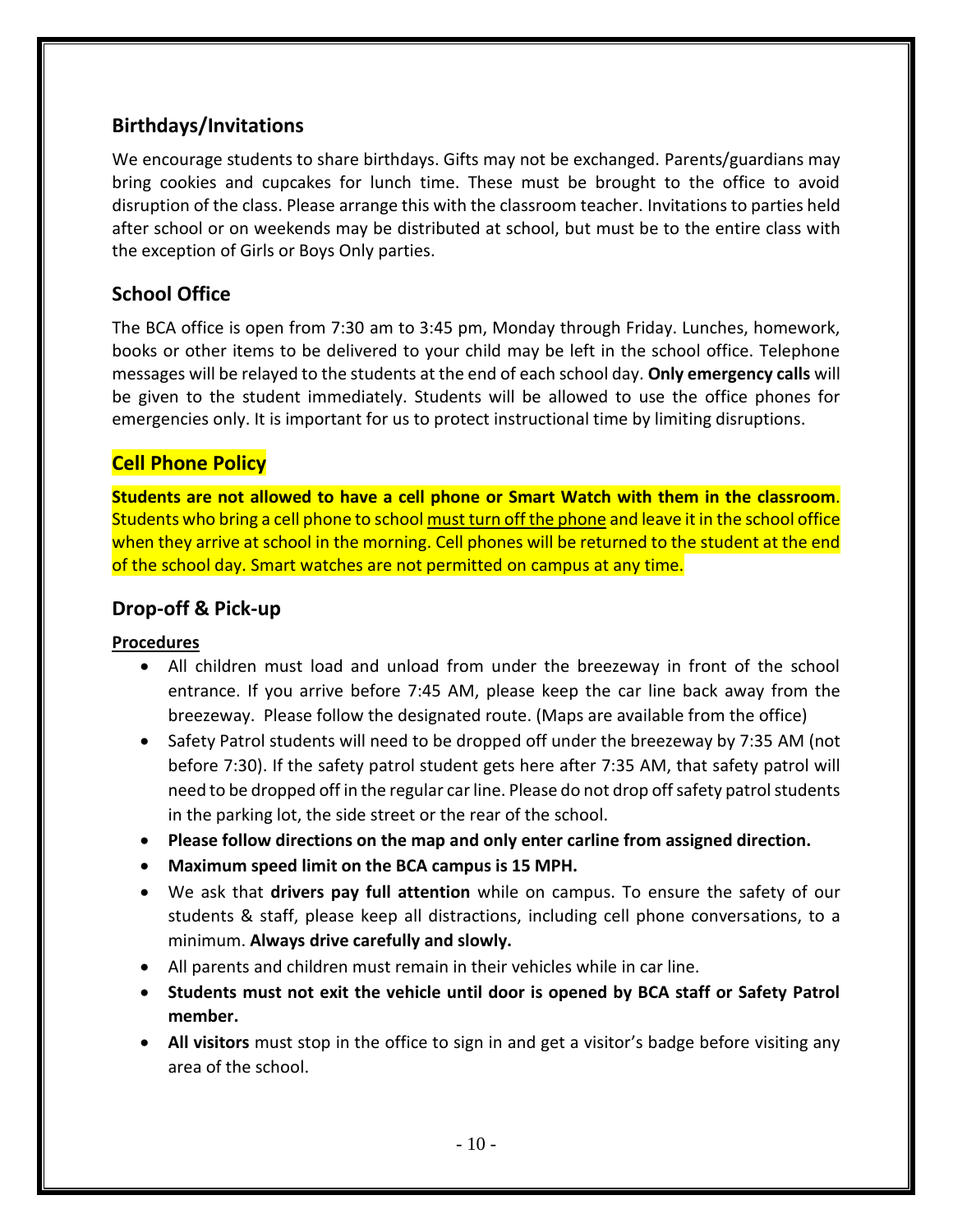- If someone other than a parent is picking up your child, please contact the school office before 2:00 and notify us of that person's name and relationship to the student. To ensure the safety of your child, students will not be released to unauthorized people.
- Make sure that all custody agreements and schedules are on file in the school office.

#### **Drop Off**

- Carline begins at 7:45 AM for all K-8<sup>th</sup> grade students. Please start morning drop off at the sign and do not move forward until 7:45 AM. Allow safety patrol parents to pass and unload their students under the covered entrance.
- Safety Patrol members are required to arrive at school by 7:35 AM.
- **Carline closes at 8:10 AM for all K-8<sup>th</sup> grade students**. If you are late, you are required to park in front of the entrance and walk your student into the office and sign them in. **Do not allow students to cross the car line alone.**

#### **Pick Up**

- Kindergarten thru 3<sup>rd</sup> grade will be dismissed @ 3:00 PM. All students not picked up by 3:15 will be sent to AfterCare. Parents will be charged a \$75 Registration Fee and the daily fee of \$14 for the time they spend in AfterCare.
- 4<sup>th</sup> -8<sup>th</sup> grade are dismissed @ 3:15 PM. All students not picked up by 3:45 will be sent to AfterCare. Parents will be charged a \$75 registration fee and the daily fee of \$14 for the time they spend in AfterCare.
- Please do not enter the 3:15 car line until 3:15. If you arrive early, please pull to the side of the line.

#### **Early Release Days**

All K-8<sup>th</sup> grade students are released at 12:00 PM, so we will only have one car line. AfterCare will not be available on early release days. *(see calendar)*

#### **Lunch**

Kindergarten through 8<sup>th</sup> grade students are to bring a sack lunch or lunch box each day. If your child has special health needs, allergies and/or requires a special diet, **please notify the office and the teacher at the beginning of the school year.** Our lunchroom staff will assist your child with opening food containers but are unable to heat up any food items. Due to allergy concerns, we do not allow any sharing of food.

#### **Lost and Found Policy**

**Please label your child's sweaters and jackets! Any jacket or sweater that is not labeled with students' name and is not retrieved within one week will be added to our Uniform Donation bin.**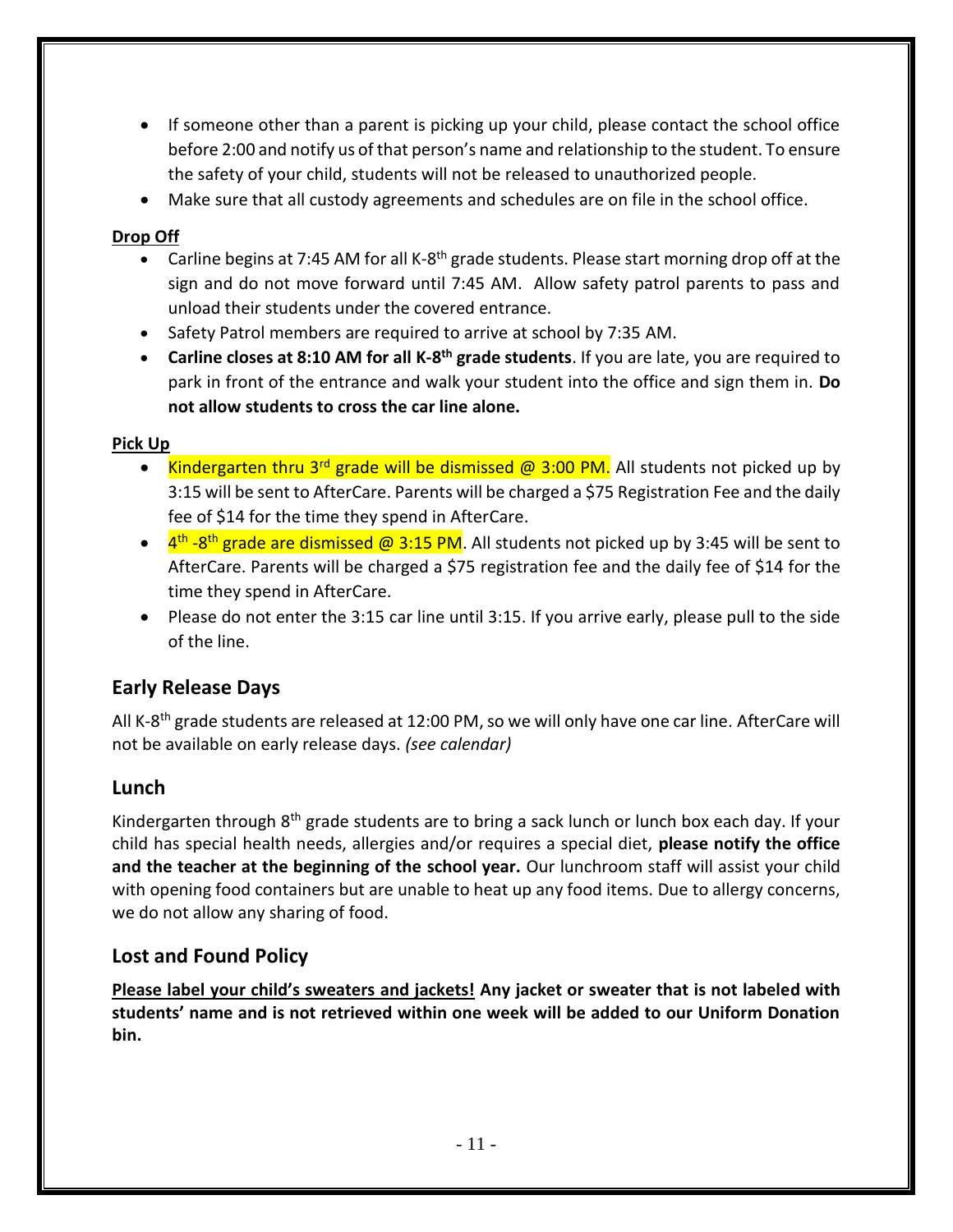#### **Dress Code**

The BCA Dress Code was developed to provide the best atmosphere for students to learn and to avoid peer pressure related to clothing. Our primary objectives are neatness and modesty. The following guidelines are meant to provide help for parents and students in selecting appropriate clothing for school. If a parent or student has a question about the Dress Code, please do not hesitate to call the school office for clarification.

Students who do not have appropriate uniforms will not be allowed to go to class. Parents will be called and appropriate attire must be brought to school or your student will be sent home.

#### **General Requirements**

**The administration or school board reserves the right to determine whether or not a student's attire meets BCA standards.**

- **Students in grades K – 8 are to be in complete uniform at all times while on school grounds. The only exceptions are our "Dress-Down Days".**
- **Uniforms must be clean and free of holes, rips, or ragged edges. Pant legs are to be neatly hemmed. Uniforms must fit properly.**
- **Clothing is to be labeled to ensure against possible loss or exchange. Any lost clothing not labeled will be added to our uniform donations after one week.**
- **Uniforms may not have any additional writing on them except for identification.**
- **All students must wear underwear.**
- **Special "Dress-Down Days" may be allowed. Students and parents will be notified about these upcoming days.**
- All K 1<sup>st</sup> grade students need an extra set of clothes in a plastic bag with their name **marked on the outside. Please include socks and underwear.**
- **Female students are expected to wear bras from the time they begin to develop.**
- **Clothing/Jewelry that suggest or depicts evil, Satan, the devil, skull and crossbones, symbols or religions contrary to Christianity or is otherwise contrary to Christianity is not allowed.**
- **As walking in line and going up and downs stairs are a daily part of each school day, the proper shoes are very important to a student's safety.**
- **Brightly colored skate or loose fitting slip-on shoes are not allowed.**

#### **Shirts**

- Students must wear loose fitting knit polo style shirts with a collar. Shirts must be solid navy, hunter green or white for Kindergarten thru 5<sup>th</sup> grade. A plain white or matching colored undershirt may be worn under their polo.
- **Middle School students** may also wear a red polo and **Middle School girls** may choose pastel colors in a short sleeve polo or long sleeve button up blouse.
- **The school monogram is required.**
- **Shirts must be tucked in at all times.**
- School t-shirts may be worn on Fridays or on field trips only.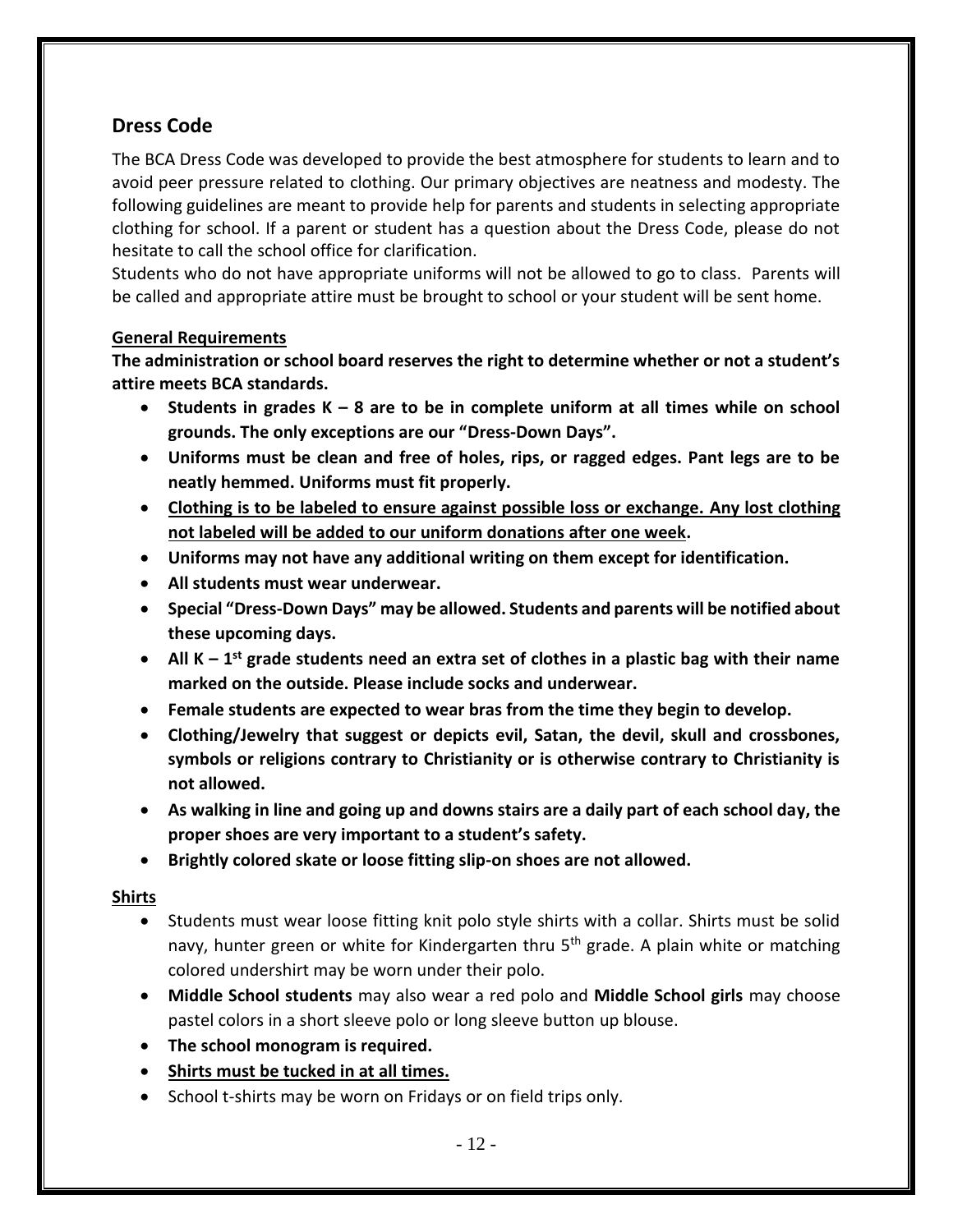#### **Winter Clothing**

- In the cooler months, students may wear a long sleeved T-shirt or "Under Armor" type shirt in matching school colors, under their school polo. No school logo is required, but no other logos should be seen on the sleeves or collar.
- All winter clothing that is worn in the classroom must have a school monogram. This can be a zip-up sweatshirt, cardigan sweater or fleece jacket, in either solid navy, hunter green, black or grey that is worn over the school polo. It should be unzipped when students are in the building.
- In extreme cold weather, a heavier jacket may be worn to school but not in the classroom. A school monogram is not required.
- **Please label all jackets and sweaters with your child's name (see lost and found policy).**

#### **Pants/Skirts/Skorts/Shorts**

- Uniform bottoms must be khaki, navy, black or brown in color.
- Walking shorts should be loose fitting and Bermuda length (no shorter than mid-thigh).
- Uniform pants should be the traditional uniform style with no sewn-on pockets (cargo pants). They can be plain or pleated in the front with regular pockets in the back and neatly hemmed.
- **No baggies, low hip riders, spandex or form fitting uniform pants are allowed.**
- Girls may wear uniform walking shorts, uniform skirts, skorts/culottes, capris or jumpers. Shorts must be worn under skirts and jumpers.
- **Jeans may be worn on Fridays and Field Trips only and with the following stipulations:**  They are to be regular jeans—**no form fitting, no jeggings, no skinny jeans, no low hip riders, and no baggy or multi-pocketed/zippered jeans.** They must be **dark blue or black only**, neatly hemmed, with no patches, holes, or excessive decorations.

#### **Belts**

- A belt must be worn at all times if pants, skirts or skorts have belt loops.
- Belts must be solid white, navy, brown, black or khaki in color with no designs, logos or large buckles.

#### **Shoes & Socks**

- Socks must be solid colored in white, navy, black or brown.
- **Girls** may wear solid white or navy tights or knee socks in cooler months.
- Tennis shoes or closed toed shoes must be worn at all times. Shoes must be laced up at all times as well.
- **No sandals, slip-ons, dance shoes, skate shoes, heels, Cowboy boots, light up shoes, Heelys, flip-flops, Krocs or clogs will be allowed.**
- Boots may be worn in the winter months but **must have a non-slip rubber sole and only for 4th through 8th grades.**
- Brightly colored shoes are not allowed and laces should be only white, navy, brown or black.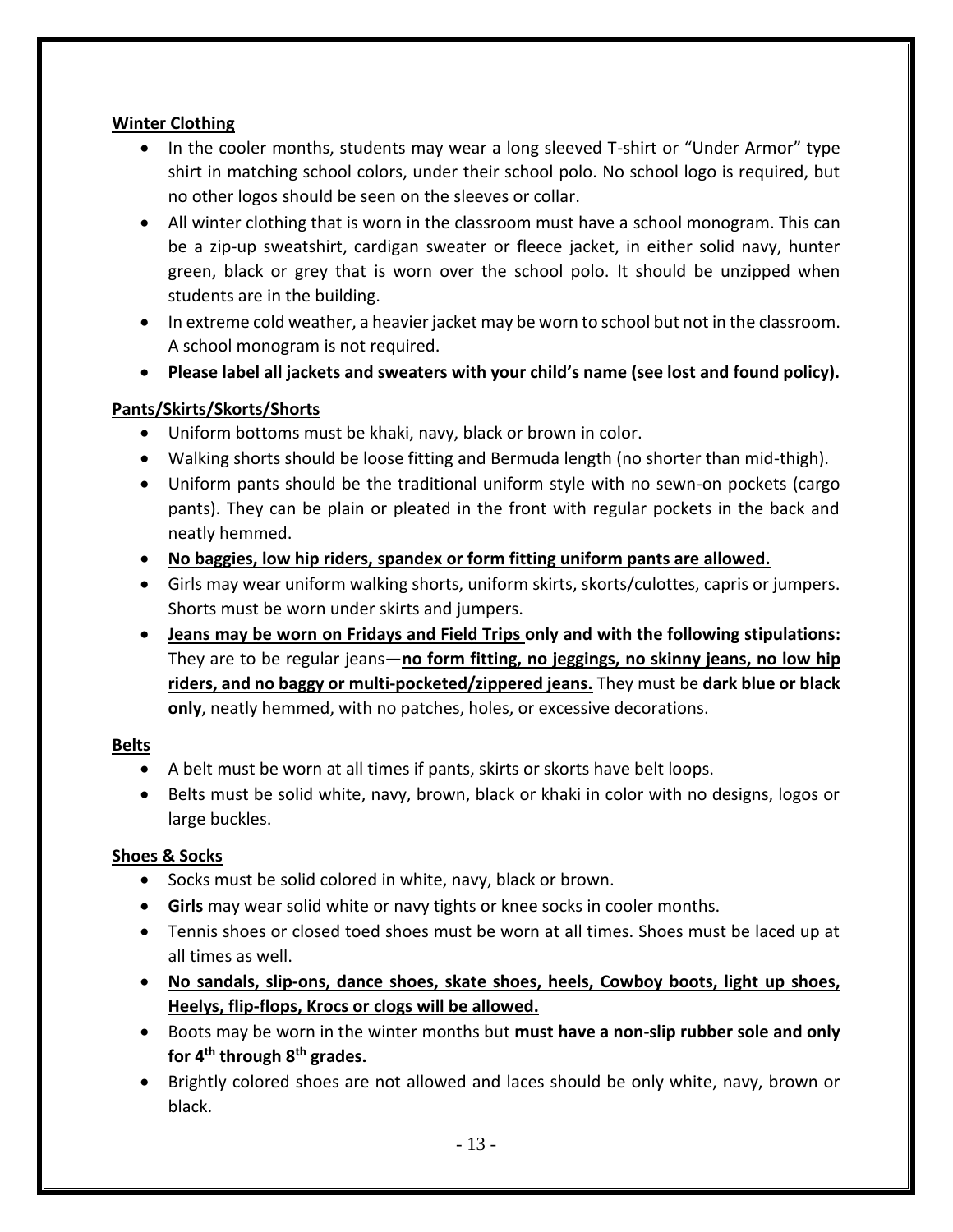#### **Jewelry**

- Girls may wear jewelry that is modest and tasteful, i.e., a small cross or heart. Stud earrings only are permitted.
- **Bracelets, beads, anklets, scarves, multiple earrings, large bows or anything excessive will not be allowed.**
- **BCA is not responsible for lost or stolen jewelry.**
- **Boys** are not allowed to wear any jewelry other than a watch.
- **Parents will be notified if jewelry or watches become a distraction and the student will no longer be allowed to wear them to school.**

#### **Piercings**

• **For safety concerns, no piercing jewelry will be allowed except for stud earrings (no hoops) in the lower portion of the earlobe for girls. Boys are not allowed to have pierced ears.**

#### **Tattoos**

• No permanent or temporary tattoos will be permitted.

#### **Hair & Make-up**

- Hair should be of a natural color, well-groomed and of appropriate style and length.
- **No unusual or trendy haircuts (ie. mohawks) or designs cut into hair are permitted.**
- **Middle School Girls** may wear skin tone foundation make-up only and clear nail polish. No fake fingernails are allowed and **colored nail polish will be removed in the office.**
- **Boys** should be neatly groomed and clean shaven at all times (no moustaches or beards). Hair is to be trimmed above the ears, off the shirt collar, neatly combed and cut so that it is no longer than the middle of the forehead.

#### **Dress-Down Days**

During the school year, BCA students may participate in our monthly dress-down days. These days are usually themed, but students must follow the same guidelines of a regular school day, including modesty. **If your child chooses not to participate in a dress-down day, they will need to wear their school uniform. If your child has received 3 or more uniform violation notices in a month, they will not be allowed to participate in the next dress-down day.**

#### **Changes of Clothes**

Students in Kindergarten and 1<sup>st</sup> grades should bring a change of clothing in their backpacks. Clothing items should be placed in a zip-lock bag and have your child's name on the outside. In the event of an accident, wet or stained clothes will be placed in a bag for you to take home and replace the next day.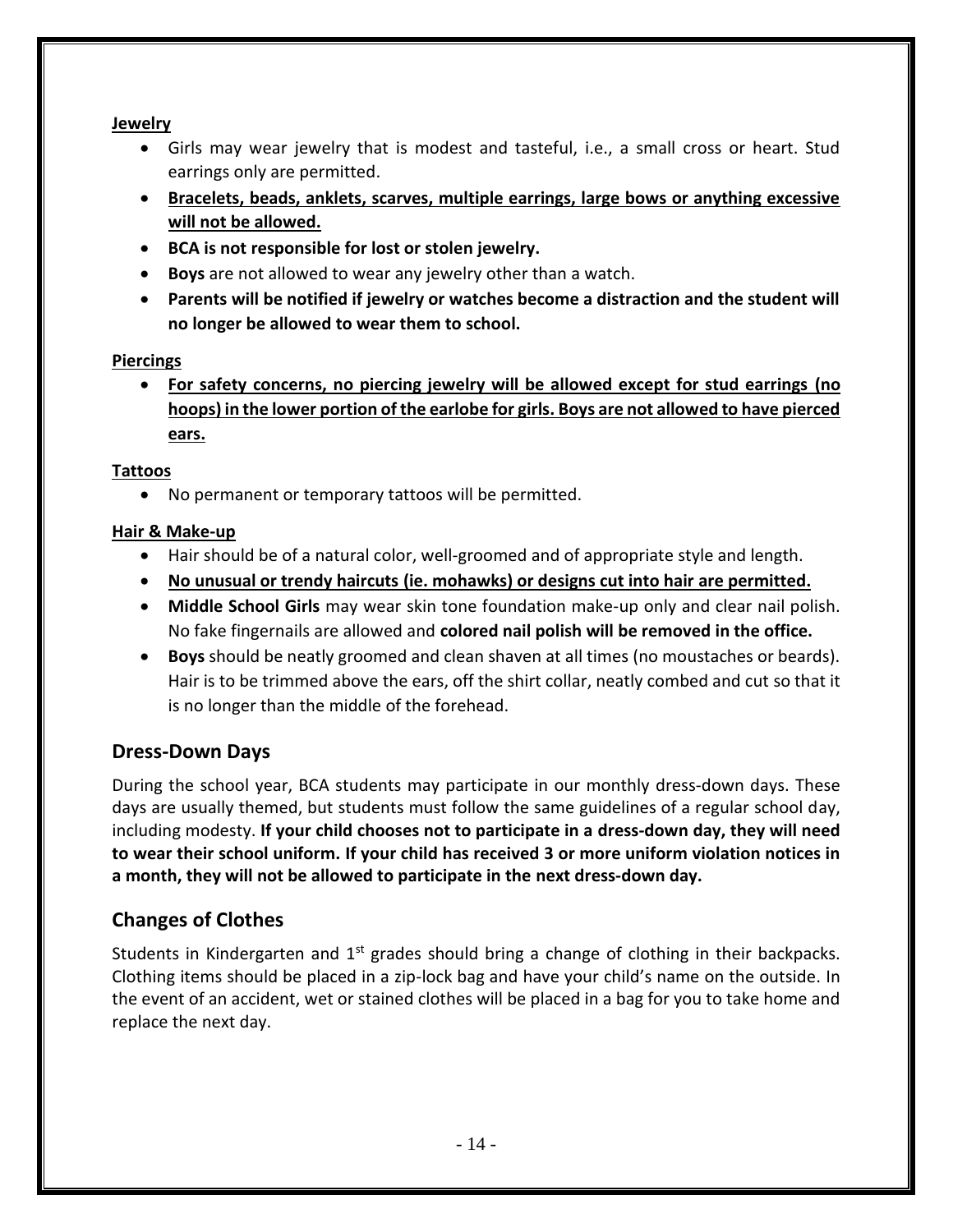#### **Fundraising**

Belleview Christian Academy will have several fundraisers throughout the year to fund special projects such as our Library, Playground, etc. We make every attempt to design fundraisers that have a minimal financial impact on the parents. Because they directly benefit the students and help keep tuition costs reasonable, parents are expected to support all school fund-raising activities, whether financially or by helping their child fundraise outside of their home.

#### **Parents Volunteers/Chaperones**

**When parents volunteer at the school they should follow the same guidelines of modesty and appropriate dress. BCA reserves the right to ask any parent/volunteer who does not meet appropriate modesty standards to leave the campus. Parents MUST have a yearly volunteer form on file** and be cleared through a Local Law Background Screening process to participate in **ANY** event on school campus **(this includes eating lunch with your student**) or to attend any class field trips. A minimal fee for the screening process is charged. This fee must accompany the completed form and be returned to the school office. Forms and additional information are available in the office. Parents must respect the school's views and exhibit Christian behavior at all times. The use of chaperones and volunteers are at the classroom teacher's discretion. **Volunteer form and screening must be completed at least 2 weeks prior to participate in ANY event on school campus. Out of state or international background checks may take longer and will be at the expense of the volunteer. Out-of-state and international background checks cost considerably more than local background checks.** 

#### **Lice**

Belleview Christian Academy abides by a **NO LIVE NIT** policy concerning head lice. The **NO LIVE NIT** policy is enforced to keep students lice free, nit free, and in school. If a child is found to have lice, he/she will be removed from the classroom, and their parents will be contacted immediately to pick them up. If you find lice on your child at home, **please contact BCA immediately in order for us to check other classmates and minimize the spread of lice.** Students are temporarily excluded from school to prevent the spread of lice caused by surviving and hatching nits (lice eggs). Parents are responsible to remove all live nits from the student's hair before the child returns to school for a live nit inspection. Please bring any product box, box top or empty bottle as verification that treatment has occurred. Absences related to head lice are limited to two (2) excused days per occurrence. A NIT is considered alive if it is less than one inch from the scalp of the student. NITS and/or shells must be one inch or more away from the scalp for the student to return to school. **There is nothing in the classroomsthat lice can survive on (floor, carpet, desks, backpacks, etc.) except the students, so they must be NIT free in order to return.**

#### **Medications**

BCA requests that parents attempt to administer all medications at home either before or after school. When this is not possible, the following policy must be adhered to:

• ALL medication will be kept in locked storage in the school office. Students will not be allowed to keep medication in their possession while at school.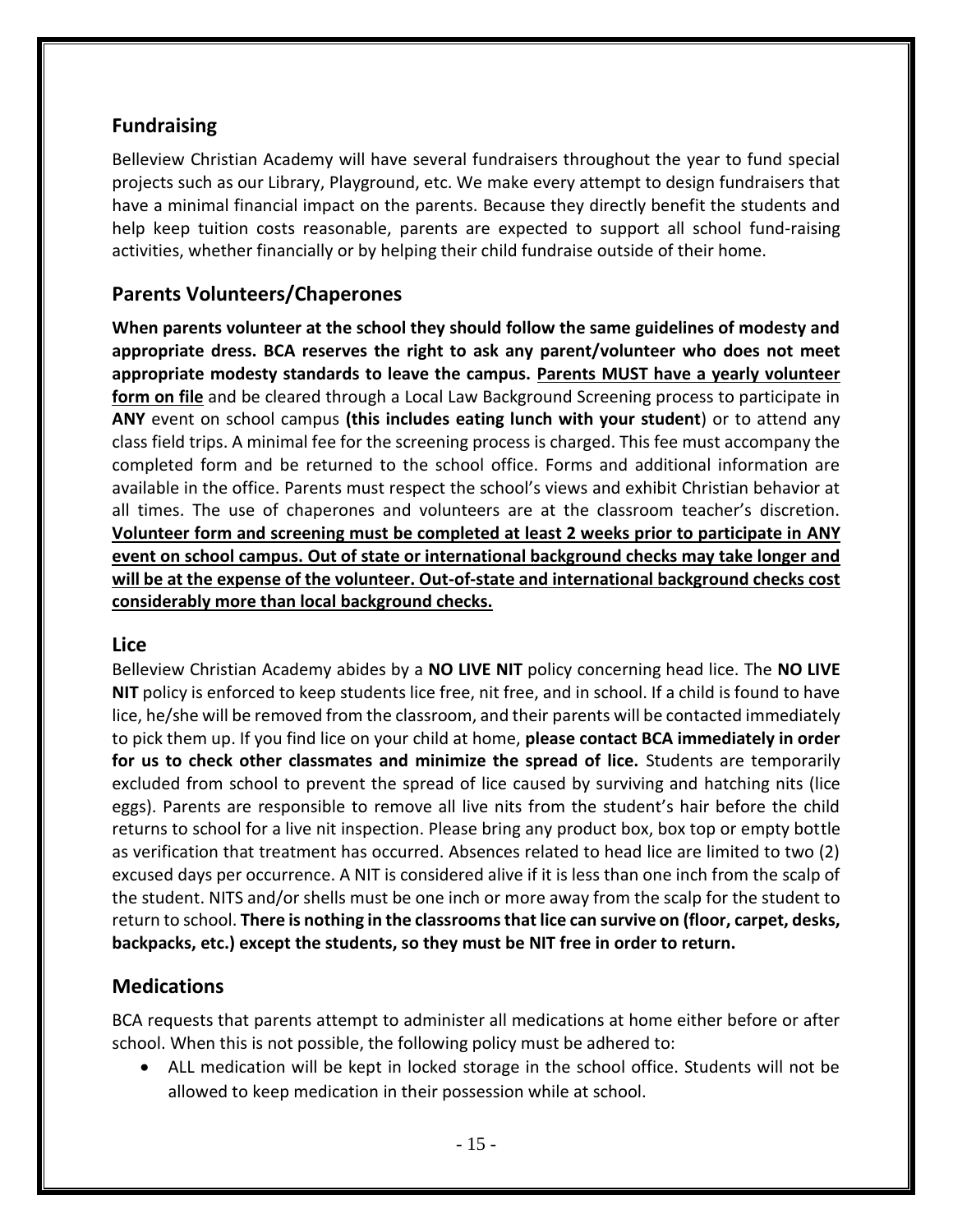- Parents must bring the medication to the school office each morning and pick it up if it is to go home at the end of the school day.
- **Parents are required to complete a form requesting school personnel to administer all medications, prescription or non-prescription, listed below. This form is available in the school office**.
- Medication will be administered by designated personnel per the administrator. Students are not permitted to self-administer any medication.

**Prescription Medications:** Medication must be in the prescription bottle as prepared by the pharmacist. The label must bear the doctor's name, student's name, name of the drug, date and directions for administering the drug, including the dosage amount and frequency. Only personnel designated by the administrator will dispense prescription medication. Teachers are not allowed to dispense prescription medication.

**Non–Prescription Medications:** Non-prescription medications must be in the original container. Non-prescription medications include Tylenol/ aspirin, ointments, cold tablets, lotions, cough medicine, cough drops, and Chap Stick.

Students requiring ongoing medication such as allergy medication should bring a note from a physician. An updated parent's request will be required only if the medication or the dosage changes.

Any deviations from this policy may be made only with the approval of the administrator.

#### **Smoking/Vaping Policy**

Our campus is smoke-free. Please refrain from smoking or vaping (electronic cigarette) on any part of Belleview Christian Academy or First Baptist Church of Belleview's campus. This includes our morning and afternoon car lines, the soccer field, playgrounds and on field trips.

## Part II—ADMISSIONS

Belleview Christian Academy is a private Christian school providing a traditional, academically sound, Bible-based classical education. We have a reputation for providing high standards in academics, while instilling a strong spiritual foundation.

#### **Enrollment Procedures**

Belleview Christian Academy offers a program for students who desire a classical education in a Christian environment and who are striving for academic excellence and spiritual vitality. Our admission policy requires that you take the following steps before your child's admission can be finalized. In accordance with state statutes, the following information must be supplied to the office.

- Completed and signed registration forms.
- A copy of the student's birth certificate.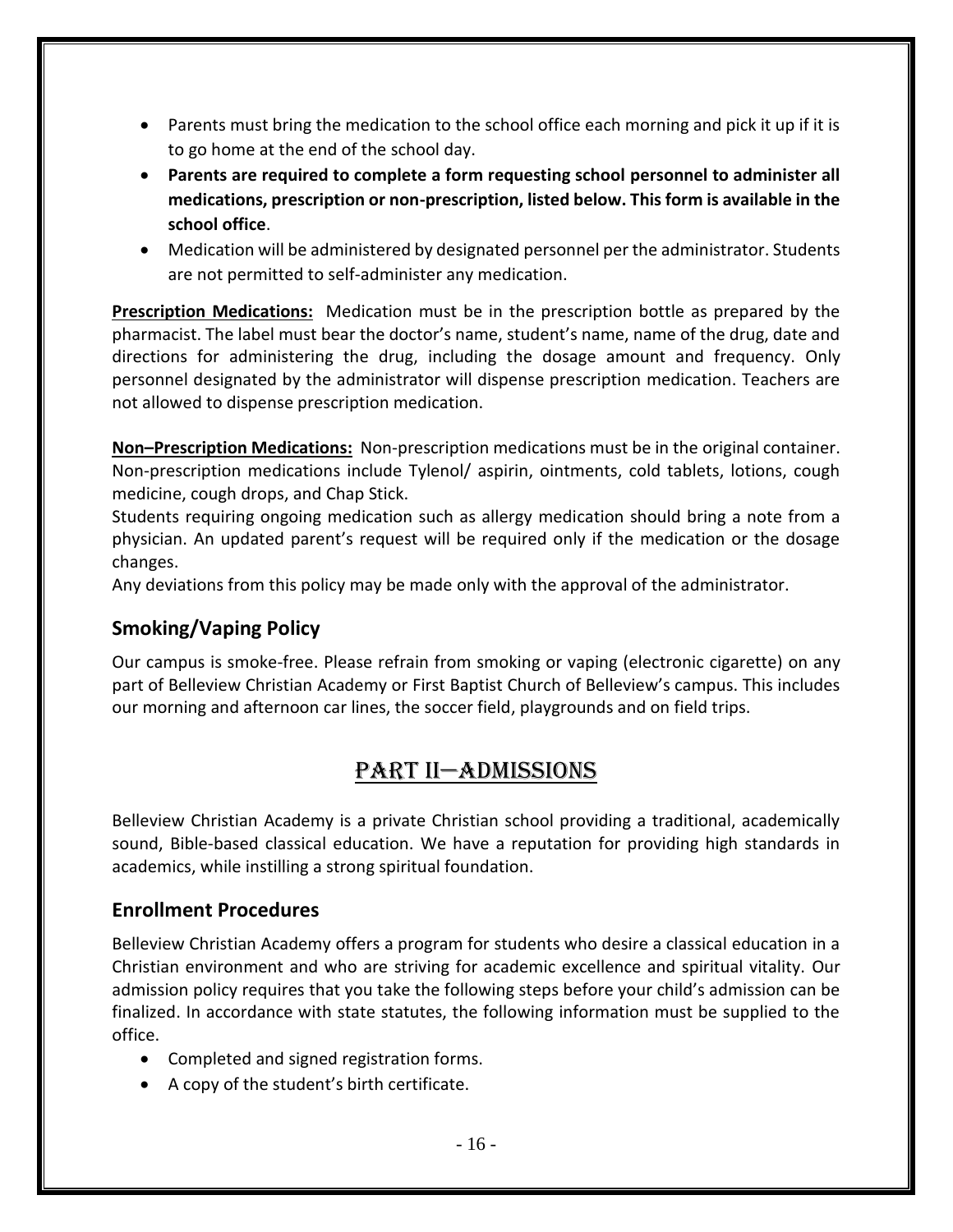- A copy of the student's social security card (optional)
- A copy of the student's most recent report card and a copy of their transcripts.
- A copy of the State of Florida Doctor's Health Form and a State of Florida immunization Form, confirming good health, any physical restrictions, and medications begin taken by the student.
- Placement testing for new students.
- Parent/student interview with the principal and classroom teacher.
- Parent and student signatures on the Handbook Acknowledgement and Financial Agreement forms.

BCA students are required to maintain a minimum 2.0 grade point average and satisfactory conduct. BCA reserves the right to transfer any student demonstrating poor conduct and/or grades. Admission candidates are required to have demonstrated a satisfactory level of conduct and to have achieved a 2.0 grade point average (based on a 4.0 grade point scale) or better, throughout their last academic year. The student's most recent report must reflect this standard. Upon completion of the designated steps, parents are notified as to whether their child has been accepted or not accepted into BCA. Students can be accepted with conditions, for example: the student may need tutoring over the summer prior to the school year, tutoring during the school year or may need to repeat a grade.

Students who have been accepted in the school must have their files complete and accounts current in order to begin school. This includes having completed necessary physical examinations where required. All students must have immunization forms and birth certificate forms submitted for school files. The birthdate cut-off for entrance into Kindergarten (5 year olds) and PreK-4 (4 year olds) is September  $1<sup>st</sup>$ . Students entering the PreK-3 class will need to be age three by September 1<sup>st</sup> as well.

#### **Admissions Decisions**

Admissions fall into three categories: standard admission, conditional admission, and denial of admission.

- **Standard admissions** will be granted when the student meets or exceeds all requirements.
- **Conditional admission** is given to student where test scores and previous school records indicate cause for concern. Applicants with deficiencies in any of the specified areas may be offered conditional admittance if the principal and teacher believe the deficiencies may be corrected. The principal and classroom teacher review conditional admissions each grading period. If necessary corrections have not occurred, the student could be denied further admittance.
- **Denial of admission** will be given by the principal if the applicant is deficient in one or more of the specified areas, and it is unlikely he/she will be successful. Denial of admission does not prohibit a student from applying again if deficient areas are corrected.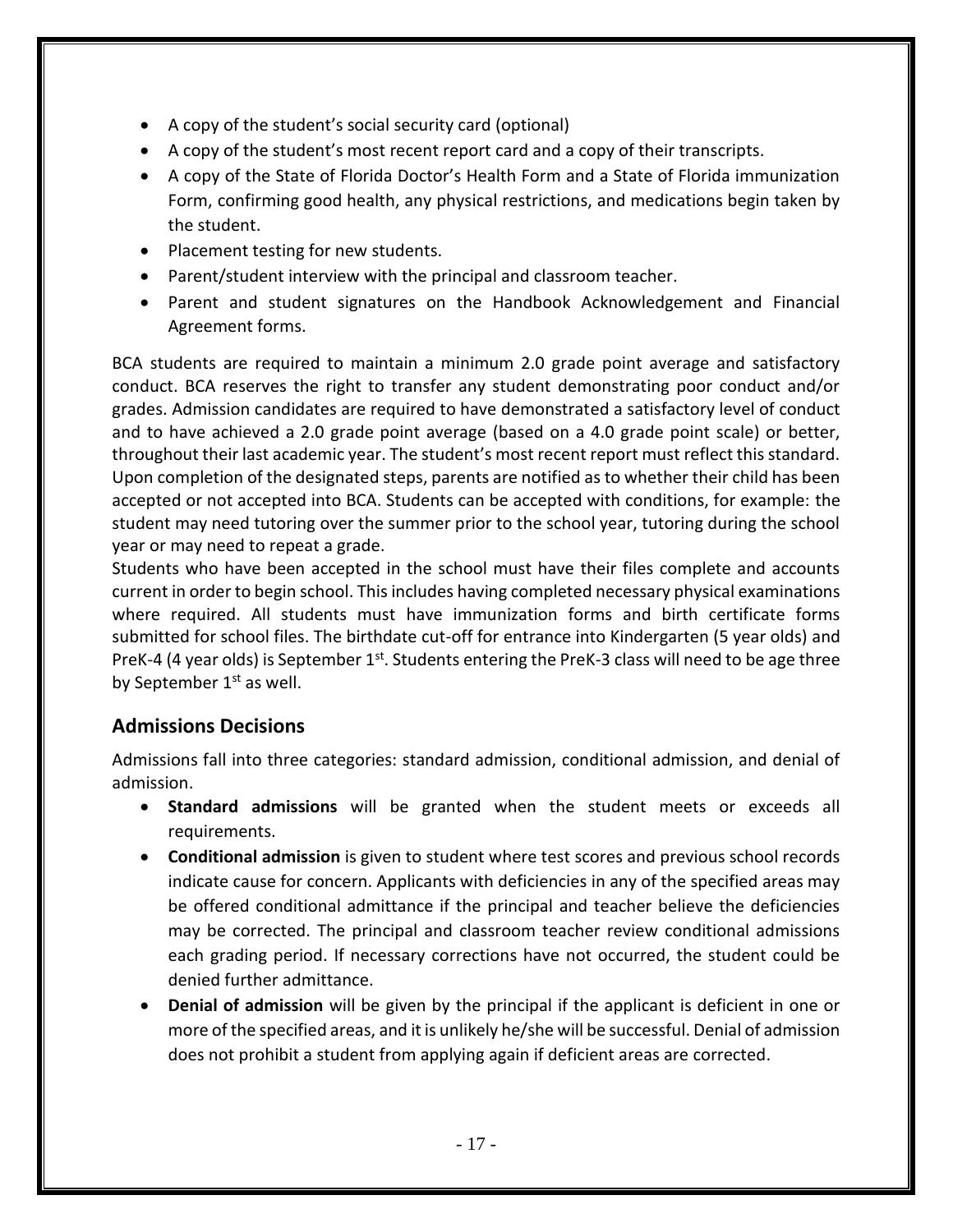#### **Accepted Scholarships**

Belleview Christian Academy is able to accept the Step Up For Students (SUFS)\*, the Florida Empowerment Scholarship (FES) and the McKay\*\* Scholarships. Both of these scholarship programs are independent opportunities provided by the State of Florida to qualified students. Parents interested in these scholarship opportunities should go on line or visit our office for more information.

*\*BCA limits the amount for SUFS scholarships we are able to accept to 50% of our total enrollment for the year.* 

*\*\*Acceptance of McKay scholarship students is based on BCA's ability to provide recommended accommodations per the student's IEP or 504 Plan.*

#### **Waiting List**

Once the maximum number of students has been enrolled for a classroom (18 for Kindergarten through  $8<sup>th</sup>$  grade), a waiting list for new students will be started. Students well be selected when an opening occurs based on the decision of the principal. In some cases, an additional classroom can be created.

#### **Health and Immunization Requirements**

All children enrolled at BCA must have a medical examination dated within 12 months prior to kindergarten entrance. A physician must complete form DH 3040, which becomes part of the child's permanent record. Immunization must be up-to-date for the child's age and indicated on the blue Florida Department of Health Certificate of Immunization card, form DH 680. All 6<sup>th</sup> grade students will need to be screened for scoliosis by a licensed physician. All 7<sup>th</sup> grade students must submit a new immunization record that includes an updated Tdap. **All of these forms must be completed and on file by the end of the first week of school.**

#### **Withdrawal Policy**

Withdrawal of students from Belleview Christian Academy must be initiated through the principal by using the form found on our website. In order for a student to be withdrawn, an exit meeting must be scheduled with the principal. At this meeting, the parent and principal will discuss the reason for the withdrawal and begin the process by signing the withdrawal form. The student will be officially withdrawn after the form has been signed by the teacher and financial information reviewed. **When a family withdraws their child or children from BCA, the family is responsible for the tuition due for that month, any lab or technology fees as well as a \$500 early withdrawal fee per student. This includes scholarship students as well. All records, report cards and transcripts remain the property of Belleview Christian Academy until the account has been paid in full.**

#### **Request of Records**

Parents or guardians may request a copy of their child's Report Card if theirs is lost. For matters of confidentiality, BCA will not release records to anyone (other than school and judicial entities) without the approval of the parent. Requests must be made in writing, proper ID must be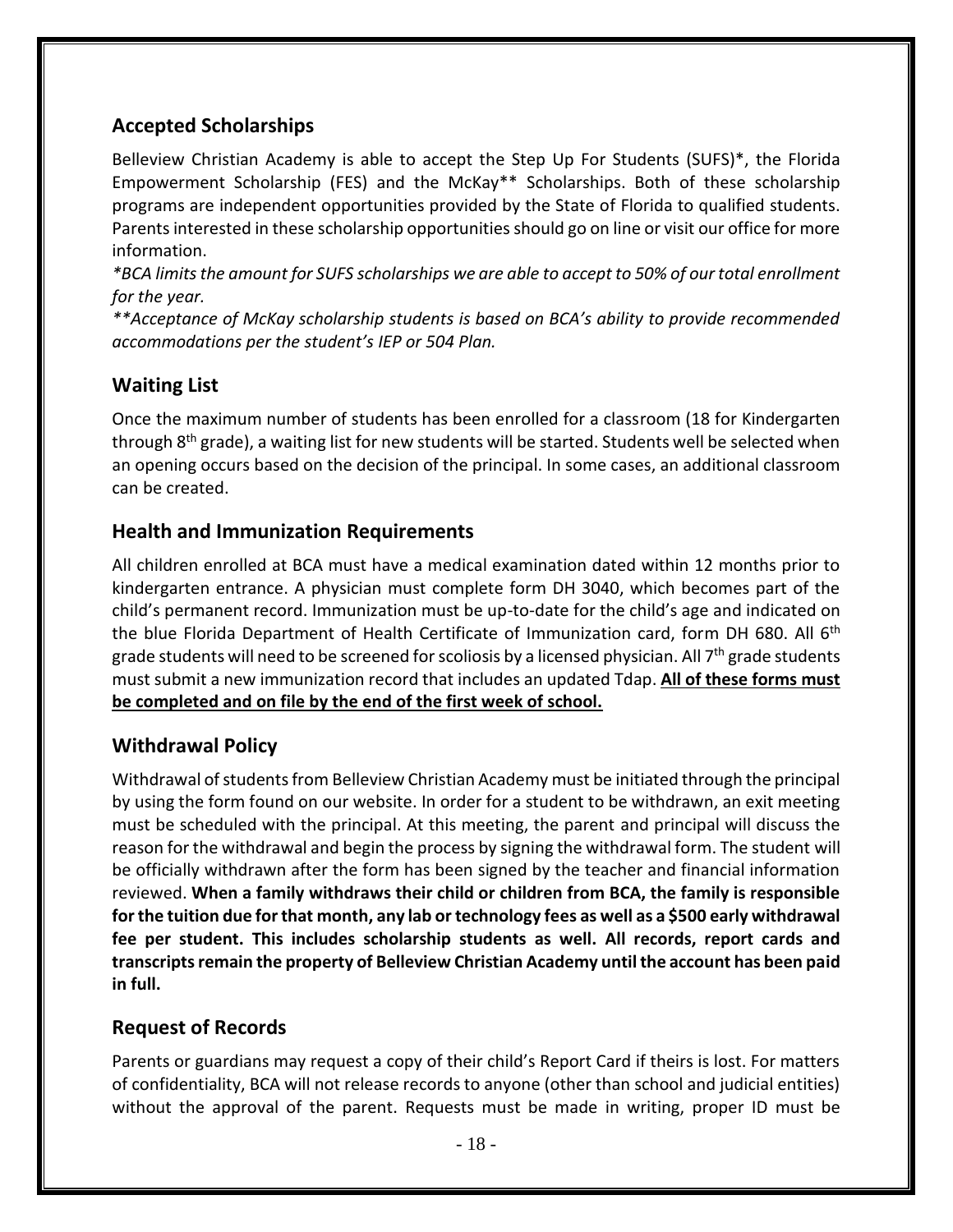provided, and a one-day processing time may be required. In the event of student withdrawal or transfer, official transcripts are forwarded to the next enrolling school.

#### **Financial Information**

If you have a question regarding finances or the status of your account, please consult our Financial Guide or contact the office. Teachers do not have access to the financial records in order to maintain absolute confidentiality. The person signing the enrollment forms will be the responsible party for payment of tuition.

It is important for all parents to understand that the ordering of supplies and the hiring of faculty is budgeted each year according to our enrollment figures and tuition projections. Belleview Christian Academy plans for and commits to meeting the education needs of each student and those students who are withdrawn from BCA before the end of the school year make this hard to accomplish due to lost fees and tuition revenues. This also includes scholarship students.

#### **Change of Information**

**Whenever there is a change of address, telephone number, email address, emergency contacts or medical/insurance policy information, please notify the school by phoning the office (352/245-6151), or sending an email to school@fbcbelleview.org.**

#### **Registration Fees**

The registration fee is non-refundable and must be paid and submitted with registration forms for all students (including SUFS & McKay) before a place can be reserved in a class.

#### **Book Fees**

Book fees for the next school year are due by the end of the school year (May 24<sup>th</sup>). After June  $15<sup>th</sup>$  they are non-refundable, as books for the following school year are ordered the first week of June. In the event of early withdrawal, books remain the property of Belleview Christian Academy until all accounts are paid in full.

#### **Technology Fees**

The Technology fee covers software and hardware updates for our middle school digital curriculum from Bob Jones University.

#### **Tuition Rates and Fees**

Please see our Financial Guide for all tuition rates and fees.

#### **AfterCare Program**

AfterCare is provided for students enrolled at BCA from their time of dismissal from school up to 5:45PM. In order to take advantage of this service, you must pay the registration fee of \$75. **Monthly fees of \$150 are due the first of each month** when the service is used on a monthly basis. Students who are not picked up within 15 minutes of their designated dismissal time will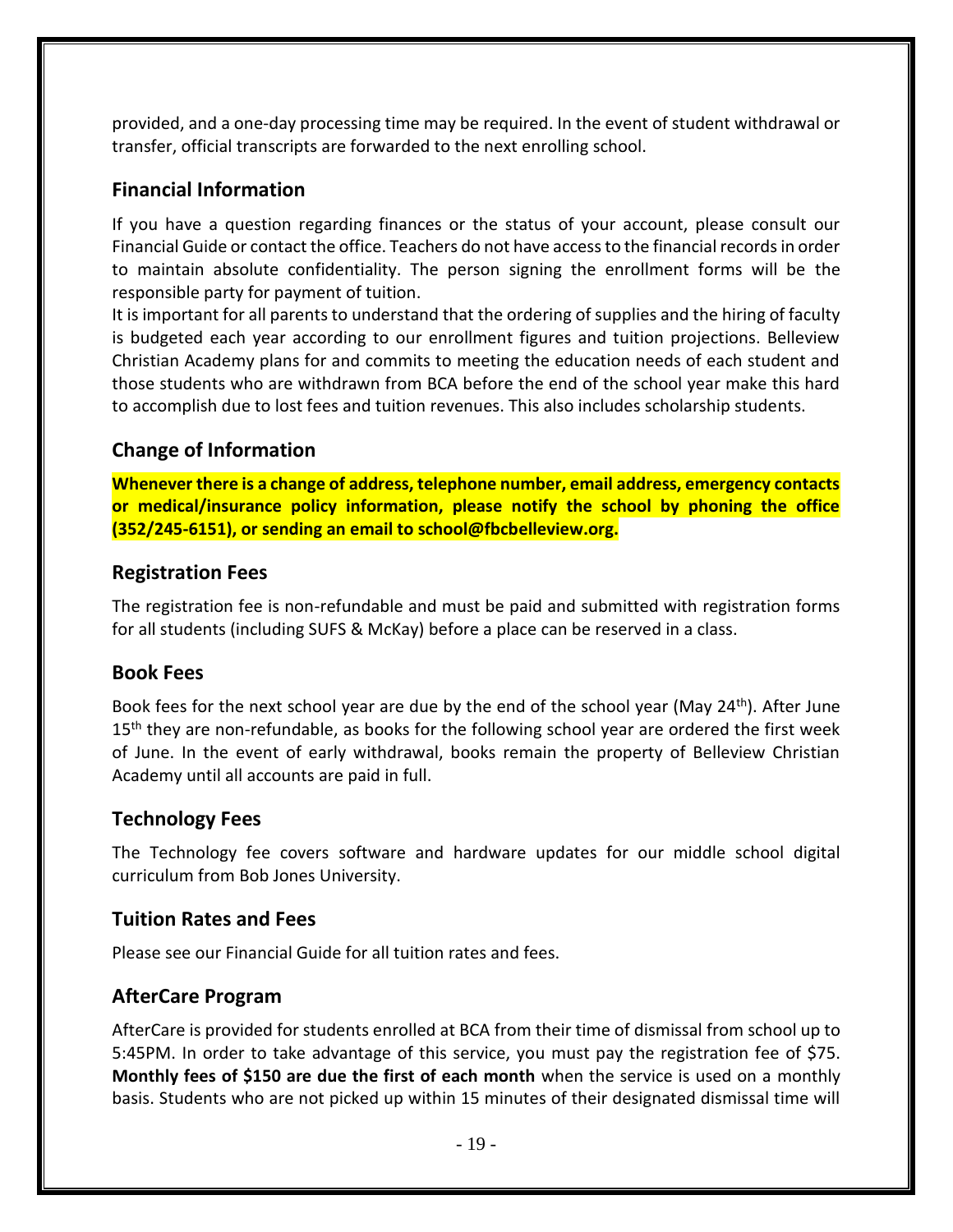be sent to AfterCare and charged the daily rate of \$15. Payments must be made through the school office or the lock box in the AfterCare building. Please make checks payable to Belleview Christian Academy. A late fee (see AfterCare handbook) will be assessed when parents are late picking up students.

Please see our Financial Guide for all rates and fees and or you may pick up an AfterCare Handbook from the office.

## Part III—ACADEMIC PROGRAM/General

#### **Classification of Students**

| Preschool     | Ages 3 & 4                   |
|---------------|------------------------------|
| Elementary    | Grades $K - 5$ <sup>th</sup> |
| Middle School | Grades $6^{th} - 8^{th}$     |

#### **BCA Maximum Teacher/Student Ratios**

| PreK-3              | 1:10 |
|---------------------|------|
| PreK-4              | 1:15 |
| $K-5$ <sup>th</sup> | 1:18 |
| $6-8$ <sup>th</sup> | 1:18 |

#### **My SchoolWorx**

My SchoolWorx is Belleview Christian Academy's parent portal and must be set up by the school office. We require parents to use My SchoolWorx to stay up to date and receive important information concerning their student and the school. My SchoolWorx enables parents to be in contact with faculty and staff about grades and conduct, provides class assignments and homework, as well as important dates and upcoming events during the school year. **Website address is:** *portal.myschoolworx.com*

#### **Interims**

Interims can be viewed on My SchoolWorx mid-term. Any questions should be addressed with the teacher promptly, not the day report cards come home.

#### **Report Cards and Grading Procedure**

Kindergarten through  $8<sup>th</sup>$  grade students receive report cards at the end of each nine weeks. Interim grades will be available on SchoolWorx. Please consult the school calendar for dates. Parent/Teacher conferences for all students are done during the months of October and March each school year. All educational classes (Math, Science, Language Arts, Bible, History, etc.), as well as PE, Music, & Art will be counted towards your student's GPA.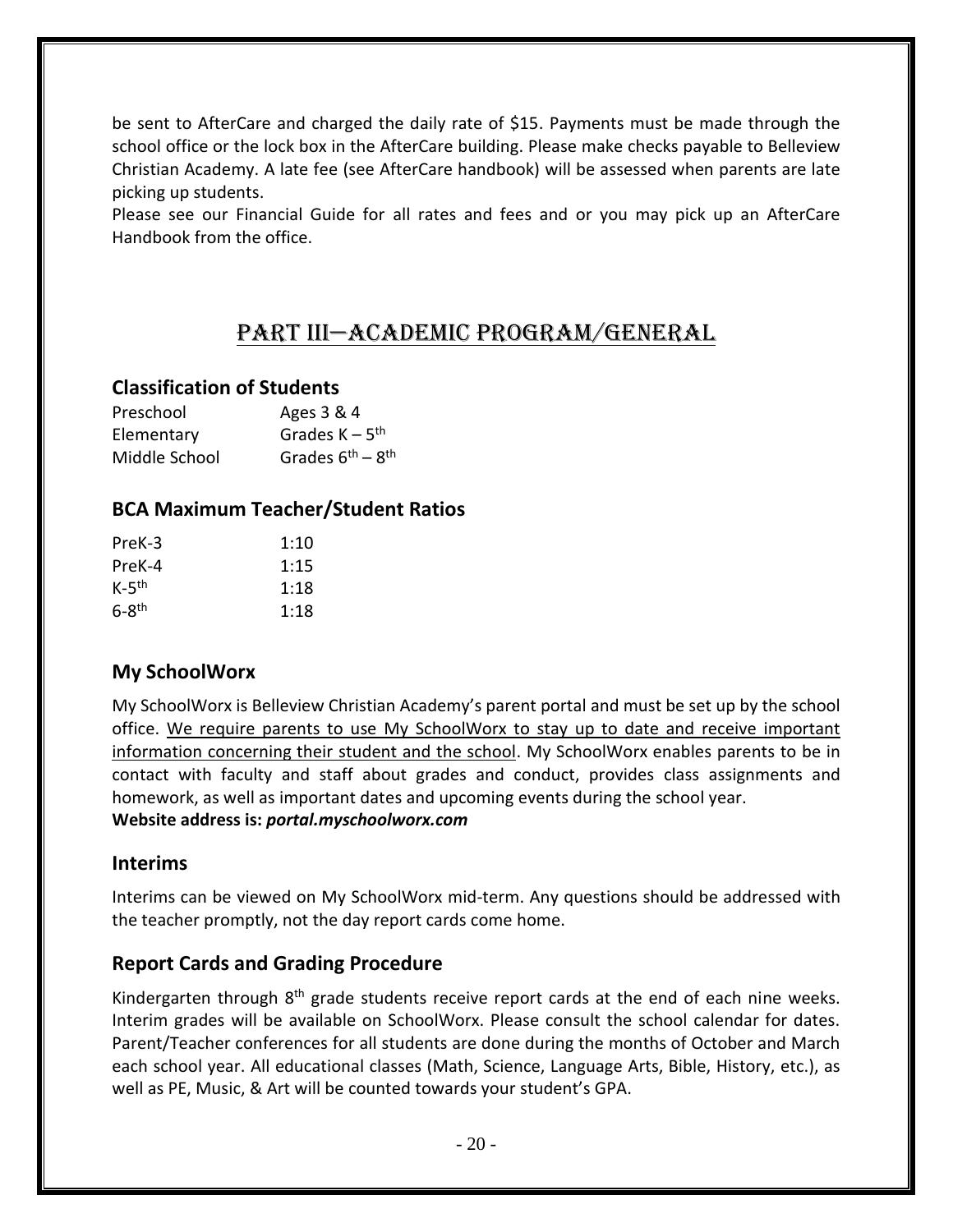| <b>Grading Scale</b> | Kindergarten-Eight Grade | <b>Conduct</b>    |   |
|----------------------|--------------------------|-------------------|---|
| 90%--100%            |                          | Satisfactory      |   |
| 80%--89%             |                          | Needs Improvement | N |
| 70%--79%             |                          | Unsatisfactory    |   |
| 60%--69%             |                          |                   |   |
| $0 - 59%$            |                          |                   |   |

#### **Academic Honors/Elementary**

A Honor Roll consists of students in 3<sup>rd</sup> – 5<sup>th</sup> grades who have received all A's in all subjects including conduct, for their semester average grade at the midterm and year end. The **A/B Honor Roll** also consists of students in 3<sup>rd</sup> – 5<sup>th</sup> grades who have received **A's and B's** academically and in conduct, for their semester average grade at the midterm and year end. The Honor Rolls will be posted in BCA's January newsletter and awards will be given at the Year End Awards program. Kindergarten – 2<sup>nd</sup> grades receive **Biblical Character Awards** at the Year End Awards Program.

#### **Academic Honors/Middle School**

**Honor Roll** consists of middle school students who have achieved a **GPA of 3.0 to 3.49** for their semester midterm and year end grades. **High Honor Roll** is for those who have achieved a **GPA of 3.5 to 3.99** for their semester midterm and year end grades. The **Principal's List** is reserved for those middle school students who have achieved a **4.0 GPA** for their final yearly average.

#### **Awards/Student of the Month**

Each month starting in September, teachers will award a Student of the Month from their classrooms. Students' photos will be taken and displayed outside the school office and they will receive a certificate as recognition for their achievement.

#### **Graduate Recognition**

On a designated Sunday in May, BCA will recognize our PreK-4 and 8<sup>th</sup> grade students during a special service at First Baptist Church/Belleview. This is not a graduation ceremony, but a recognition of their completion of these grade levels. **8 th grade students are required to have a 2.0 GPA to be recognized during the graduate recognition.** There will be a charge for their cap & gowns.

#### **Promotion Policies**

Students must demonstrate proficiency in core subjects in order to be promoted. A below-gradelevel performance in Reading, Math or Language Arts indicate the student is not yet ready for the more advanced concepts in the following years. Therefore, students receiving "D's" and "F's" in Reading, Math or Language Arts may be considered for repeating the grade level. This decision will be made with input from the teacher, parents/guardian and the principal by evaluating the child's academic performance, work habits, and achievement test scores (a placement test may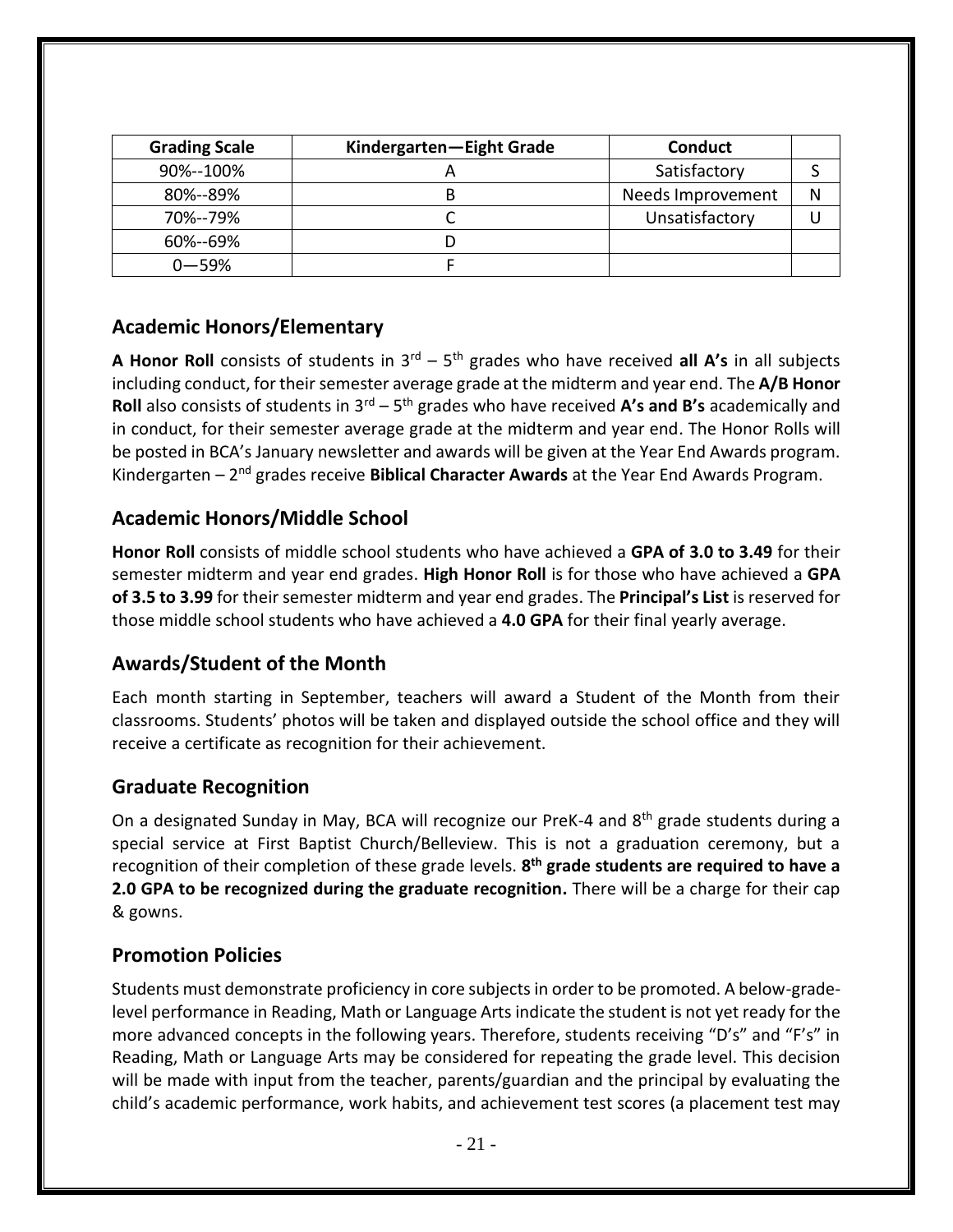also be given.) A parent conference with the teacher and principal will be conducted to make this decision.

#### **Academic Probation**

Students scoring below a 2.0 GPA in any 9-week grading period will be placed on Academic Probation. This probation will remain in force until grades improve or until the end of the year when the matter is reviewed. A letter of notice will be sent to the parent from the administrator informing them of the need of the student's grades to improve within the next grading period.

#### **Conduct Probation**

In the event of below standard conduct, the student will be placed on Conduct Probation during which time the student will be expected to meet minimum standards. A transfer to another school may result if improvement is not made by the end of the next grading period (grace may be applied due to specific, unforeseen conditions affecting a student's performance). It is the position of BCA to strive in every way to promote the student's success and extend grace as long as it is not to the detriment of the entire class.

#### **Academic Records**

The school maintains complete records for each student. All material in these records is treated as strictly confidential and is available only according to the following policy:

- No report card or student records will be released to parent/guardian or to another school if the family is delinquent in tuition payments or has a debt of any kind with the school.
- Parents or guardians have the right to inspect and review all official records, files and data directly related to their child's academic progress, including all material that is incorporated into their student's cumulative record folder.
- Parental requests to inspect and review official records relating to a child shall be made in writing to the principal. Such request will be honored within ten (10) school days following receipt of the request. All records will be reviewed or inspected in the presence of the principal so proper explanation can be given.

#### **Regular Tests and Quizzes**

All tests and quizzes are to be taken the day they are scheduled. If a regular test or quiz is missed due to an illness or family emergency, it will be rescheduled within two days upon return. A note concerning illness is required.

Prolonged test delays adversely affect the student's performance and hinder their ability to keep up with the class. A regular test or quiz that is missed due to vacations and/or non-emergency situations will be administered the day the day the student returns to class. Missed tests or quizzes due to unexcused absences will be given a zero.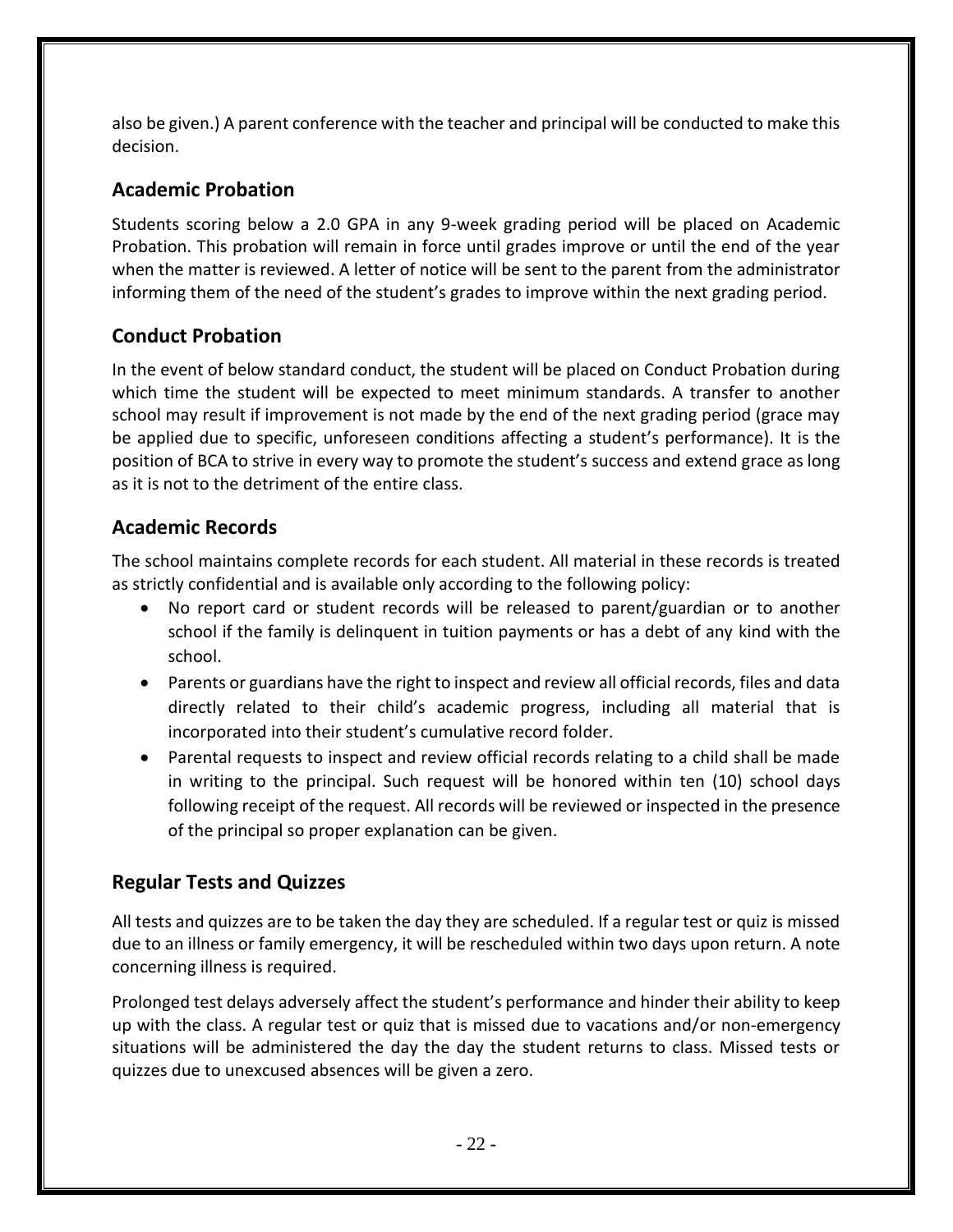Students having missed a review session prior to a test must still take the test when it is scheduled. All class or homework should be turned in the day the student returns from vacations, non-emergency or illness.

#### **Homework**

Homework is vital to the student's development academically while allowing the student to learn independence and self-direction. It reinforces school learning through practice and provides an opportunity to spend extra time on worthwhile school activities or projects. Homework acquaints parents with the material a child is learning and affords them an opportunity to help their child. The following are reasons that BCA assigns homework:

- **Reinforcement:** We believe most students require solid drilling to master material essential to their educational progress.
- **Practice:** Following classroom explanation, illustration, and the practice of new work, homework is given so the material will be mastered.
- **Remedial Activity:** As instruction progresses, various weak points in a student's grasp of the subject become evident. Homework, following instruction, is given to overcome such difficulties.
- **Special Projects:** Book reports, compositions, special research assignments, and projects help develop a student's ability to meet deadlines, and grow in personal responsibility.

Delinquent and incomplete homework will affect the student's grade. Homework assignments must be completed and handed in on the day designated by the teacher. Students are required to write their assignments in an agenda designated for this purpose. Parents should verify all homework is completed and all books returned to the classroom. The burden of ensuring assignments are completed falls to the parent.

#### **Library**

Books may be checked out for two weeks by students only. If a book is lost or damaged, the student will be billed for the cost to replace the book. Report cards will be held at the end of the year for any outstanding library book fees not paid.

#### **P.E. Program**

Grades given in physical education classes will be based largely upon participation. If a student is unable to participate for any reason, they may be required to do a written assignment for that day covering a topic concerning health or physical fitness.

Students are required to participate in P.E. A student will only be excused from P.E. if a note from the parent or a doctor is received on P.E. day. Girls should wear shorts under their skirts, and students must wear tennis shoes on their designated P.E. day. Students will not be allowed to bring tennis shoes to change into.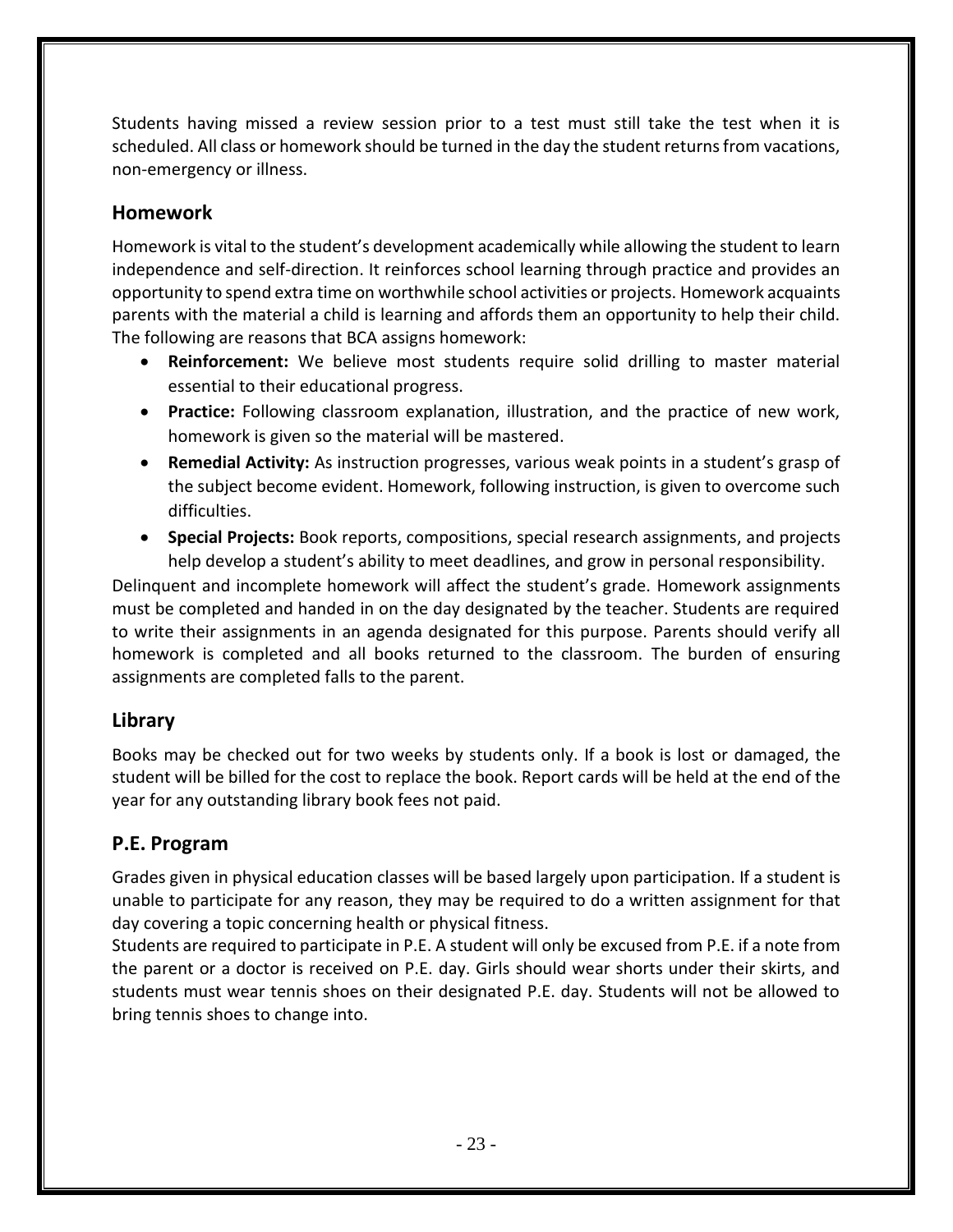### **Testing/Assessments**

Belleview Christian Academy uses the **NWEA MAP (Measures of Academic Progress) Growth** testing for grades 3<sup>rd</sup> through 8<sup>th</sup>. MAP Growth is an adaptive interim assessment that identifies a child's instructional level as early as possible and tracks growth over time. MAP Growth tests begin with a question appropriate for the student's grade level, then dynamically adapts throughout the test in response to student performance, challenging top performers without overwhelming students whose skills are below grade level. Testing 3x a year will allow us to better track your child's growth during the year and should greatly reduce the stress that comes from testing all week.

### **Backpacks**

BCA students may purchase their own backpacks. No backpacks on wheels will be permitted unless for a medical reason. Please notify the school office if your student is required to use a wheeled backpack by their doctor. A note from the doctor will be required for their file.

- **Solid colors only**, no movie or TV characters or cartoons. If you are unsure, please contact the school office.
- No graphics, logos or large print.
- **Students are not permitted to write on or attach anything to their backpacks unless it was given to them by BCA.**
- Kindergarten thru  $3^{rd}$  grade students do not need a large backpack as they do not take home a lot of books or homework.
- Student backpacks may be searched at any time by the teacher or Administrative staff.

## Part IV—CURRICULUM

Belleview Christian Academy's curriculum is rooted in a God-centered view of life, allowing students the opportunity to understand themselves and the world around them from a Biblical perspective. The integration of Biblical faith and learning is the responsibility and primary function of the teachers of BCA.

• BCA uses the ABeka curriculum for grades PreK-3 through 5<sup>th</sup> and the Bob Jones University curriculum for our middle school grades, 6<sup>th</sup> through 8<sup>th</sup>.

Both curriculums are God-centered and have a Biblical Worldview, with scripture and Biblical application incorporated in each subject area. Additionally, 7<sup>th</sup> & 8<sup>th</sup> grades incorporates Apologetics into the Bible learning so that students will be able to defend their faith.

#### **Textbooks**

Students are responsible for the care and protection of their textbooks. Students will be charged to replace any textbooks that are lost. Report cards and school records will be withheld until the textbook charge is paid.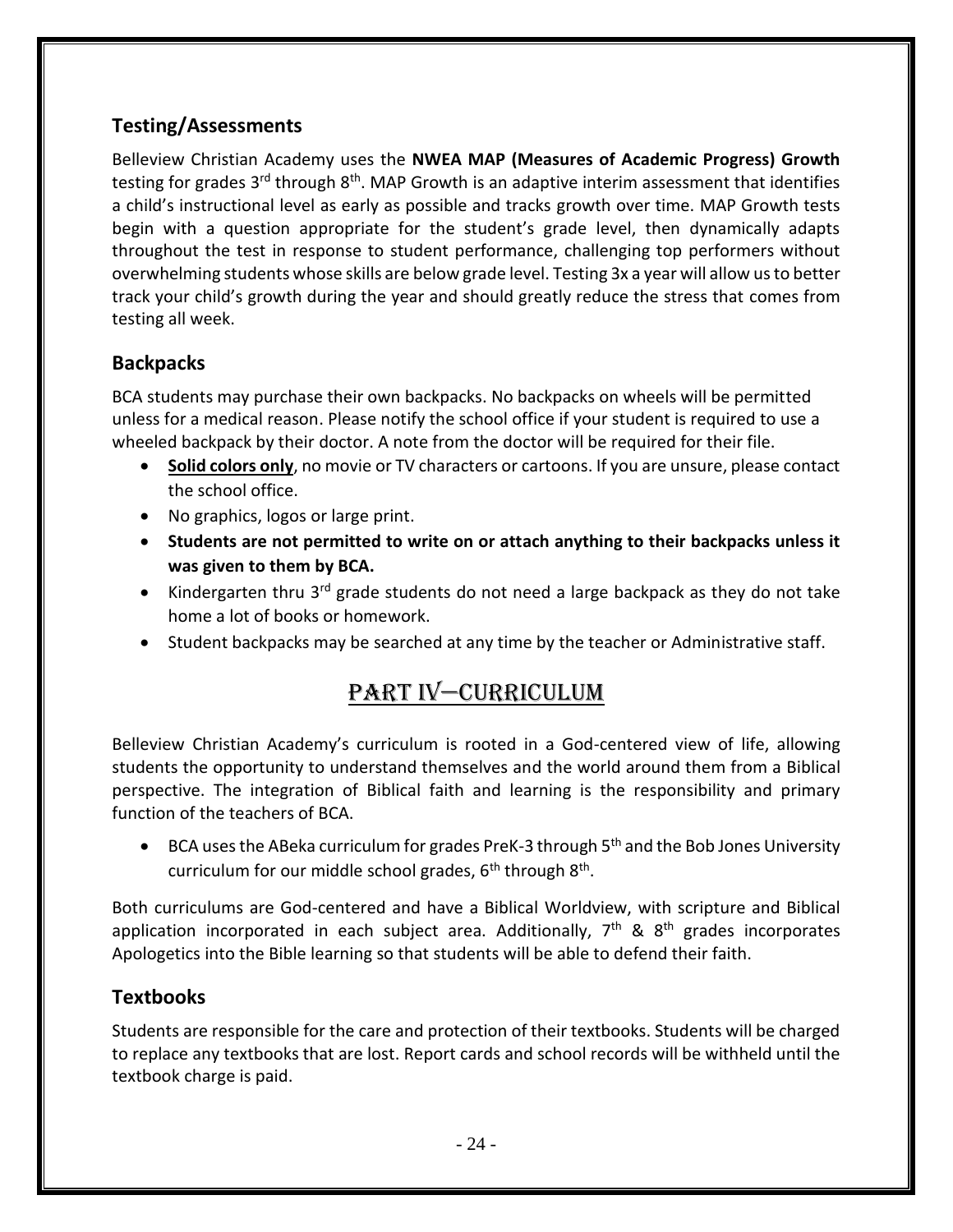#### **Bible Version for Classroom Use**

The use of Scripture in the classroom is fundamental, integral and principle part of the educational process. Although there are several Bible translations which are widely accepted by conservative, evangelical scholars as quality works of study, Belleview Christian Academy students are required to use the ESV (English Standard Version) Bible. A copy of the ESV Bible is available for purchase for  $3<sup>rd</sup>$  through  $8<sup>th</sup>$  grade students during orientation at the beginning of the school year. The  $1^{st}$  and  $2^{nd}$  grade classrooms will use a children's version of the ESV Bible and will have a classroom set for them to use.

#### **Biblical Training/Chapel Services**

Bible is a required subject at Belleview Christian Academy. It enhances the study of other subjects such as English, History, and especially Science. A Christian school is privileged to use this most important subject for laying a sure foundation for moral and spiritual growth. (I Cor. 3:11) In addition, age appropriate Chapel services are held on Wednesday mornings for all BCA students.

- PreK-3 through  $2^{nd}$  grade students
- 3<sup>rd</sup> through 5<sup>th</sup> grade students
- 6<sup>th</sup> through 8<sup>th</sup> grade student

#### **Field Trips**

Field trips are scheduled for your child by their teacher. We request that all chaperones model the high standards of dress and conduct expected from our students as stated in this manual. Only 1 parent per child may attend field trips. Chaperone to student ratio shall ideally be no greater than 1 chaperone to 4 students. **Volunteer forms and screening must be completed at least two weeks prior to the trip**. Please remember, even if you are on the field trip with your child, first and foremost they are our responsibility. **Your child's teacher is in complete charge during the field trip. You and your child must follow the teacher's rules and not wander off on your own unless authorized by the teacher**. If you cannot adhere to the teacher's rules, please do not volunteer**. Siblings under 21 years of age may not attend field trips. The principal has the right to cancel any field trips.**

## PART V—ATTENDANCE

#### **State Guidelines Regarding Mandatory Attendance**

**Florida Statutes states that the parent or legal guardian of a child is responsible for the child's regular school attendance (§1003.24, Fla.Stat.). Failure to attend school on a regular and timely basis causes the child's education to suffer and could result in failing grades. Each student enrolled at Belleview Christian Academy is expected to attend school every day and to arrive on time. Parents must provide a note for each absence, tardy, and early sign-out.**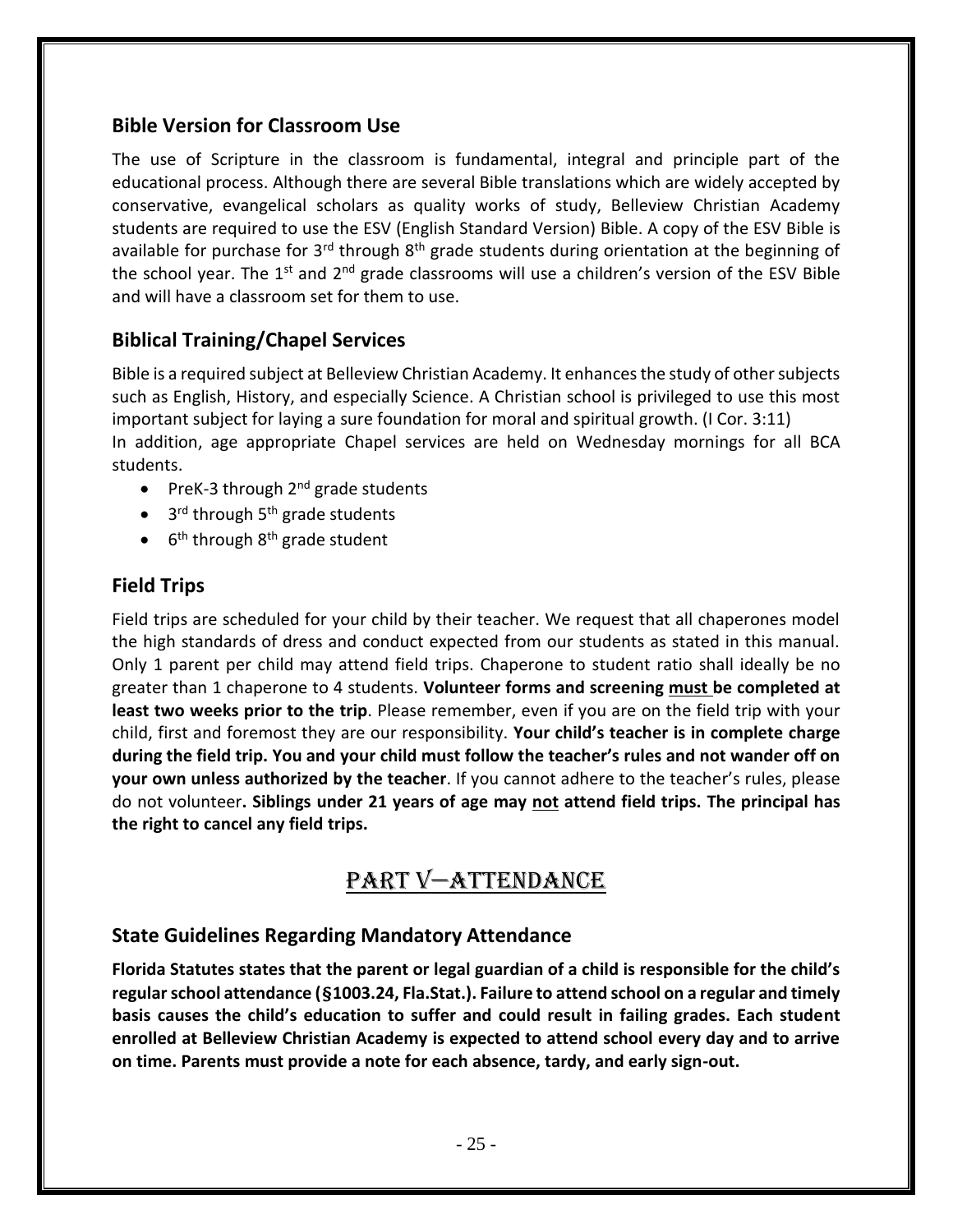#### **Excused Absences**

Regular attendance is necessary for a student to get a quality education. Learning takes place in the classroom each day and cannot be recaptured by simply making up missed work. Absences put undue stress on your student to make up the work and to catch back up to their classmates. It also is a tremendous amount of extra work for the teachers to prepare their work ahead of time and to get students back up to speed, not to mention putting the entire class behind as well. **Parents are strongly encouraged NOT to take their students out of school unless it is necessary.** This includes removing a student if their sibling has an appointment. BCA strongly believes that family activities are vital to a student's well-being. For this reason, we have adjusted our calendar to make it easier to plan your vacation, so please plan your family vacations for the summer time or during Thanksgiving, Christmas or Spring Breaks (please consult our school calendar). If it becomes necessary to be absent from school, a **Pre-Planned Absence must be requested at least two weeks in advance, in writing and signed by a parent, to the Administrator**. If approved, all work must be submitted to their teacher the day they return to class.

When children are absent due to illness, **they must be free of fever w/o medications and/or vomiting at least twenty-four hours before returning to school.** This is for their health and safety as well as that of other students and staff.

Excused absences will be granted for the following reasons when accompanied by a signed, written note from parents:

- Illness or injury of student.
- Medical or Dental appointment. A note signed by the physician is required.
- Death in immediate family.
- Educational opportunities (with proper advance notice).
- Pre-arranged absence approved by the Administrator. (i.e. family trip, mission trip)
- 4-H sponsored competitions that are educational in nature. A letter must be provided by the Event Coordinator on event letterhead prior to absence.
- Other excused absences are at the sole discretion of the principal. Exceptions are evaluated on a case-by-case basis.

**Please note:** Oversleeping, failing to set an alarm clock, late driver, errands, and sleeping in after sporting events or other activities, etc. are not excused absences or tardies.

**Students are required to bring a note signed by a parent, legal guardian or physician stating the reason for the absence immediately upon returning to school**. Students absent more than 5 days must be under the supervision of a physician in order to receive an excused absence. **Absences not included in the list above are considered unexcused. Unexcused absences will result in a zero for each class missed.**

**Please take note of the following information from Florida Statute (Chapter 1003.01/1.3):** *Regular school attendance is required of children between the ages of 6 and 18. This statute makes parents and legal guardians legally responsible for seeing that his/her child attends school. Penalties may be imposed on those who allow his/her child to be absent from school without a legal reason.*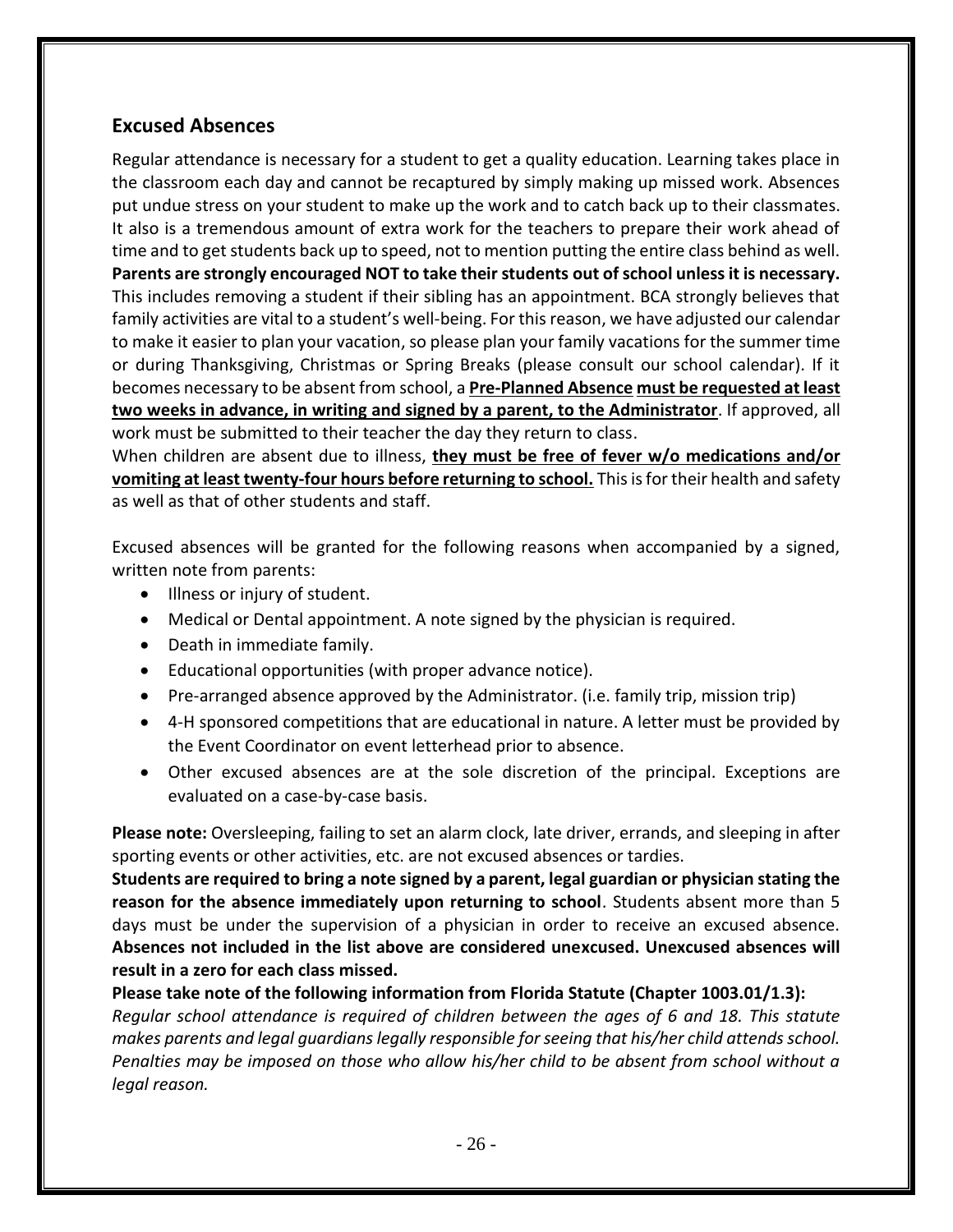#### **Unexcused Absences**

An unexcused absence occurs when a student is absent for any other reason that the ones named in the **Excused Absences** section of this handbook. Unexcused absences could result in a grade of zero and work not being allowed to be made up. **Students who are absent more than 25 days in a school year place their promotion in jeopardy.** Parents may view their child's attendance records on SchoolWorx.

#### **Tardies/Early Sign-outs**

Parents are urged to have their children to school on time as school starts promptly at 8:15 am. Students must be in their classrooms, seated and prepared to work by 8:15 am or they are considered tardy. **In grades K though 8th, six tardies will be considered one day's absence, affecting perfect attendance records.** Habitual tardiness and /or unexcused absences will incur a written warning from the principal and possible referral to the BCA School Board for further action.

**Per §1003.02(1)(b), Fla. Statute, for every three (3) unexcused tardies and/or early check-outs in a semester, one (1) unexcused absence will be added to the student's total days of unexcused absences.**

Early dismissals are also disruptive, but we understand that they are sometimes unavoidable. Like pre-arranged absences, early dismissals must be pre-approved by the Administrator. A note notifying the teacher of the time and reason for pickup should be sent to school with the student. Students must be signed out by the parent or approved pick up person. **No early sign-outs will be allowed after 2:00 unless for physician's appointments (which need to be pre-approved)**.

Be aware that early release without a legitimate excuse will affect your student's perfect attendance.

#### *We appreciate the parents' and students' cooperation with making school attendance a priority.*

#### **Becoming Ill at School**

If your child becomes ill at school, you will be notified immediately to pick him/her up from the school office. Florida Administrative Code, Section #10M-1.005 states: "Any child suspected of having a communicable disease or who develops a fever or other signs and symptoms which include, but are not limited to, any of the following: diarrhea, rash, pink eye, or skin infection shall be reported to the parent, and the child shall be removed from the facility as soon as possible. Such children shall not return to the school until the signs and symptoms are no longer present." **If your child is sent home due to a temperature (100<sup>0</sup> ), diarrhea, vomiting, or any other suspicion of a contagious illness, he/she will not be allowed to return to school until 24 hours after all symptoms are normal again without medication. This will require your child to stay home the following day if sent home due to illness. This policy will be strictly enforced to protect the health of other children.** If we notice a reoccurrence of symptoms, you may be asked to keep your child home for 48 hours or return with doctor's permission**. It is imperative that you DO NOT send your child to school with a fever or if you have given medication to reduce a fever.**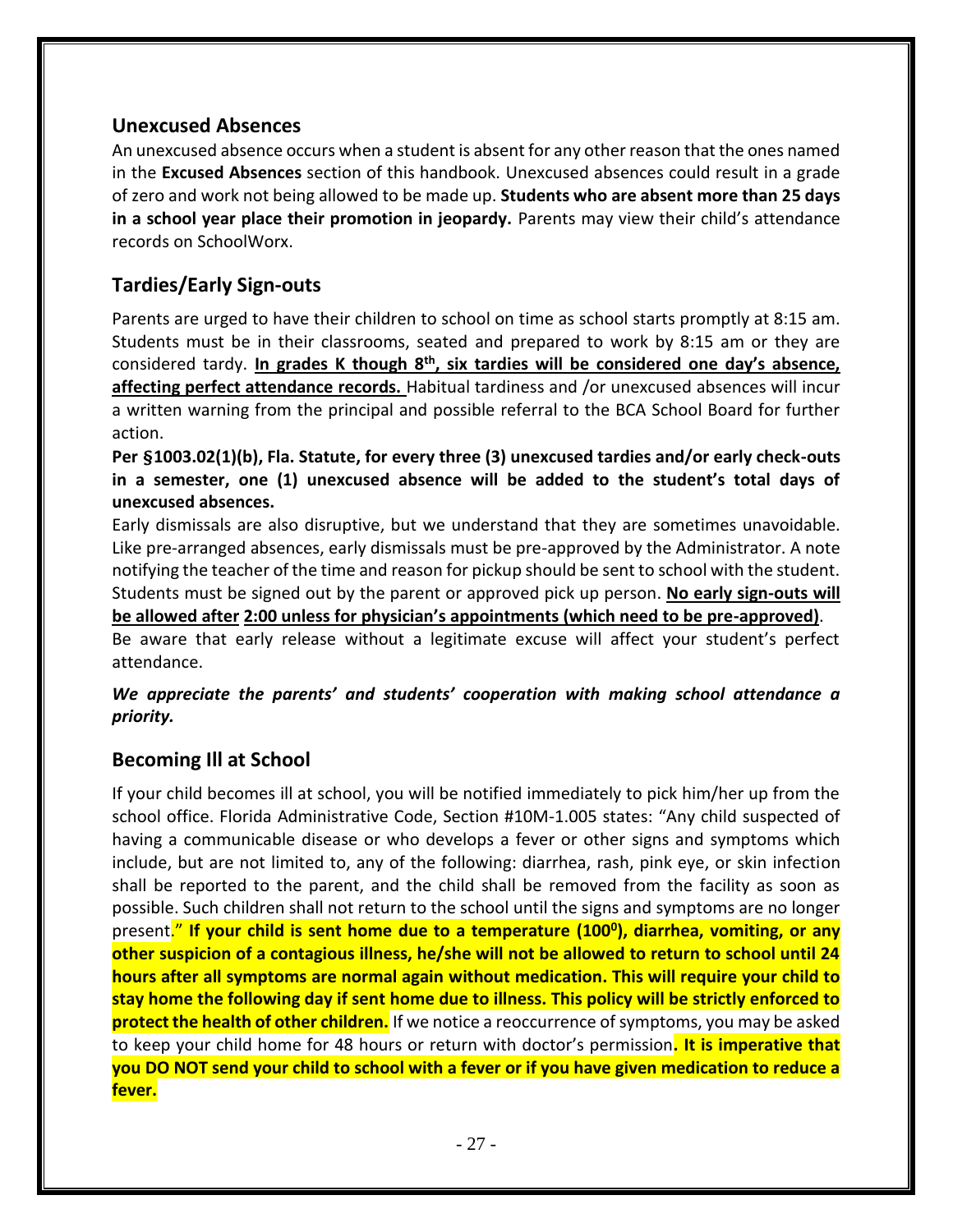#### **Perfect Attendance Award**

Perfect attendance awards will be issued at the end of year awards program. Students with more than 3 tardies for the entire school year are ineligible for this award. *(see tardy policy)*

#### **Excellent Attendance Award**

Excellent attendance awards will be issued at the end of the year awards program to those students who have 3 or less excused absences during the entire school year.

#### **Parent/Teacher Communication**

Good communication is essential between parents and teachers. The teacher's primary focus during school hours is on students in the classroom setting. If you need to communicate with or have a message for your child's teacher during school hours, please call the school office to leave a message or request. This information will be given to the teacher so that he/she can return your call when he/she has a break and is not in the classroom with students. You may also wish to send a note in the morning with your child requesting a conference or other information. Teachers will be contacting parents in October and March of the school year to set up conferences.

Parents/guardians must advise the school office when:

- A child will be absent.
- A child will be picked up early or late.
- A child will be picked up by a person other than the parent/guardian. A written note is required to release the child to someone unknown to the faculty/staff.
- There is a change of address or phone number.
- There is a change of medical or insurance provider.
- There is a change of legal custody; certified legal papers are required.
- Any other situation that may affect the school's ability to properly maintain the child's safety and well-being.

## Part vi—Discipline

*"…God disciplines us for our good, that we may share His holiness. For the moment all discipline seems painful rather than pleasant, but later it yields the peaceful fruit of righteousness to those who have been trained by it."* Hebrews 12:10-11

The goal of Belleview Christian Academy is to provide the best possible learning environment in a Christian atmosphere. Believing that discipline is necessary for the welfare of the students as well as the entire school, each teacher is given the responsibility of enforcing classroom regulations in the manner which he/she feels is in accordance with school policy and in light of Christian principles of discipline as set forth in the scriptures. Since the teacher is responsible to maintain appropriate classroom behavior, it becomes necessary to correct any behavior that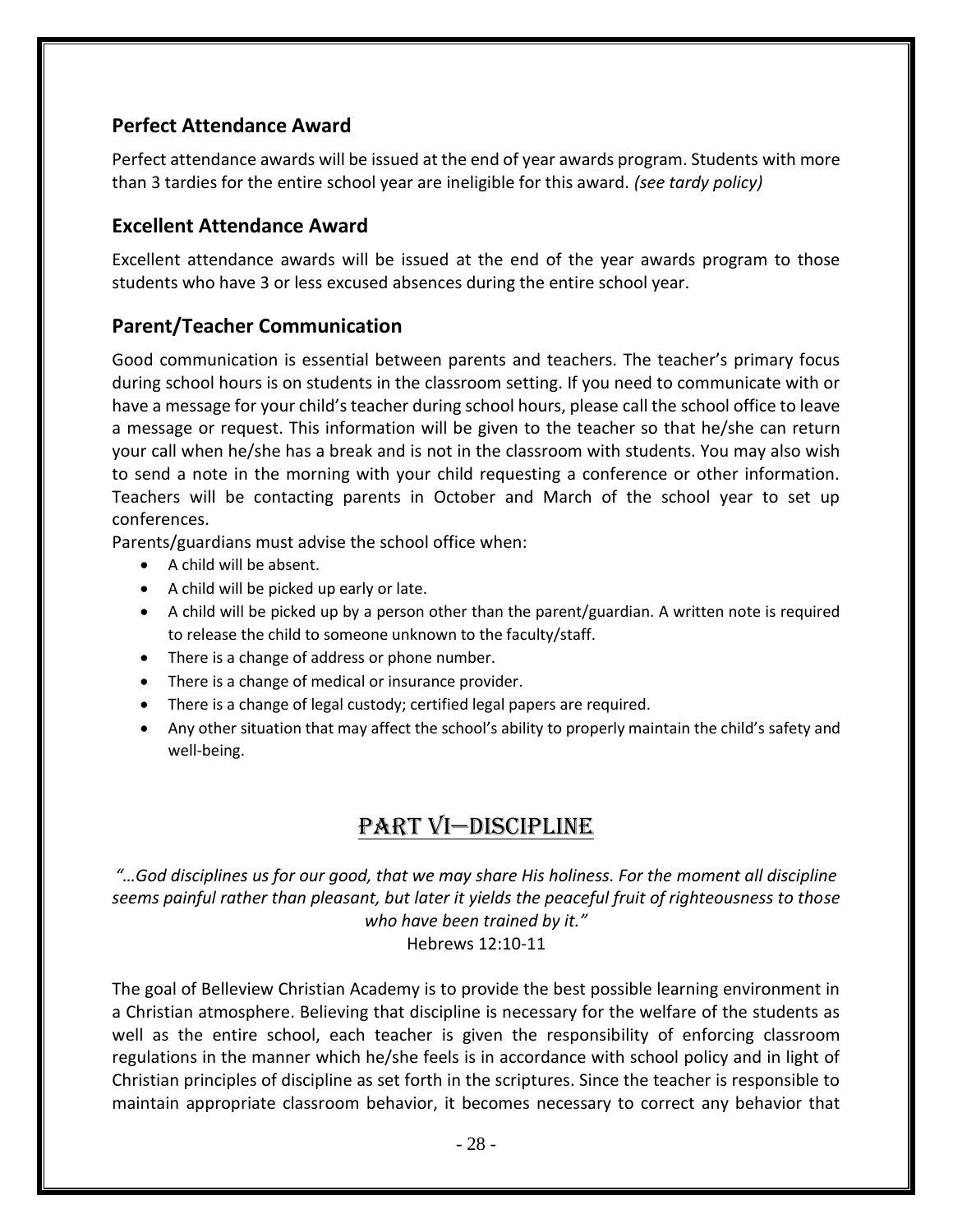hinders the teacher or students in the classroom. Students are expected to abide by the Biblical principle, "Do unto others as you would have them do unto you."

*"But the fruit of the Spirit is love, joy, peace, patience, kindness, goodness, faithfulness, gentleness and self-control; against such things there is no law."* Galatians 5:22-23

#### **Belleview Christian Academy students are expected to:**

- Respect every person on our campus
- Respect laws, rules, and school authority
- Be considerate of others at all times
- Encourage others in all activities
- Take pride in personal appearance
- Adhere to school dress code
- Respect and take care of school property
- Be honest at all times, including during tests and on homework assignments
- Take responsibility for your actions
- Give your best in everything you do
- Come to school regularly and on time, ready to learn
- Use time wisely
- Complete assignments on time
- Complete homework assignments
- Complete all assignments missed due to absence
- Arrive at school prepared and be in class promptly
- Assist in maintaining clean and orderly classrooms
- Take all notices home to parents the day they are received
- Report any bullying or harassment

#### **Belleview Christian Academy will not tolerate the following behaviors:**

- Disrespect of faculty
- Classroom disruption
- Verbal abuse or foul language
- Bullying or harassment
- Sexual harassment
- Fighting/hitting
- Intimidation/threats/aggression towards a student or staff
- Racial, ethnic, or gender slur or harassment
- Use of tobacco, alcohol or drugs
- Disregard of school or classroom policy
- Tampering with emergency equipment
- Theft
- Inappropriate Internet use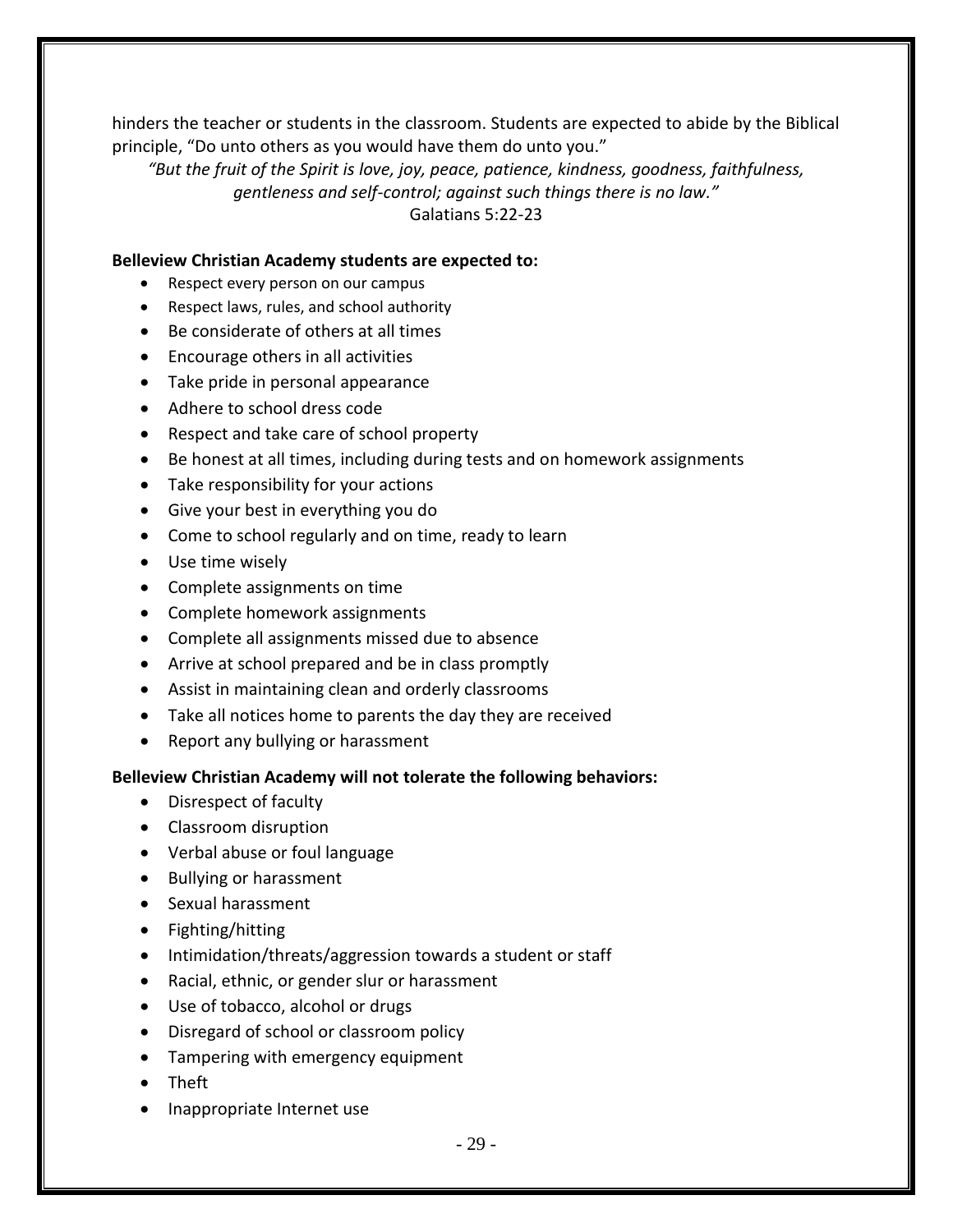- Cheating/Plagiarism/Forgery
- Destruction of any property—school or another student's
- Assault/possession of a weapon (real or toy) on campus
- Bringing electronic devices, toys, trading cards, cell phones, etc. to class

#### **Rules**

A variety of consequences are used, depending on the infraction for those who break the rules. These are BCA's basic classroom and hallway rules that must be kept:

- Eyes on the Teacher
- Voices Off
- Ears Listening
- Keep hands, feet, and objects to yourself
- Feet on the Floor
- Raise your hand to speak

#### **Consequences**

When a student fails to follow classroom and hallway rules, potential consequences may include the following:

- Counsel and correction given to the child by the teacher.
- Written Assignment.
- Parent Contact or Conference.
- Loss of Privilege (recess, art, music, PE, etc.)
- Removal from classroom (to Principal's office)

Sometimes it may be necessary to send a student to the Principal immediately if deemed necessary by the teacher. When a student is sent to the Principal's office, one of the following actions may be taken:

- **Counsel with Student.**
- **Written Assignments.** These assignments may involve the student studying God's Word about his or her discipline problem and writing what he or she has learned. These assignments may also be things that pertain to the class subject matter.
- **Parent Contact or Conference.** A disruptive student will not be allowed to impede the education of others.
- **Loss of Privilege.** Students displaying repeated problems in conduct or poor academic performance related to attitudes and behavior will lose free time during class behavior celebrations, or possibly a loss of PE, music or art privileges.
- **In-school suspension.**
- **Out-of-school suspension**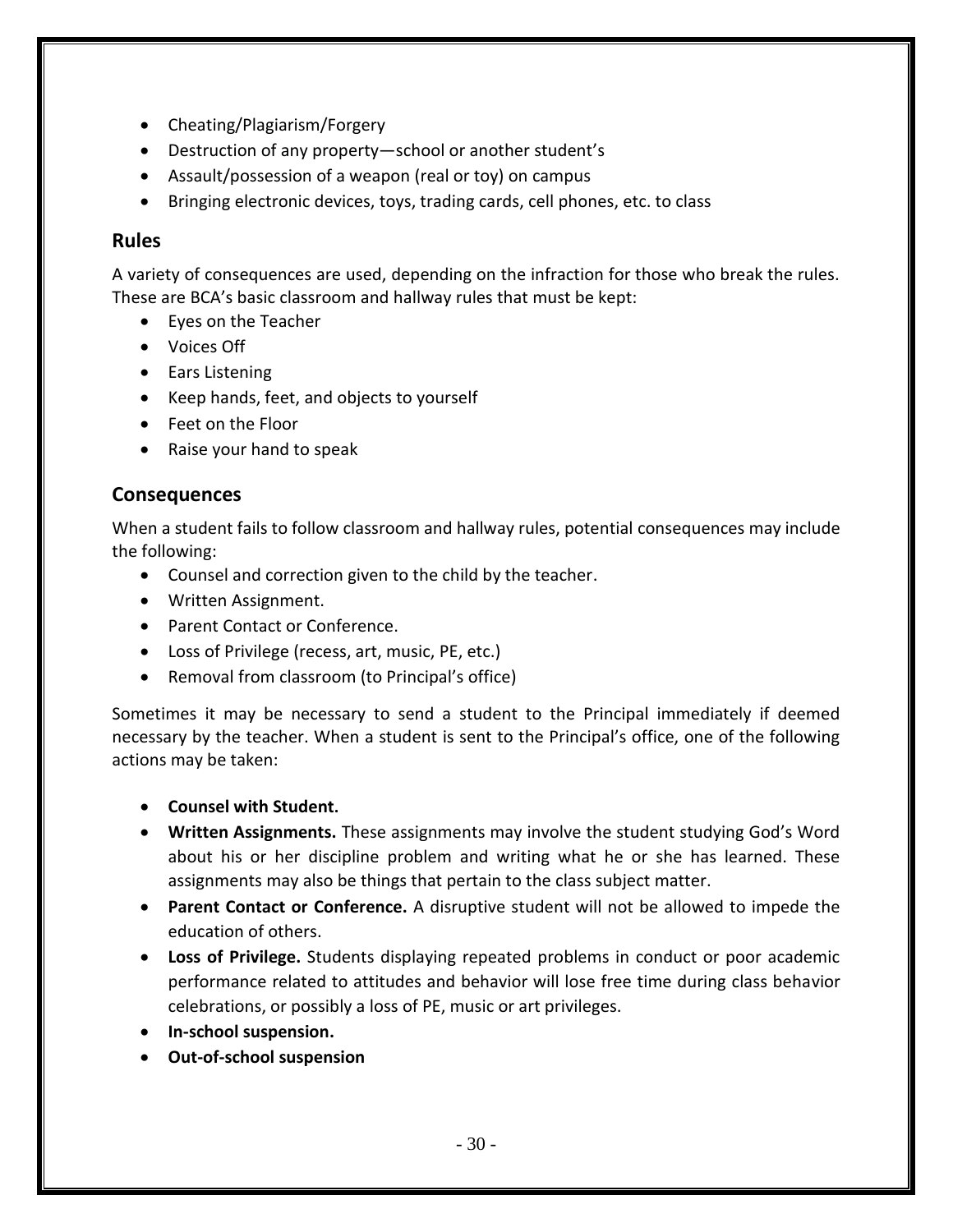When misconduct occurs, corrective measures will be used to help the student change his/her behavior and attitude, such as student-teacher conference, student-administrator conference and parent-student-teacher conference. Actions that threaten or harm another individual's ability to function rightly and safely will require further corrective measures. Therefore, students may be suspended or expelled for lying, stealing, disrespect, cursing, cheating, vandalism, gangrelated items or symbols, or other misconduct. Although this list of infractions is not exhaustive, it represents behavior that is not acceptable. Belleview Christian Academy has adopted a "zero tolerance" policy towards violence, fighting, or threats of any kind. This includes possession of anything that could be used as a weapon. Students may be expelled for any action or statement associated with violent behavior including a joke which could be interpreted as a threat. Students' book bags and desks are subject to search, upon reasonable suspicion, for prohibited or illegally possessed substances or objects. The principal will make decisions on an individual basis regarding suspension and expulsions.

#### **In-School Suspension**

A student may be suspended from classes from one day to ten days for inappropriate actions or attitudes or repeated infractions. A student assigned to in-school suspension is required to serve the suspension separated from their class body. The student is required to complete their entire day of class work and will receive credit for work that is graded. Test and quizzes that the student would miss for not being in the classroom will be counted as zeros at the discretion of the teacher and or principal.

#### **Out-of-School Suspension**

A student may be suspended from classes from one day to ten days for inappropriate actions or attitudes or repeated infractions of school rules. All work must still be completed within three days of the student's return to ensure that the student is up to date with their academic progress. Tests, quizzes and projects that are due during a student's suspension may be counted as zeros at the discretion of the teacher and or principal.

#### **Disciplinary Probation**

If a student receives more than two In-School and/or Out-of-School suspension days, he or she will be placed on disciplinary probation for the present and following grading periods. If inappropriate behavior continues during the probation period, the student may be expelled at the discretion of the principal and school board.

#### **Dismissal/Expulsion**

At the discretion of the principal and the school board, a student may be expelled or required to withdraw from school at any time the student or parents are found to be out of agreement with the rules and policies of Belleview Christian Academy. Expulsion may result when there is a serious departure from school policies or expectations for students, including but not limited to the following:

• Repeated misconduct.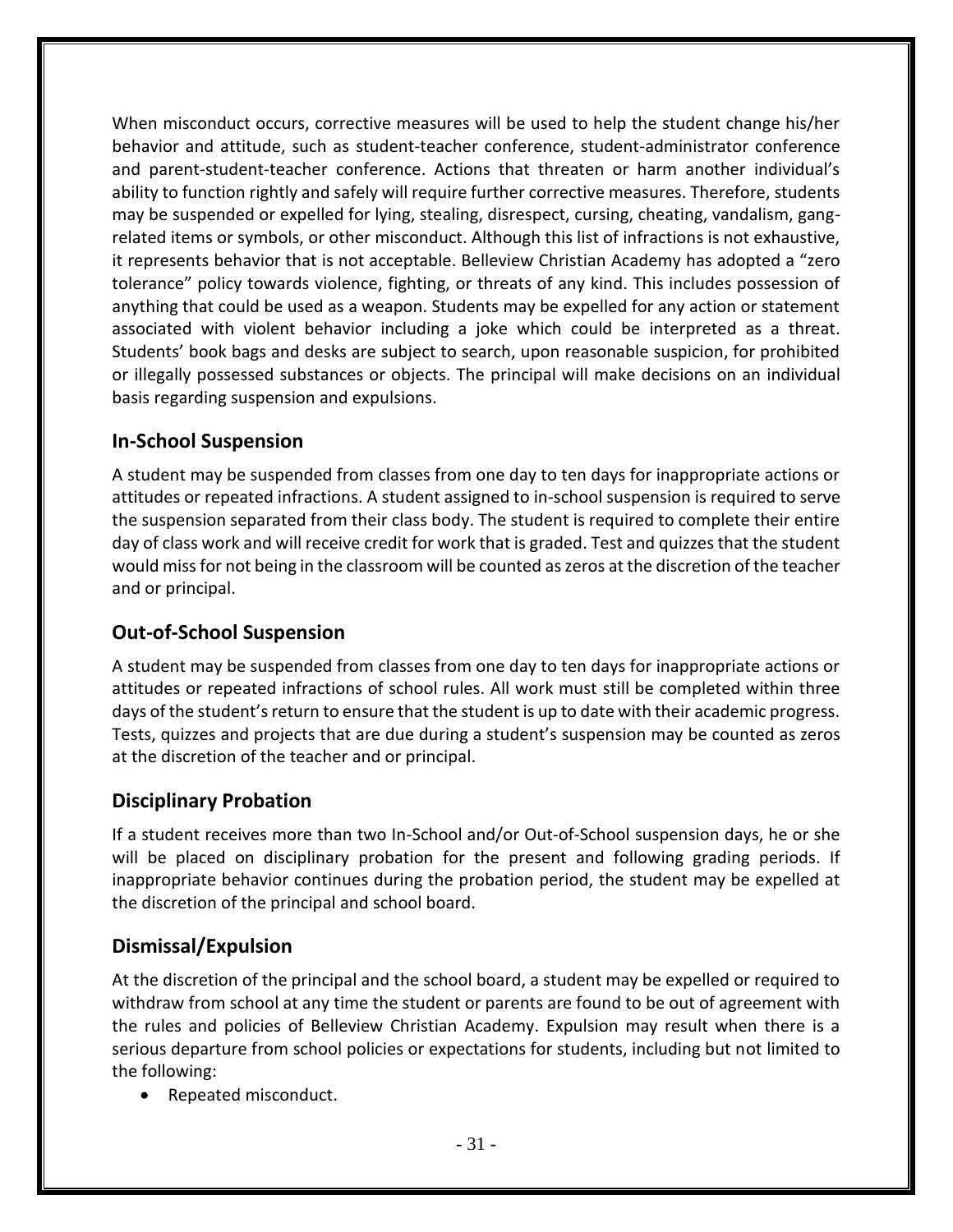- Failure to respond positively to repeated efforts at correction by the school's personnel.
- A serious breach of the school's code for student conduct, including stealing; the use or possession of drugs, alcohol, or tobacco, whether on or off campus; sexual misconduct and weapons; hiding the same at any place on the school or church grounds.
- Threatening or bringing harm to any member of this school community.
- An action or attitude that seriously harms the name of Christ and/or the school's reputation in the community, including immorality or an attitude not in harmony with the goals and spirit of the school.
- Any action by a parent or guardian which seriously interferes with the school's ability to accomplish its educational purposes.

When a student is expelled, both the student and the student's parent(s) shall be notified in person or in writing as to the reasons for the expulsion. Parents are responsible to pay all fees and tuition due at time of expulsion before any records will be released.

Please feel free to consult with the office about any problem or question that concerns the welfare of students. It is the desire of the administration and the faculty to be of service to both parent and student. Each teacher welcomes a visit from any parent. We do urge, however, that such visits be made by appointment with the teacher at a convenient after-school hour.

#### **Parents as Partners**

Belleview Christian Academy believes that education is primarily the responsibility of the parents; therefore, the school seeks to work in partnership with parents (Ephesians 6:4). This partnership, however, will be ineffective if support and agreement do not exist between the home and the school. God commands each child to obey his/her parents and those in authority (Ephesians 6:1- 2; Romans 13:1-2; Hebrews 13:17). By enrolling their child in school, parents delegate aspects of their God-given authority over the child to the faculty and administration. The school asks that parents become familiar with the guidelines in this handbook and encourage their student to follow them with respect so as to support and encourage unity on campus.

Discipline situations that arise at school can be very emotional for all involved parties; however, these situations can also be opportunities for personal growth. When an incident occurs, the faculty and staff at BCA will make every effort to lovingly and prayerfully discipline the student in a fair and consistent way that is in alignment with handbook policy. This discipline will work best when parents partner with the school. The school asks that parents do the following:

- If there are questions regarding an incident, the parent should first prayerfully and calmly discuss the situation with the involved teacher and student following the Biblical principles for conflict resolution (Mathew 18:15-20), remaining objective and avoiding premature judgement. If a problem should persist, the parent should make an appointment to discuss the matter with the principal and the involved teacher.
- The incident should remain private between the parent, student, teacher and administration. The parent should please refrain from relaying the incident to other parents through gossip and chatter and social media.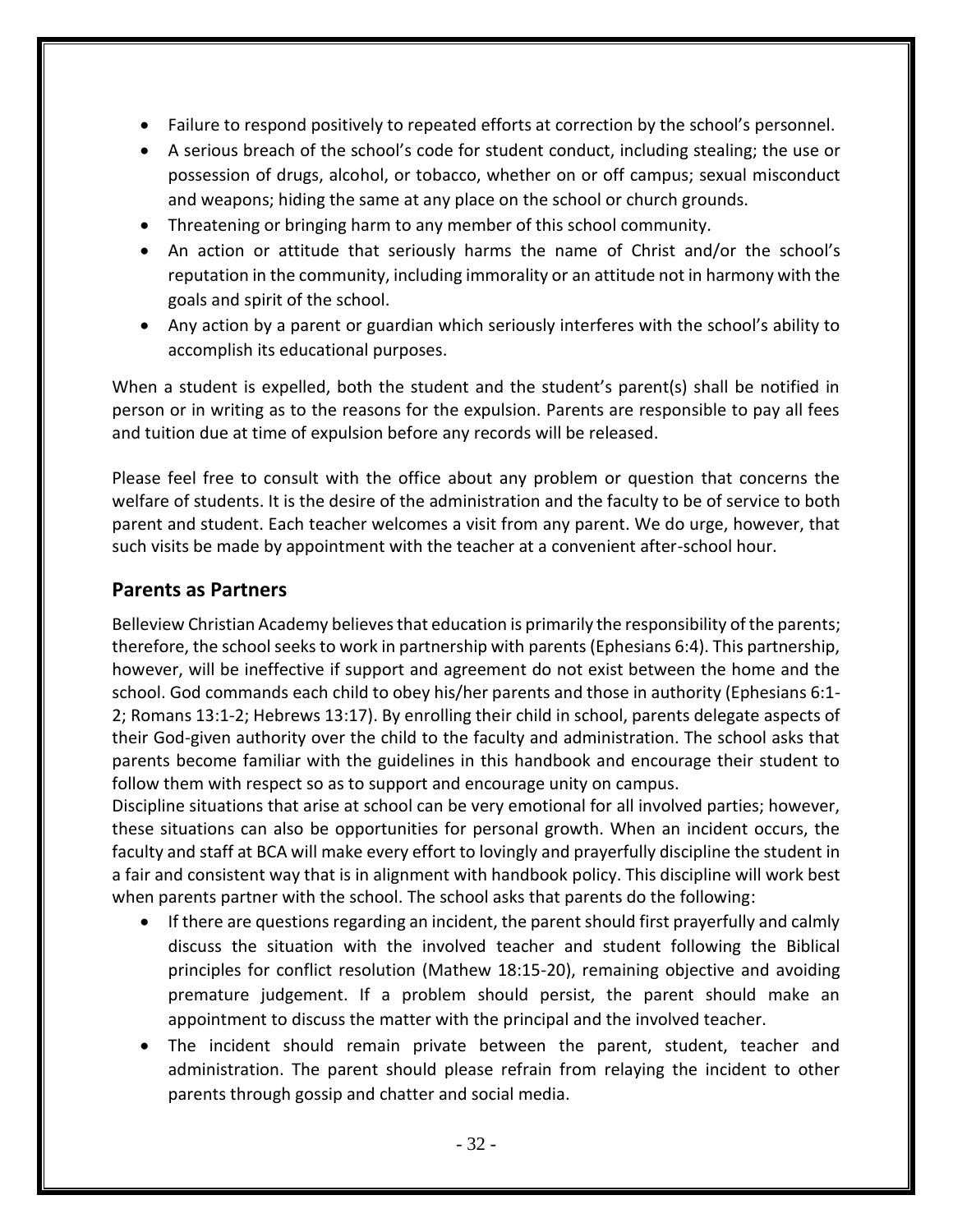- The parent should remember that students will relate incidents from their own perspective, which will almost certainly be favorable to them. The parent should remain open to the other side of the story. The parent should ask the student to consider the incident from the other party's perspective and to contemplate what God is trying to do in the situation.
- The parent should recognize that the behavior he/she models sends a very powerful message to the student. The attitudes and actions of the parent should convey support for the teacher. A powerful message will be sent to the student when the teacher and the parent are on the same page and respect is always shown to the teacher.

Parents can also partner with the school in discipline situations that do not involve their child by treating situations with discretion and confidentiality. Parents can promote unity and a healthy community by refusing to gossip about discipline situations. When questions arise regarding any discipline situation, parents should direct these questions to the appropriate faculty member.

Belleview Christian Academy is above all else a Christian institution in both philosophy and practice. We firmly believe there is no place at BCA for worldly practices or divisions so common among other institutions. Belleview Christian Academy has the reputation of having a student body with an excellent spirit, with every student treated equally and fairly regardless of nationality, race, or background. Therefore, any student who promotes division or a divisive spirit that is out of harmony with the standards and Christian philosophy of Belleview Christian Academy may be withdrawn or refused re-enrollment at the discretion of the administration.

#### **Respect/Courtesy**

Respect is one of the most important ingredients in any relationship. Relationships have been designed by God in part to bring us to Christian maturity. Proverbs 27:17 states, "As iron sharpens iron, so one man sharpens another." Without mutual respect, there can be no lasting positive benefits in a relationship. Respect is needed between students and teachers as well as among themselves, as each one is made in the image of God. Disrespect serves to tear down the work of God in the life of the individual as well as the life and nature of the school.

Disrespect should not and will not be tolerated whether in the form of talking back or "sassing" a teacher, willful disobedience, willful damage to another's self-esteem, including unkind or derogatory remarks, or in the form of willful damage to property. Students will make other errors due to immaturity or forgetfulness, and these will be dealt with appropriately. However, disrespect will be considered intolerable. Courtesy is the rule in all relationships. The Apostle Paul stated that "love is not rude," it is mannerly. This should be true at school in the halls, in the classrooms, on the PE field or on a field trip. All students should remember that the buildings are being shared with other grades. Talking in the inner halls and when you are going from class to class or to lunch is prohibited. Talking in the outer halls (restrooms) should be in a quiet conversational tone. Loud talking, yelling, as well as horseplay are not permitted.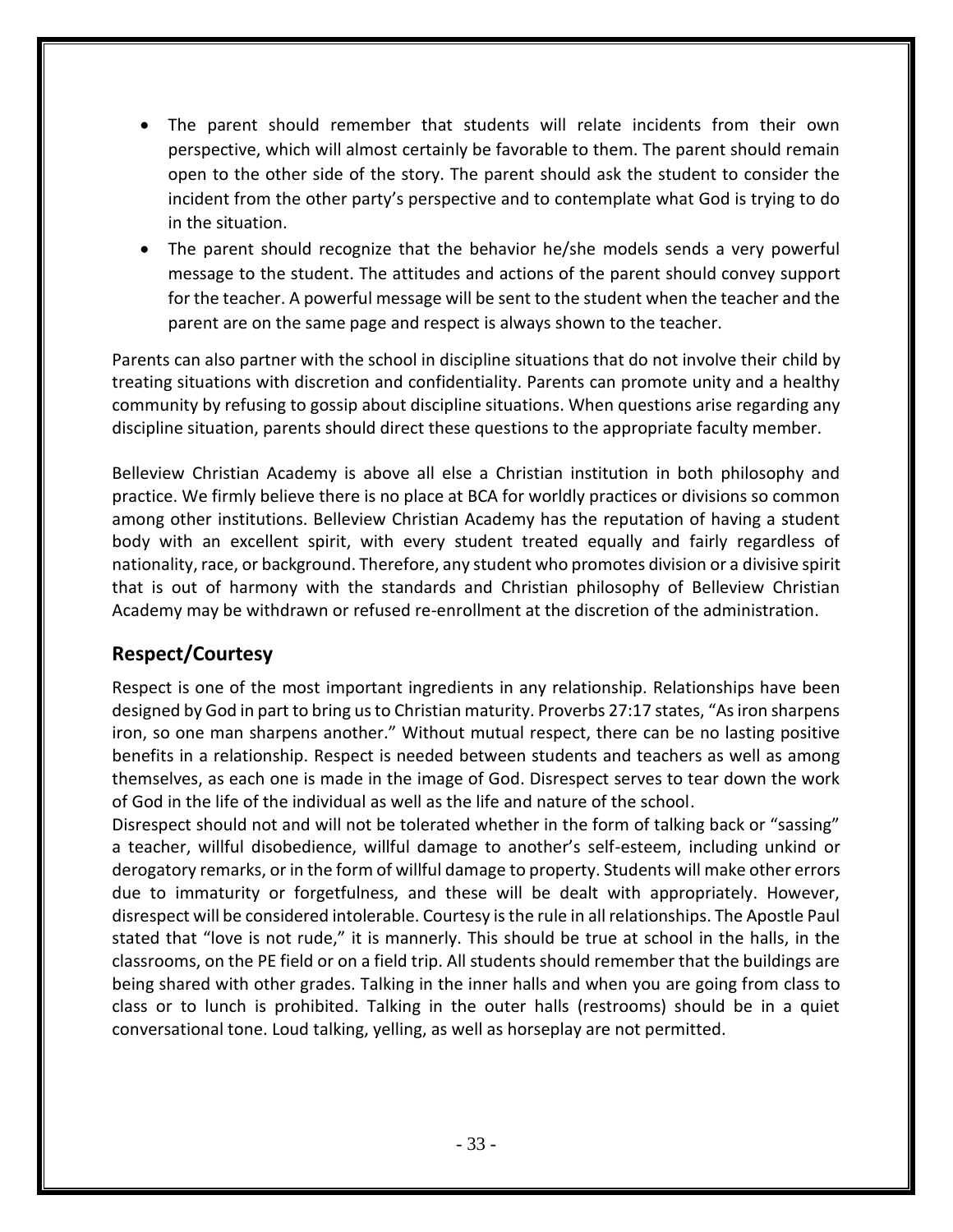#### **Hazing/Bullying**

Hazing and/or bullying of any student(s) at Belleview Christian Academy will not be tolerated. BCA will follow Marion County District policy concerning bullying and harassment as defined below:

#### **Expected Behavior**

BCA expects students to conduct themselves as appropriate for their levels of development, maturity, and demonstrated capabilities with a proper regard for the rights and welfare of other students and school staff, the educational purpose underlying all school activities, and the care of facilities and equipment.

BCA believes that standards for student behavior must be set cooperatively through interaction among students, parents/guardians, staff, and the community members producing an atmosphere that encourages students to grow in self-discipline. The development of this atmosphere requires respect for self and others. Since students learn by example, school administrators, faculty, staff, and volunteers will demonstrate appropriate behavior, treat others with civility and respect, and refuse to tolerate harassment or bullying.

#### **Definitions**

**Bullying** includes cyberbullying and means systematically and chronically inflicting physical hurt or psychological distress on one or more students or employees. It is further defined as unwanted and repeated written, verbal, or physical behavior, including any threatening, insulting, or dehumanizing gesture, by a student or adult, that is severe or pervasive enough to create an intimidating, hostile, or offensive educational environment; cause discomfort or humiliation; or unreasonably interfere with the individual's school performance or participation; and may involve but is not limited to:

- 1. Unwanted teasing T. Theft
- 2. Social exclusion 8. Sexual, religious, or racial harassment 3. Threat 9. Public or private humiliation 4. Intimidation 10. Destruction of school or victim's personal property 5. Stalking 11. Rumor or spreading of falsehoods 6. Physical violence 12. Cyberbullying

**Harassment** means any threatening, insulting, or dehumanizing gesture, use of data or computer software, or written, verbal or physical conduct directed against a student or school employee that:

- 1. Places a student or school employee in reasonable fear or harm to his or her person or damage to his or her property.
- 2. Has the effect of substantially interfering with a student's or employee's performance, opportunities, or benefits.
- 3. Has the effect of substantially disrupting the orderly operation of the school.

#### **Bullying and harassment** also encompasses:

1. Retaliation against a student or school employee by another student or school employee for asserting or alleging an act of bullying or harassment. Reporting an act of bullying or harassment that is not made in good faith is considered retaliation.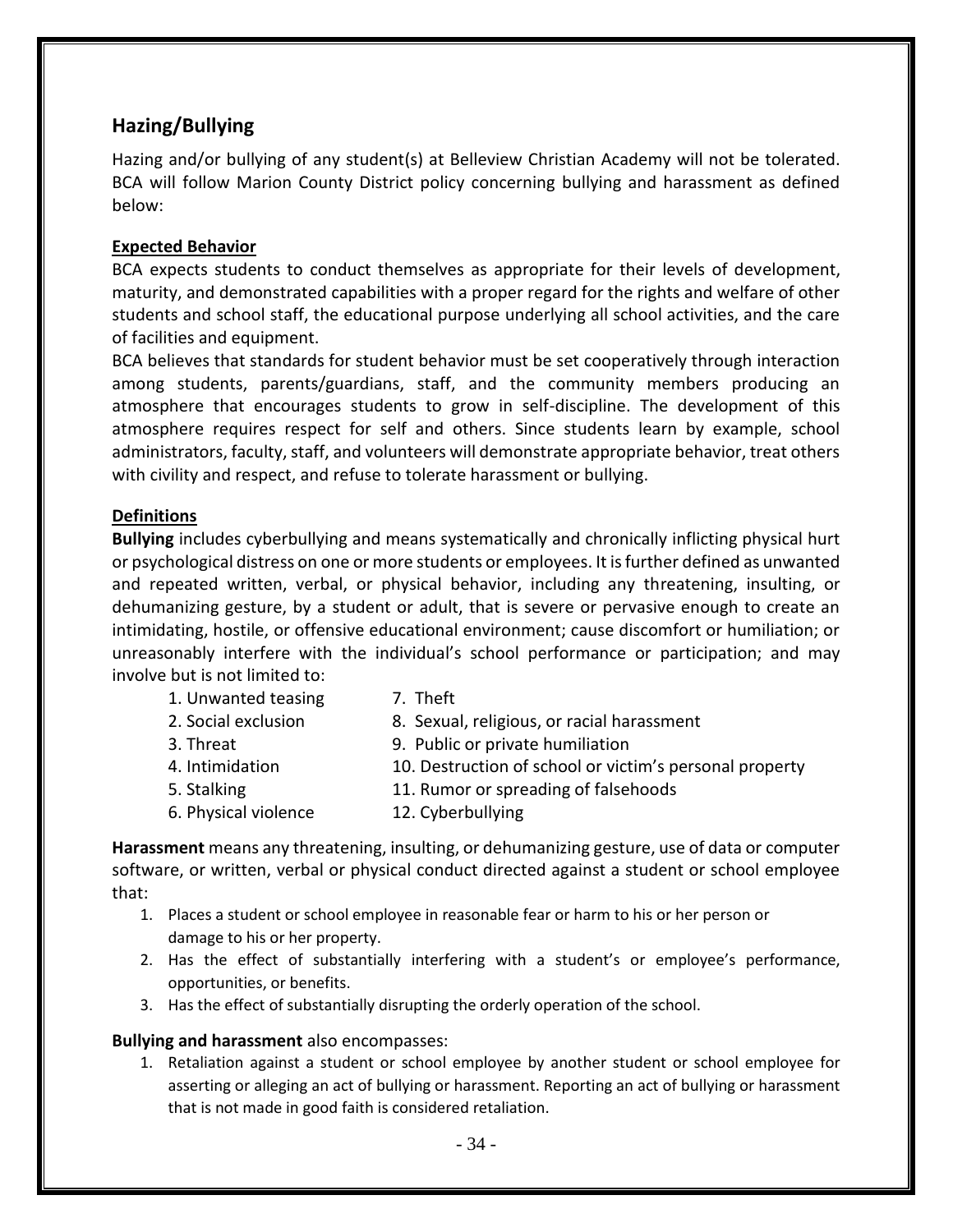- 2. Perpetuation of conduct list in the definition of bullying or harassment by an individual or group with intent to demean, dehumanize, embarrass, or cause emotional or physical harm to a student or school employee by:
	- a) Incitement of coercion.
	- b) Accessing or knowingly and willingly causing or providing access to data or computer software through a computer, computer system, or computer network.
	- c) Acting in a manner that has an effect substantially similar to the effect of bullying or harassment.

**Cyberbullying** means bullying through the use of technology or any electronic communication, which includes but is not limited to, any transfer of signs, signals, writing, images, sounds, data or intelligence of any nature transmitted in whole or in part by wire, radio, electromagnetic system, photo-electronic system, or photo-optical system, including, but not limited to, electronic mail, Internet communications, instant messages, or facsimile communications. Cyberbullying includes the creation of a webpage or weblog in which the creator assumes the identity of another person, or the knowing impersonation of another person as the author of posted content or messages, if the creation or impersonation creates any of the conditions enumerated in the definition of bullying. Cyberbullying also includes the distribution by electronic means of communication to more than one person or the posting of material on an electronic medium that may be accessed by one or more persons, if the distribution or posting creates any of the conditions enumerated in the definition of bullying.

**Cyberstalking** as defined in §784.048(10(d), Fla. Stat., means to engage in a course of conduct to communicate, or to cause to be communicated, words, images, or language by or through the use of electronic mail or electronic communication, directed at a specific person, causing substantial emotional distress to that person and serving no legitimate purpose.

BCA upholds that bullying or harassment of any student or school employee is prohibited:

- 1. During any education program or activity conducted.
- 2. During any school-related or school-sponsored program or activity.
- 3. On our school bus or van.
- 4. Through the use of data or computer software that is accessed through a computer, computer system, or computer network with the scope of BCA or FBC/Belleview, meaning regardless of ownership, any computer, computer system, or computer network that is physically located on school property or at a school-related or school-sponsored program or activity; or
- 5. Through the use of data or computer software that is accessed at a non-school-related location, activity, function, or program or through the use of technology or an electronic device that is not owned, leased, or used by the school, if the bullying substantially interferes with or limits the victim's ability to participate in or benefit from the services, activities, or opportunities offered by BCA or substantially disrupts the education process or orderly operation of the school
- 6. The above section (5) does not require BCA to staff or monitor any non-school-related activity, function, or program.

#### **Conduct on School-sponsored Trips**

The same standard of conduct required of students at school is also required of students on school-sponsored activities or field trips.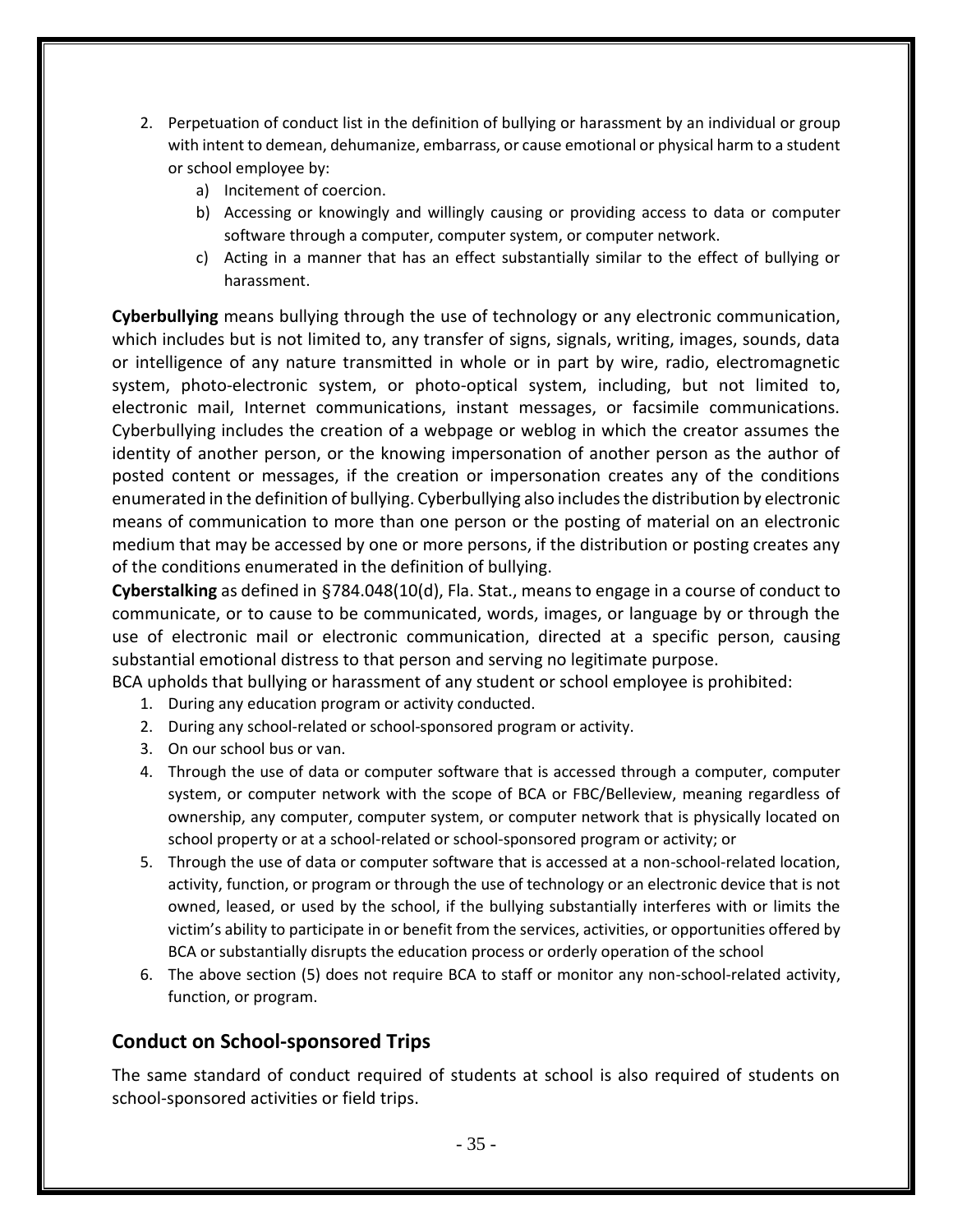#### **Addressing Concerns (Mathew 18:15-17)**

*15 "If your brother sins against you, go and tell him his fault, between you and him alone. If he listens to you, you have gained a brother. 16 But if he does not listen, take one or two others along with you, that every charge may be established by the evidence of two or three witnesses. 17 If he refuses to listen to them, tell it to the church. And if he refuses to listen even to the church, let him be to you as a Gentile and a tax collector."*

In the event that disagreements or issues arise, the following Bible based grievance procedure has been established.

- Parents should meet with the teacher to discuss any concerns and attempt to resolve at this level.
- If concerns remain unresolved, the parents should schedule a meeting with the school administrator.
- If concerns still remain unresolved, the issues will be referred to the BCA School Board Chairman for final resolution as far as the school is concerned.

#### **Gum and Food**

Students are not to have gum in their possession on campus at any time, although teachers may hand out gum during testing. Food is to be eaten in designated areas only. No opened drinks are to be taken into the classroom except for class parties. **Only water is allowed in the classroom and must be in a clear, plastic bottle with a screw on lid. No tumblers or travel mugs. No soda, coffee (Iced or hot) or energy drinks are allowed.**

# Part vii—Security and safety

Belleview Christian Academy is very concerned with your child's safety and the safety of our staff. The individual classroom doors and the double doors at the end of each hallway are kept locked during the school day. Unfortunately, the type of threats to students and staff throughout our country changes constantly, so we must adapt and make changes to our safety procedures as well. The Administration and the staff take every advantage for training afforded to us. Per the Marion County Sheriff, our staff is able to be armed on our campus. Rest assured that any staff member who is armed will be highly trained through reputable sources and will be required to take a refresher training course each year.

#### **Visitors on Campus**

Parents and visitors must sign in at the school office and get a visitor badge before visiting any area of the campus. Anyone not wearing a visitor's badge will be directed back to the office. Only one (1) parent or grandparent at a time is allowed to volunteer or attend activities in the classroom due to space issues. This includes field trips due to safety issues. Siblings are not allowed on campus when a parent is volunteering for an activity in the classroom or on a field trip. Parents or grandparents are allowed to have lunch with their student but only two (2)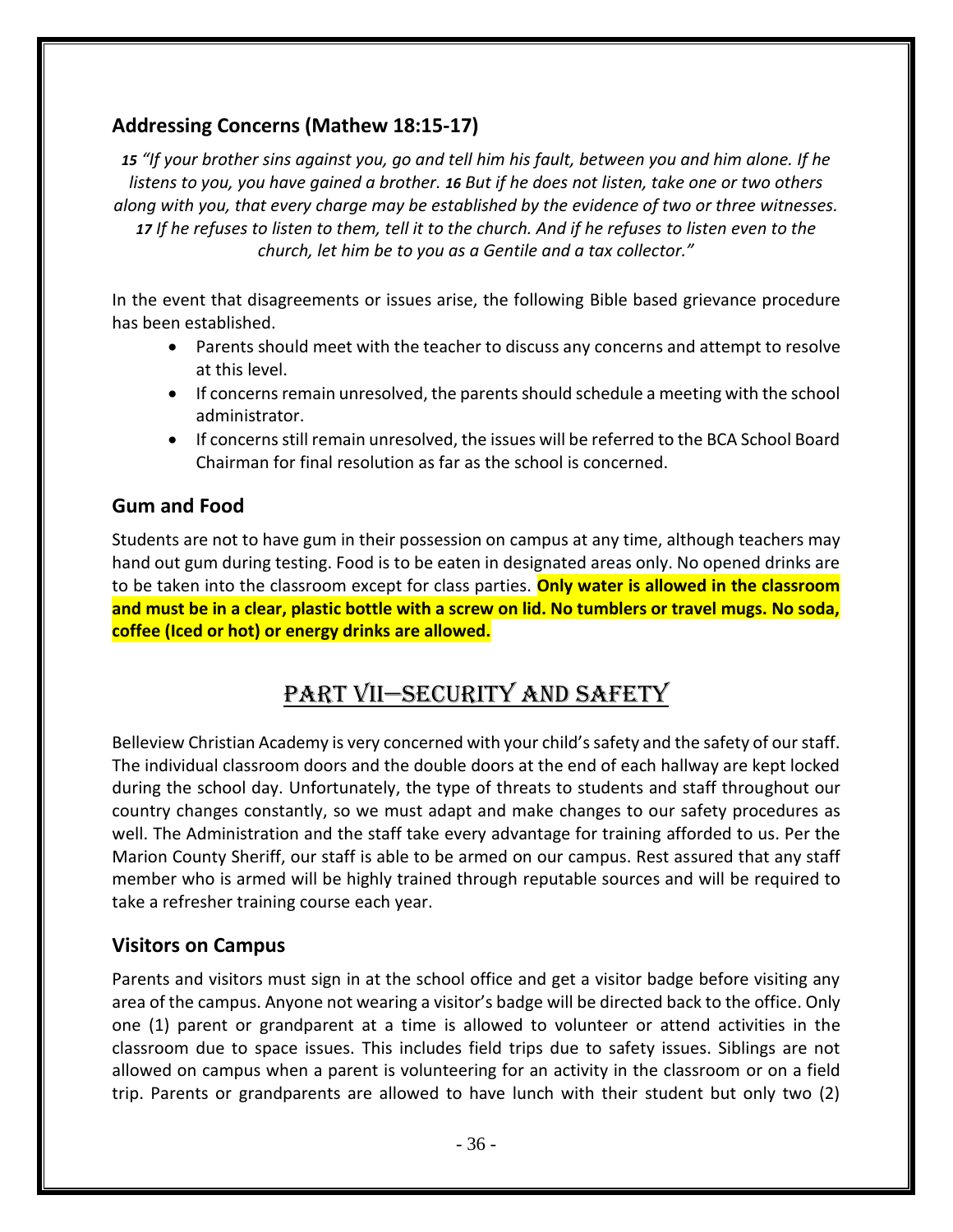parents or grandparents at a time. **Siblings are allowed to attend lunch if accompanied by a parent, but they must adhere to the same behavioral rules that our students do while in the lunchroom. Parents are responsible for the behavior of the siblings during lunch. If they cannot behave, you will be asked not to bring them back.**

#### **Search and Seizure**

To maintain order and discipline in our school and to protect the safety and welfare of our students and school personnel, the administration of BCA reserves the right to search a student, their desk, backpack, personal belongings, or electronic devices under the appropriate circumstances determined by the administration and may seize any illegal, unauthorized, or contraband materials discovered in a search. Students are advised that their desks, persons and personal belongings are subject to search for forbidden, dangerous or illegal substances.

#### **Prohibited Items**

The following are some of the items which students are prohibited from bringing to school property or activities:

Alcohol (in any form or amount), BB or Pellet Guns, Box Cutters, Bullets, CDs, Chemicals, Electronic devices, Firearms, Fireworks, Flammables, Ice Picks, Knives (any type or size), Narcotics, non-Prescription/Prescription medications, Pagers, Pepper Spray, Drug Paraphernalia, Sling Shots, Tobacco Products, Toy Guns, Weapons (other), Smart Watches, Walkie-Talkies, or any item that may cause disruption to the classroom or school.

#### **Accidents or Emergencies**

Students who receive an injury at school will immediately be referred to the principal. If the injury is such that it is deemed advisable for the student to go home, the parents will be contacted, so that the necessary arrangements may be made. If a student needs immediate medical attention, 911 will be called. The teacher or principal will review the details of the accident and relay the incident to the parent(s) in a written accident report. An emergency consent form will be kept in student files in the office. (This is on the back of the registration forms)

**Contact numbers should be kept current at all times.** Please call the office and leave contact numbers if they differ from the ones listed on your child's application.

#### **Child Abuse**

Child abuse is required by state law to be reported. Teachers and staff are considered "mandatory reporters" and face prosecution if they suspect abuse and due not report it. Our staff will document and report any evidence of abuse to the principal, and the proper authorities will be notified.

#### **Standards of Ethical Conduct**

(Adapted from the Code of Ethics of the Education Profession in Florida and Principles of Professional Conduct for the Education Profession in Florida).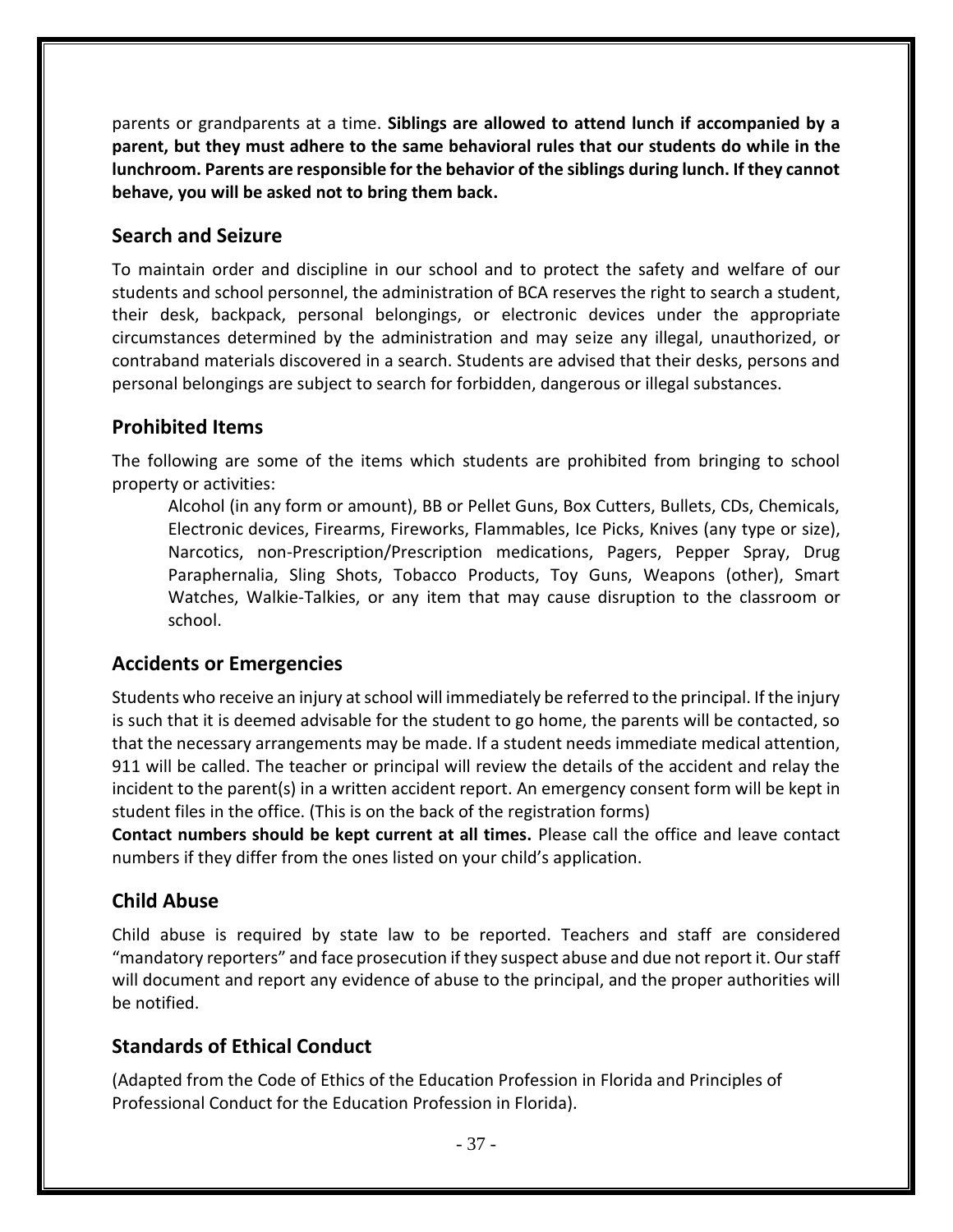1. Our school values the worth and dignity of every person, the pursuit of truth, devotion to excellence, acquisition of knowledge, and the nurture of democratic citizenship. Essential to the achievement of these standards are the freedom to learn and to teach and the guarantee of equal opportunity for all.

2. Our primary concern is the student and the development of the student's potential. Employees will therefore strive for professional growth and will seek to exercise the best professional judgment and integrity.

3. Concern for the student requires that our instructional personnel:

a. Shall make reasonable effort to protect the student from conditions harmful to learning and/or to the student's mental and/or physical health and/or safety.

b. Shall not unreasonably restrain a student from independent action in pursuit of learning.

c. Shall not unreasonably deny a student access to diverse points of view.

d. Shall not intentionally suppress or distort subject matter relevant to a student's academic program.

e. Shall not intentionally expose a student to unnecessary embarrassment or disparagement.

f. Shall not intentionally violate or deny a student's legal rights.

g. Shall not harass or discriminate against any student on the basis of race, color, religion, sex, age, national or ethnic origin, political beliefs, marital status, handicapping condition, sexual orientation, or social and family background and shall make reasonable effort to assure that each student is protected from harassment or discrimination.

h. Shall not exploit a relationship with a student for personal gain or advantage.

i. Shall keep in confidence personally identifiable information obtained in the course of professional service, unless disclosure serves professional purposes or is required by law. 4. Aware of the importance of maintaining the respect and confidence of colleagues, of students,

of parents, and of the community, employees of our school must display the highest degree of ethical conduct. This commitment requires that our employees:

a. Shall maintain honesty in all professional dealings.

b. Shall not on the basis of race, color, religion, sex, age, national or ethnic origin, political beliefs, marital status, handicapping condition if otherwise qualified, or social and family background deny to a colleague professional benefits or advantages or participation in any professional organization.

c. Shall not interfere with a colleague's exercise of political or civil rights and responsibilities.

d. Shall not engage in harassment or discriminatory conduct which unreasonably interferes with an individual's performance of professional or work responsibilities or with the orderly processes of education or which creates a hostile, intimidating, abusive, offensive, or oppressive environment; and, further, shall make reasonable effort to assure that each individual is protected from such harassment or discrimination.

e. Shall not make malicious or intentionally false statements about a colleague.

**Training Requirement** All instructional personnel and administrators are required as a condition of employment to complete training on these standards of ethical conduct yearly.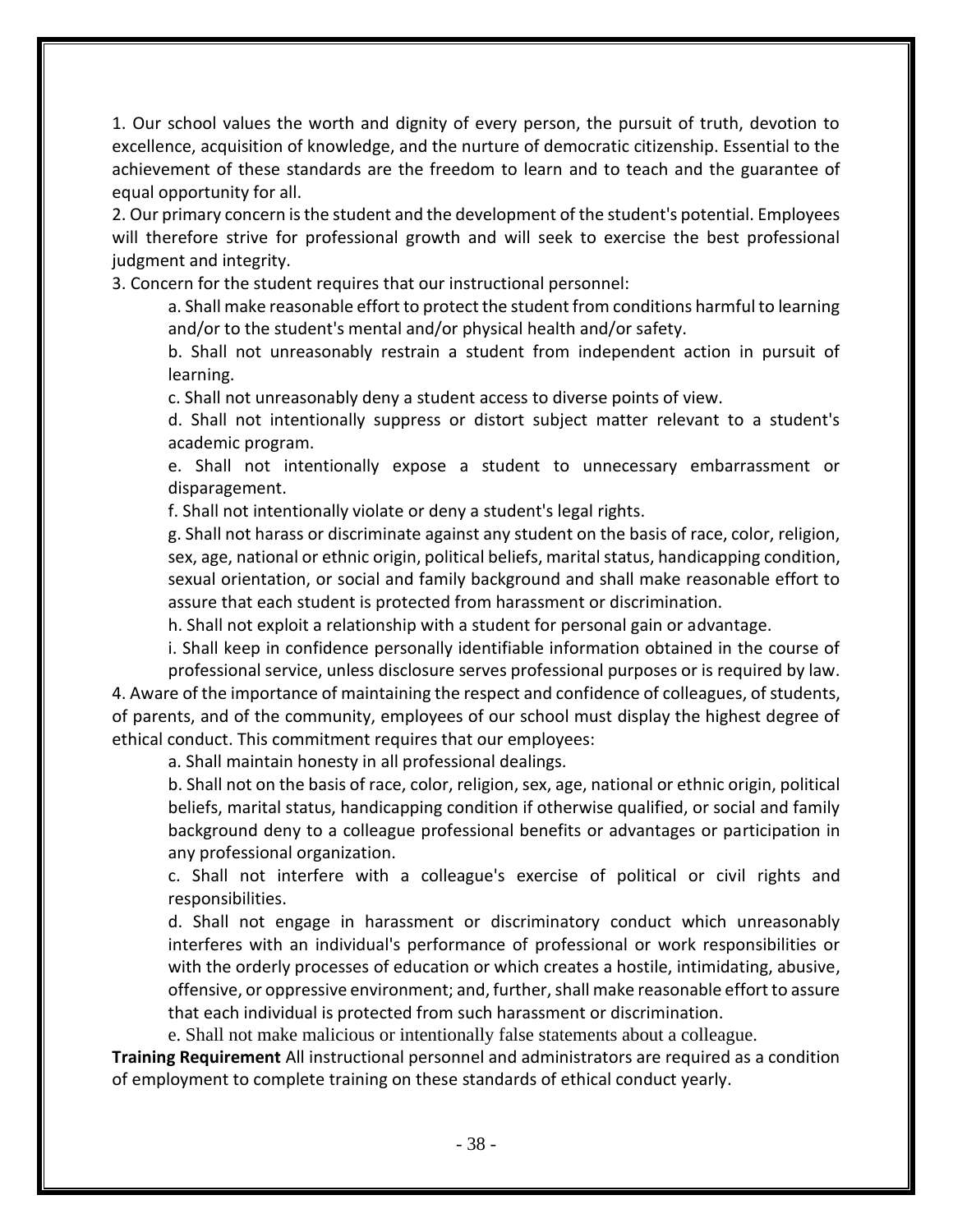**Reporting Misconduct by Instructional Personnel and Administrators** All employees and administrators have an obligation to report misconduct by instructional personnel and school administrators which affects the health, safety, or welfare of a student. Examples of misconduct include obscene language, drug and alcohol use, disparaging comments, prejudice or bigotry, sexual innuendo, cheating or testing violations, physical aggression, and accepting or offering favors. Reports of misconduct of employees should be made to Mr. Mike LaCrone, Administrator, by phone at 352/245-6151 or by email at school@fbcbelleview.org. Reports of misconduct committed by administrators should be made to Pastor Stan Hannan Senior Pastor at First Baptist Church/Belleview by phone at 352/245-9106 or by email at stanhannan@aol.com.

Legally sufficient allegations of misconduct by Florida certified educators will be reported to the Office of Professional Practices Services. Policies and procedures for reporting misconduct by instructional personnel or school administrators which affects the health, safety, or welfare of a student are posted in the school office workroom and on our Website at www.bcaknights.com.

**Reporting Child Abuse, Abandonment or Neglect** All employees and agents have an affirmative duty to report all actual or suspected cases of child abuse, abandonment, or neglect. Call 1-800- 96-ABUSE or report online at: http://www.dcf.state.fl.us/abuse/report/.

**Signs of Physical Abuse:** The child may have unexplained bruises, welts, cuts, or other injuries; broken bones; or burns. A child experiencing physical abuse may seem withdrawn or depressed, seem afraid to go home or may run away, shy away from physical contact, be aggressive, or wear inappropriate clothing to hide injuries.

**Signs of Sexual Abuse:** The child may have torn, stained or bloody underwear, trouble walking or sitting, pain or itching in genital area, or a sexually transmitted disease. A child experiencing sexual abuse may have unusual knowledge of sex or act seductively, fear a particular person, seem withdrawn or depressed, gain or lose weight suddenly, shy away from physical contact, or run away from home.

**Signs of Neglect:** The child may have unattended medical needs, little or no supervision at home, poor hygiene, or appear underweight. A child experiencing neglect may be frequently tired or hungry, steal food, or appear overly needy for adult attention.

**Patterns of Abuse:** Serious abuse usually involves a combination of factors. While a single sign may not be significant, a pattern of physical or behavioral signs is a serious indicator and should be reported.

**Liability Protections** Any person, official, or institution participating in good faith in any act authorized or required by law, or reporting in good faith any instance of child abuse, abandonment, or neglect to the department or any law enforcement agency, shall be immune from any civil or criminal liability which might otherwise result by reason of such action. (F.S. 39.203)

An employer who discloses information about a former or current employee to a prospective employer of the former or current employee upon request of the prospective employer or of the former or current employee is immune from civil liability for such disclosure or its consequences unless it is shown by clear and convincing evidence that the information disclosed by the former or current employer was knowingly false or violated any civil right of the former or current employee protected under F.S. Chapter 760. (F.S. 768.095).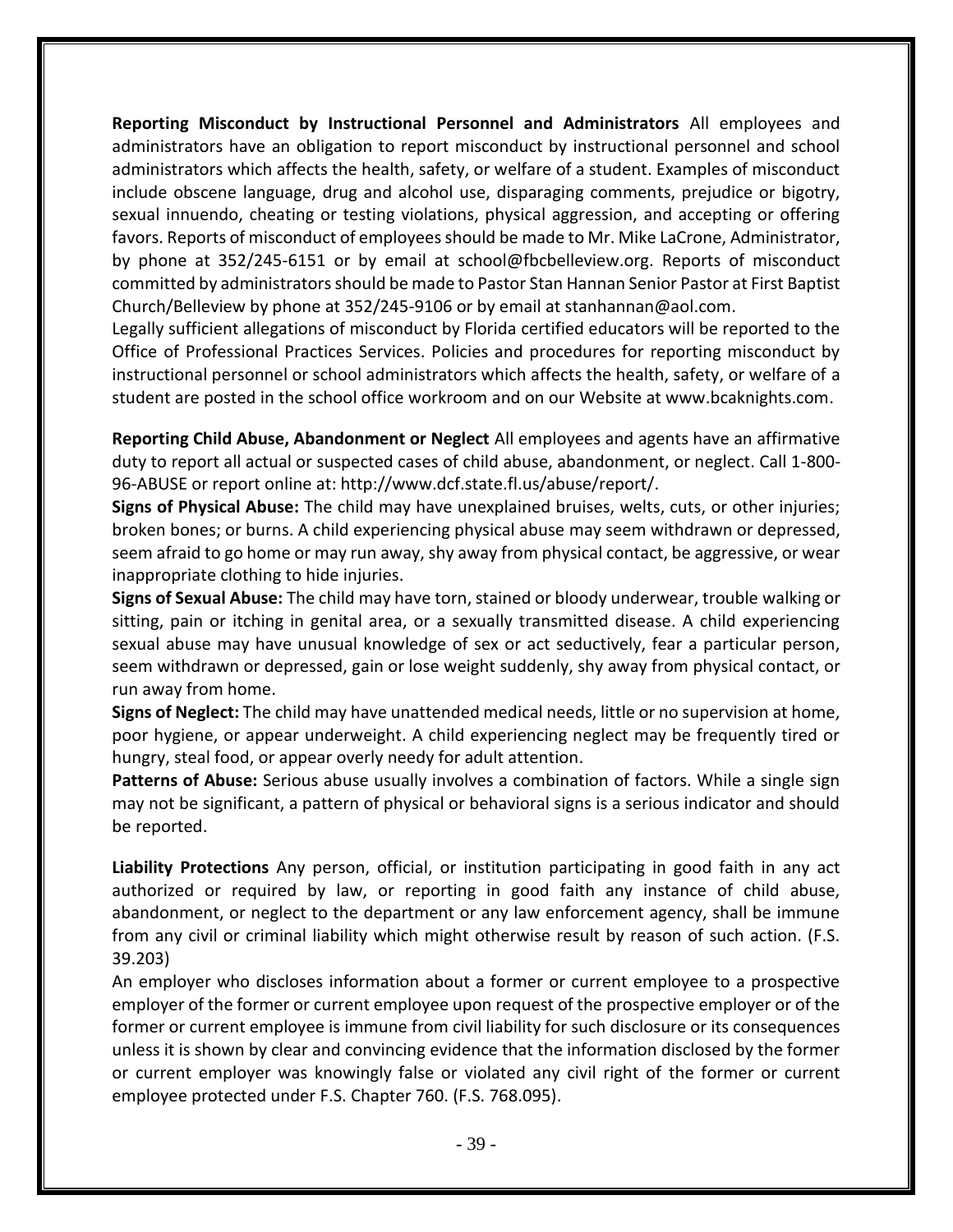#### **Emergency Procedures**

The BCA Emergency plan is posted by the door in each room of the building, at a level where it can be easily read. **No talking is allowed by students during any type of drill so that they are prepared to listen for any instructions given by teachers or staff.** Times and dates of evacuation drills are documented and posted in the office. Emergency drills are not announced prior to the drill.

#### **Fire and Evacuation Drills**

Fire drills will be conducted on a regular basis. The fire alarm is a series of short, loud "blasts". When the fire alarm is sounded, classes will proceed to their assigned areas quickly and in an orderly fashion.

#### **Campus Lock-Down Drills**

Campus lock-down (Code Red) drills are practiced several times throughout the school year.

#### **Severe Weather**

Belleview Christian Academy conducts several weather related drills during the school year to prepare students for the possibility of severe weather. When a weather alert is given, the office will monitor our weather radio for updates on the storm. In the event of severe weather, all students are brought downstairs and seated in the classroom hallway. Middle school students enter their respective restrooms (male or female) on the lower floor, accompanied by their teacher. For their safety, we will not allow any student to be picked up during the height of a storm.

#### **Emergency Closings**

In the event of weather related event, BCA will following the lead of the Marion County Public School system, which will post their closings on their website. We will do our best to contact parent(s) and/or guardians in the event of a closure and re-openings via an email through My SchoolWorx and a reverse mass text as well. **Our calendar is subject to change to accommodate "make-up" days due to severe weather related closures.**

#### **Cameras**

BCA interior and exterior hallways are equipped with security cameras that are monitored by the office staff.